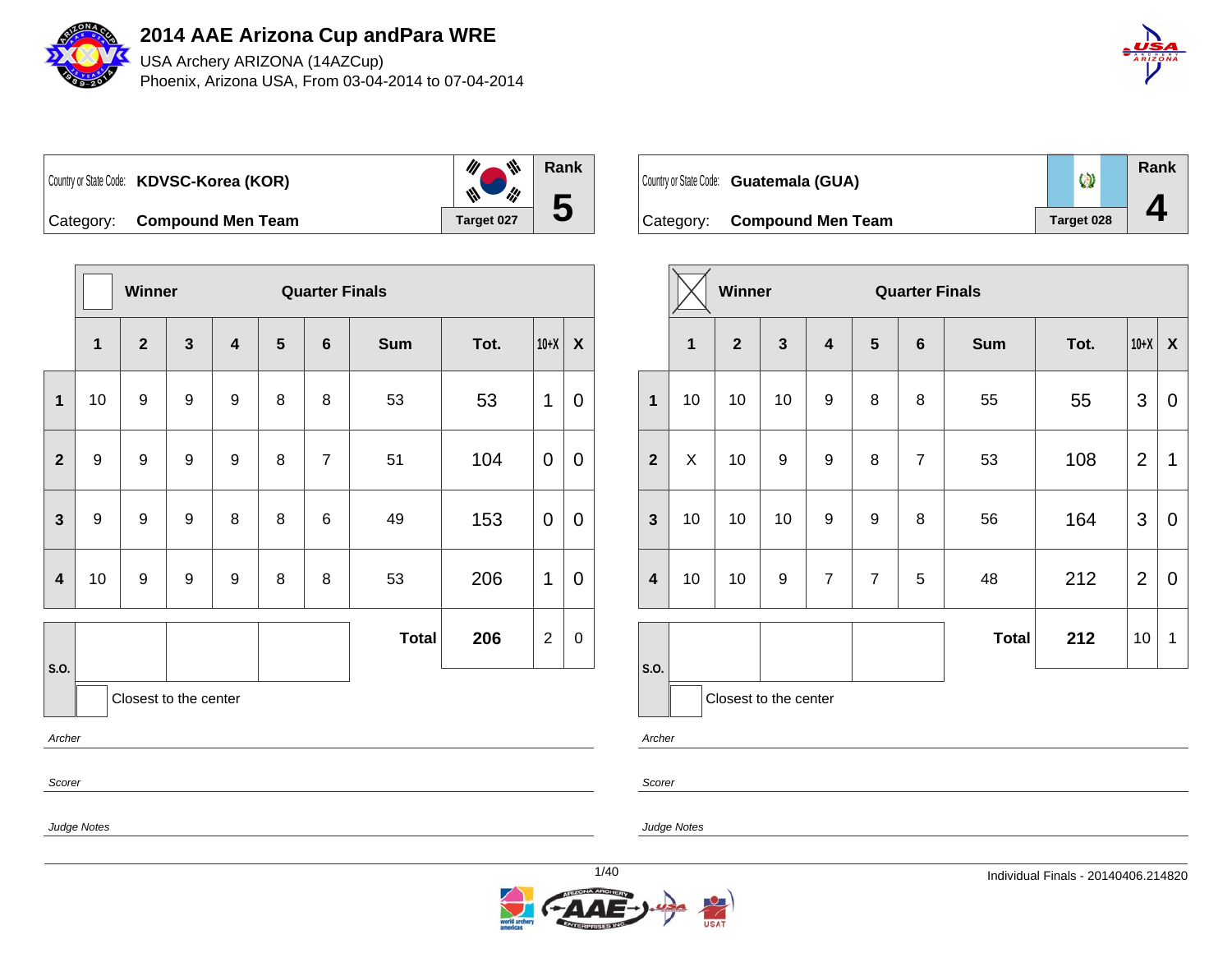

USA Archery ARIZONA (14AZCup) Phoenix, Arizona USA, From 03-04-2014 to 07-04-2014



Country or State Code: **United States (USA)** Category: **Compound Men Team Target 024 Rank 1**

|                         |              | Winner                  |              |                         |    | <b>Semi Finals</b> |              |      |                |                |
|-------------------------|--------------|-------------------------|--------------|-------------------------|----|--------------------|--------------|------|----------------|----------------|
|                         | $\mathbf{1}$ | $\overline{\mathbf{2}}$ | $\mathbf{3}$ | $\overline{\mathbf{4}}$ | 5  | $6\phantom{1}6$    | <b>Sum</b>   | Tot. | $10+X$         | X              |
| $\mathbf{1}$            | X            | 10                      | 9            | 9                       | 9  | 9                  | 56           | 56   | $\overline{2}$ | 1              |
| $\overline{2}$          | X            | 10                      | 10           | 9                       | 9  | 9                  | 57           | 113  | 3              | 1              |
| $\mathbf{3}$            | X            | 10                      | 9            | 9                       | 9  | 9                  | 56           | 169  | $\overline{2}$ | 1              |
| $\overline{\mathbf{4}}$ | X            | X                       | 10           | 10                      | 10 | 9                  | 59           | 228  | 5              | $\overline{2}$ |
|                         |              |                         |              |                         |    |                    | <b>Total</b> | 228  | 12             | 5              |
| S.O.                    |              | Closest to the center   |              |                         |    |                    |              |      |                |                |

**Rank**  $\circledcirc$ Country or State Code: **Guatemala (GUA) 4** Category: **Compound Men Team Target 025** 

|                         |                       | <b>Winner</b>  |                         |                         |            | <b>Semi Finals</b> |              |      |        |                  |
|-------------------------|-----------------------|----------------|-------------------------|-------------------------|------------|--------------------|--------------|------|--------|------------------|
|                         | 1                     | $\overline{2}$ | $\overline{\mathbf{3}}$ | $\overline{\mathbf{4}}$ | $\sqrt{5}$ | $6\phantom{1}6$    | <b>Sum</b>   | Tot. | $10+X$ | $\boldsymbol{X}$ |
| $\mathbf{1}$            | 10                    | 9              | $\boldsymbol{9}$        | 8                       | 8          | $\overline{7}$     | 51           | 51   | 1      | 0                |
| $\overline{2}$          | 10                    | 9              | 9                       | 9                       | 9          | 9                  | 55           | 106  | 1      | 0                |
| $\mathbf{3}$            | 10                    | 9              | 9                       | 9                       | 9          | 8                  | 54           | 160  | 1      | 0                |
| $\overline{\mathbf{4}}$ | 10                    | 9              | $\boldsymbol{9}$        | 9                       | 8          | $\overline{7}$     | 52           | 212  | 1      | 0                |
|                         |                       |                |                         |                         |            |                    | <b>Total</b> | 212  | 4      | $\,0\,$          |
| S.O.                    | Closest to the center |                |                         |                         |            |                    |              |      |        |                  |

Archer

Scorer

Judge Notes

Archer

Scorer

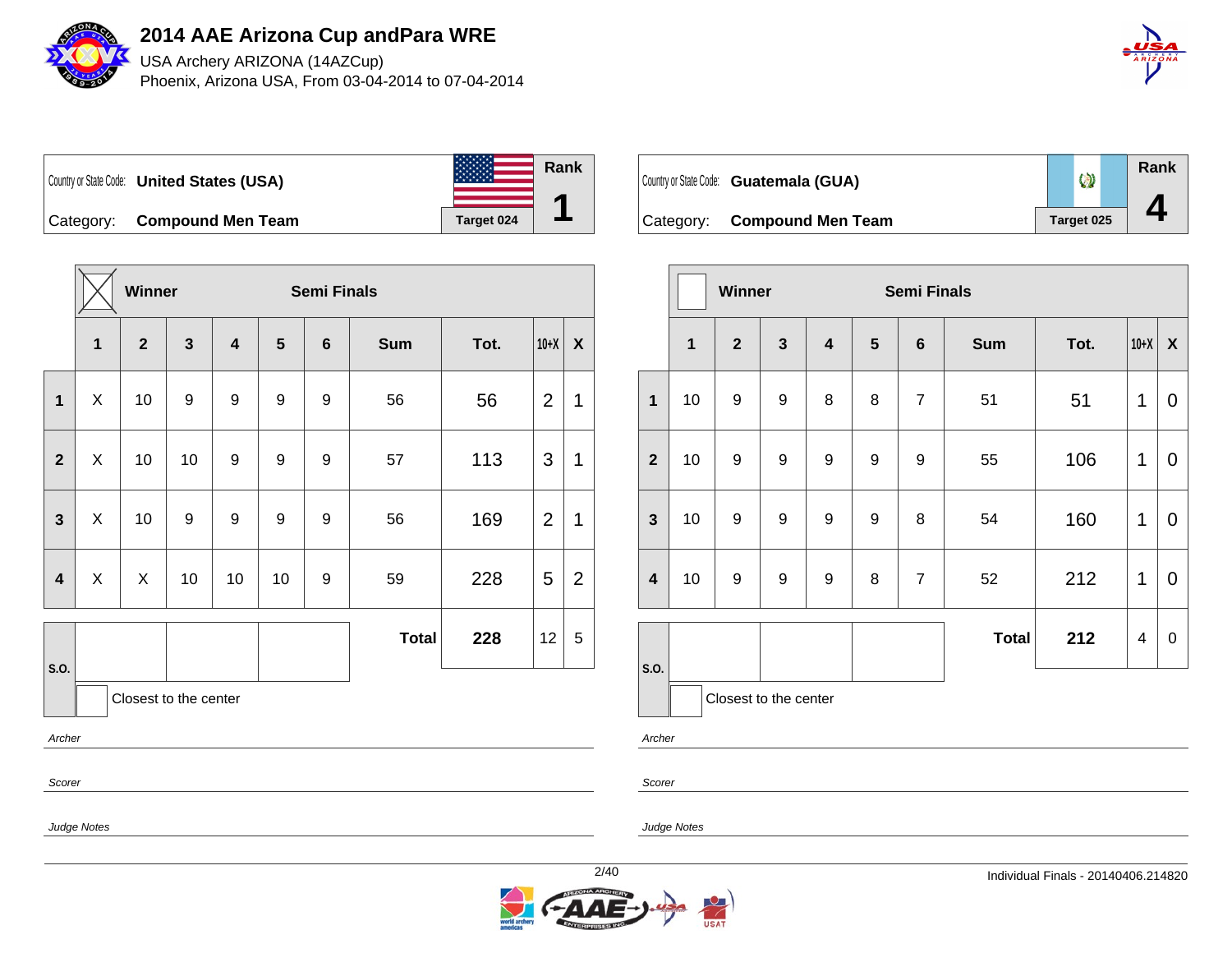

USA Archery ARIZONA (14AZCup) Phoenix, Arizona USA, From 03-04-2014 to 07-04-2014



## Country or State Code: **Canada (CAN)** Category: **Compound Men Team Target 027 Rank 3**

**Winner Semi Finals 1 2 3 4 5 6 Sum Tot. 10+X X 1** X 10 10 9 9 7 55 55 3 1 **2** X 10 10 9 9 9 57 112 3 1 **3** | 10 | 10 | 10 | 10 | 8 | 8 | 56 | 168 | 4 | 0 **4** X 10 9 9 9 7 54 222 2 1 **S.O. Total 222**  $|12|3$ Closest to the center

Archer

Scorer

Scorer

Archer

Judge Notes



| Country or State Code: Mexico (MEX) |            | Rank |
|-------------------------------------|------------|------|
| Category: Compound Men Team         | Target 028 |      |

|                         |              | Winner                |    |                         |                | <b>Semi Finals</b> |              |      |        |                           |
|-------------------------|--------------|-----------------------|----|-------------------------|----------------|--------------------|--------------|------|--------|---------------------------|
|                         | $\mathbf{1}$ | $\overline{2}$        | 3  | $\overline{\mathbf{4}}$ | $5\phantom{1}$ | $6\phantom{1}6$    | <b>Sum</b>   | Tot. | $10+X$ | $\boldsymbol{\mathsf{X}}$ |
| $\mathbf{1}$            | X            | X                     | 10 | 10                      | 9              | 9                  | 58           | 58   | 4      | $\overline{2}$            |
| $\overline{2}$          | X            | X                     | 10 | 10                      | 9              | 9                  | 58           | 116  | 4      | $\overline{2}$            |
| $\mathbf{3}$            | X            | X                     | X  | X                       | 10             | 8                  | 58           | 174  | 5      | 4                         |
| $\overline{\mathbf{4}}$ | X            | X                     | 10 | 10                      | 10             | 9                  | 59           | 233  | 5      | $\overline{2}$            |
|                         |              |                       |    |                         |                |                    | <b>Total</b> | 233  | 18     | 10                        |
| S.O.                    |              | Closest to the center |    |                         |                |                    |              |      |        |                           |

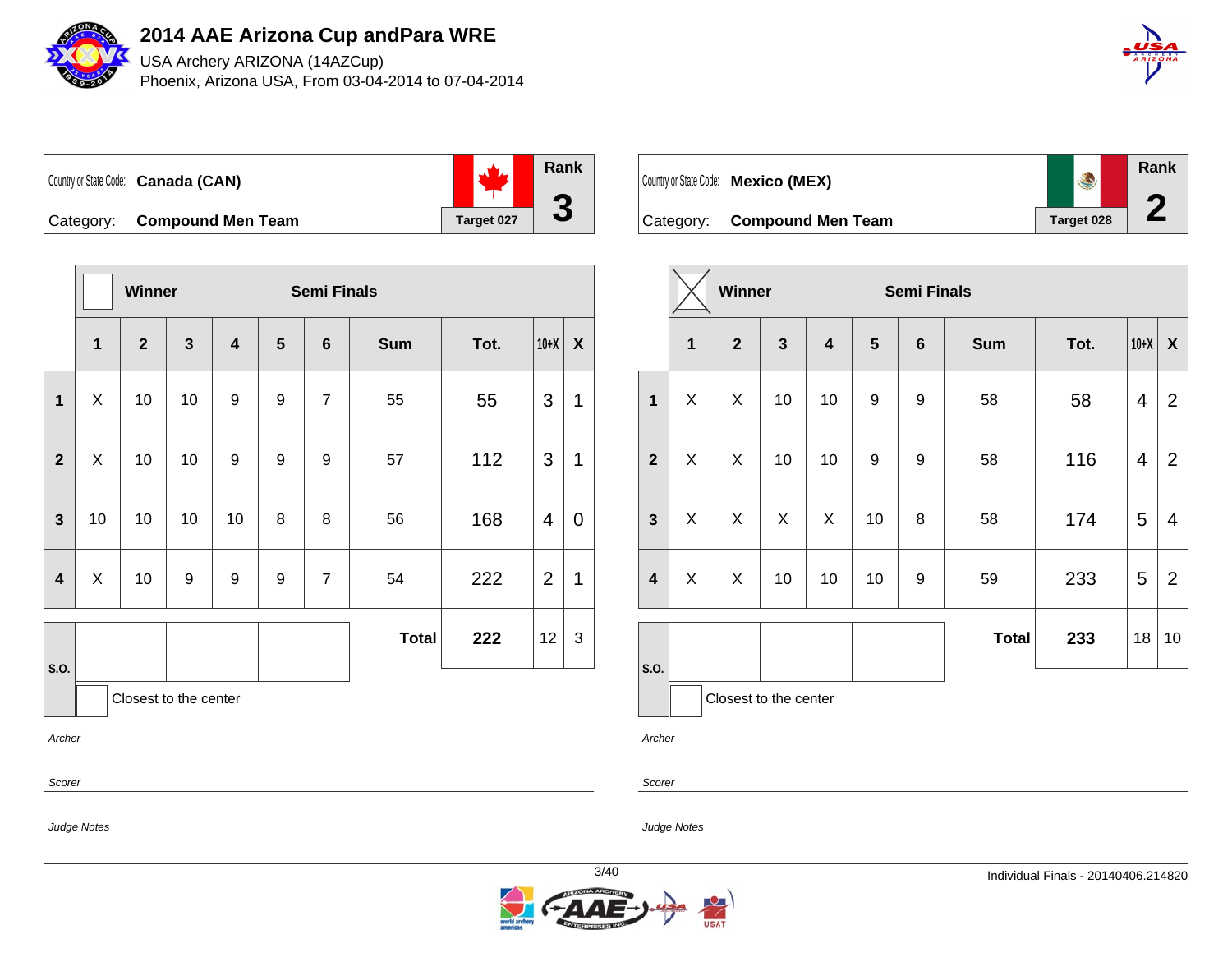

USA Archery ARIZONA (14AZCup) Phoenix, Arizona USA, From 03-04-2014 to 07-04-2014



**Rank**

L

**3**

 $\circledcirc$ Country or State Code: **Guatemala (GUA) 4** Category: **Compound Men Team Target 027** 

|                         |                         | Winner                |    |                         |   | <b>Bronze</b>   |              |      |                |                |  |  |  |
|-------------------------|-------------------------|-----------------------|----|-------------------------|---|-----------------|--------------|------|----------------|----------------|--|--|--|
|                         | $\overline{\mathbf{1}}$ | $\overline{2}$        | 3  | $\overline{\mathbf{4}}$ | 5 | $6\phantom{1}6$ | <b>Sum</b>   | Tot. | $10+X$         | X              |  |  |  |
| $\mathbf{1}$            | X                       | 10                    | 9  | 8                       | 8 | 8               | 53           | 53   | $\overline{2}$ | 1              |  |  |  |
| $\mathbf{2}$            | X                       | X                     | 10 | 9                       | 9 | 8               | 56           | 109  | 3              | $\overline{2}$ |  |  |  |
| $\mathbf{3}$            | 10                      | 10                    | 10 | 9                       | 8 | $\overline{7}$  | 54           | 163  | 3              | 0              |  |  |  |
| $\overline{\mathbf{4}}$ | 10                      | 10                    | 10 | 9                       | 9 | $\overline{7}$  | 55           | 218  | 3              | 0              |  |  |  |
|                         |                         |                       |    |                         |   |                 | <b>Total</b> | 218  | 11             | 3              |  |  |  |
| S.O.                    |                         | Closest to the center |    |                         |   |                 |              |      |                |                |  |  |  |



Category: **Compound Men Team Target 028** 

|                         |                       | Winner         |                  |                         |                | <b>Bronze</b> |              |      |                |                  |  |  |  |
|-------------------------|-----------------------|----------------|------------------|-------------------------|----------------|---------------|--------------|------|----------------|------------------|--|--|--|
|                         | $\mathbf{1}$          | $\overline{2}$ | $\mathbf{3}$     | $\overline{\mathbf{4}}$ | $5\phantom{1}$ | $\bf 6$       | <b>Sum</b>   | Tot. | $10+X$         | $\boldsymbol{X}$ |  |  |  |
| $\mathbf 1$             | X                     | 10             | $\boldsymbol{9}$ | $\boldsymbol{9}$        | 9              | 9             | 56           | 56   | $\overline{2}$ | 1                |  |  |  |
| $\overline{2}$          | 10                    | 9              | 9                | $\boldsymbol{9}$        | 9              | 9             | 55           | 111  | 1              | 0                |  |  |  |
| $\mathbf{3}$            | X                     | X              | 10               | 10                      | 8              | 8             | 56           | 167  | $\overline{4}$ | $\overline{2}$   |  |  |  |
| $\overline{\mathbf{4}}$ | 9                     | 9              | 9                | $\boldsymbol{9}$        | 8              | 6             | 50           | 217  | $\mathbf 0$    | 0                |  |  |  |
|                         |                       |                |                  |                         |                |               | <b>Total</b> | 217  | $\overline{7}$ | 3                |  |  |  |
| S.O.                    | Closest to the center |                |                  |                         |                |               |              |      |                |                  |  |  |  |

Archer

Scorer

Judge Notes

Archer

Scorer

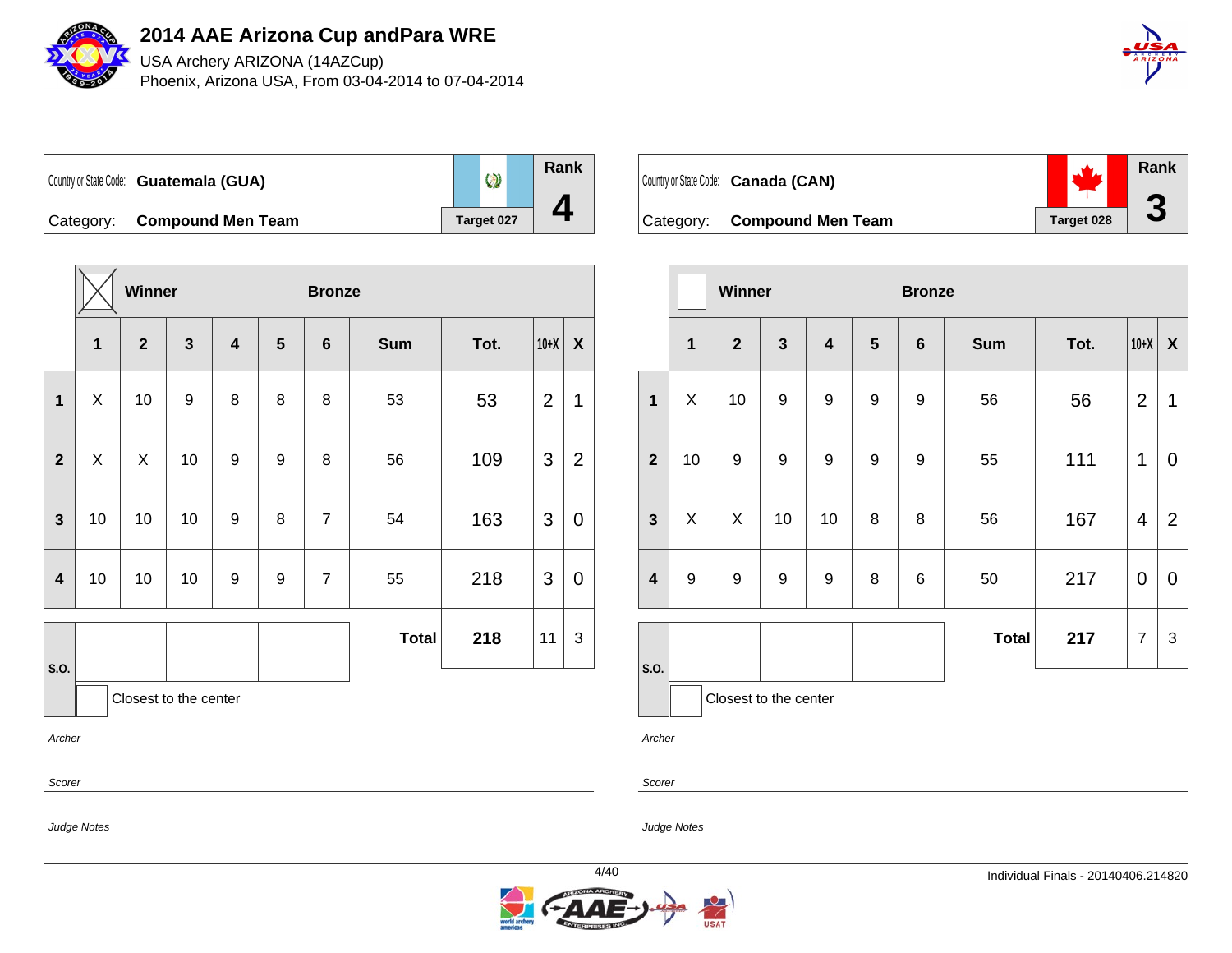

USA Archery ARIZONA (14AZCup) Phoenix, Arizona USA, From 03-04-2014 to 07-04-2014



Country or State Code: **United States (USA)** Category: **Compound Men Team Tanget 024 Rank 1**

|                         |                | Winner                |              |                         |                  | <b>Final</b>   |              |      |        |                  |
|-------------------------|----------------|-----------------------|--------------|-------------------------|------------------|----------------|--------------|------|--------|------------------|
|                         | $\overline{1}$ | $\mathbf{2}$          | $\mathbf{3}$ | $\overline{\mathbf{4}}$ | $5\phantom{1}$   | $6\phantom{1}$ | <b>Sum</b>   | Tot. | $10+X$ | $\boldsymbol{X}$ |
| $\mathbf{1}$            | 10             | 10                    | 10           | 10                      | 9                | 9              | 58           | 58   | 4      | 0                |
| $\mathbf{2}$            | X              | 9                     | 9            | 9                       | $\boldsymbol{9}$ | 8              | 54           | 112  | 1      | 1                |
| $\mathbf{3}$            | X              | 10                    | 10           | 10                      | 9                | 9              | 58           | 170  | 4      | 1                |
| $\overline{\mathbf{4}}$ | 10             | 10                    | 10           | 9                       | $\boldsymbol{9}$ | 9              | 57           | 227  | 3      | 0                |
|                         |                |                       |              |                         |                  |                | <b>Total</b> | 227  | 12     | $\overline{2}$   |
| S.O.                    |                | Closest to the center |              |                         |                  |                |              |      |        |                  |

Archer

Scorer

Scorer

Archer

Judge Notes

Judge Notes



| Country or State Code: Mexico (MEX) |            | Rank |
|-------------------------------------|------------|------|
| Category: Compound Men Team         | Target 025 |      |

|                         |              | Winner                |              |                         |                 | <b>Final</b>     |              |      |        |                |
|-------------------------|--------------|-----------------------|--------------|-------------------------|-----------------|------------------|--------------|------|--------|----------------|
|                         | $\mathbf{1}$ | $\overline{2}$        | $\mathbf{3}$ | $\overline{\mathbf{4}}$ | $5\phantom{.0}$ | $6\phantom{1}6$  | <b>Sum</b>   | Tot. | $10+X$ | $\mathsf{X}$   |
| $\mathbf{1}$            | X            | X                     | X            | 10                      | 10              | $\boldsymbol{9}$ | 59           | 59   | 5      | 3              |
| $\overline{2}$          | X            | X                     | X            | X                       | 10              | 9                | 59           | 118  | 5      | 4              |
| $\mathbf{3}$            | X            | 10                    | 10           | 10                      | 9               | 9                | 58           | 176  | 4      | 1              |
| $\overline{\mathbf{4}}$ | X            | X                     | X            | X                       | 10              | 9                | 59           | 235  | 5      | $\overline{4}$ |
|                         |              |                       |              |                         |                 |                  | <b>Total</b> | 235  | 19     | 12             |
| S.O.                    |              | Closest to the center |              |                         |                 |                  |              |      |        |                |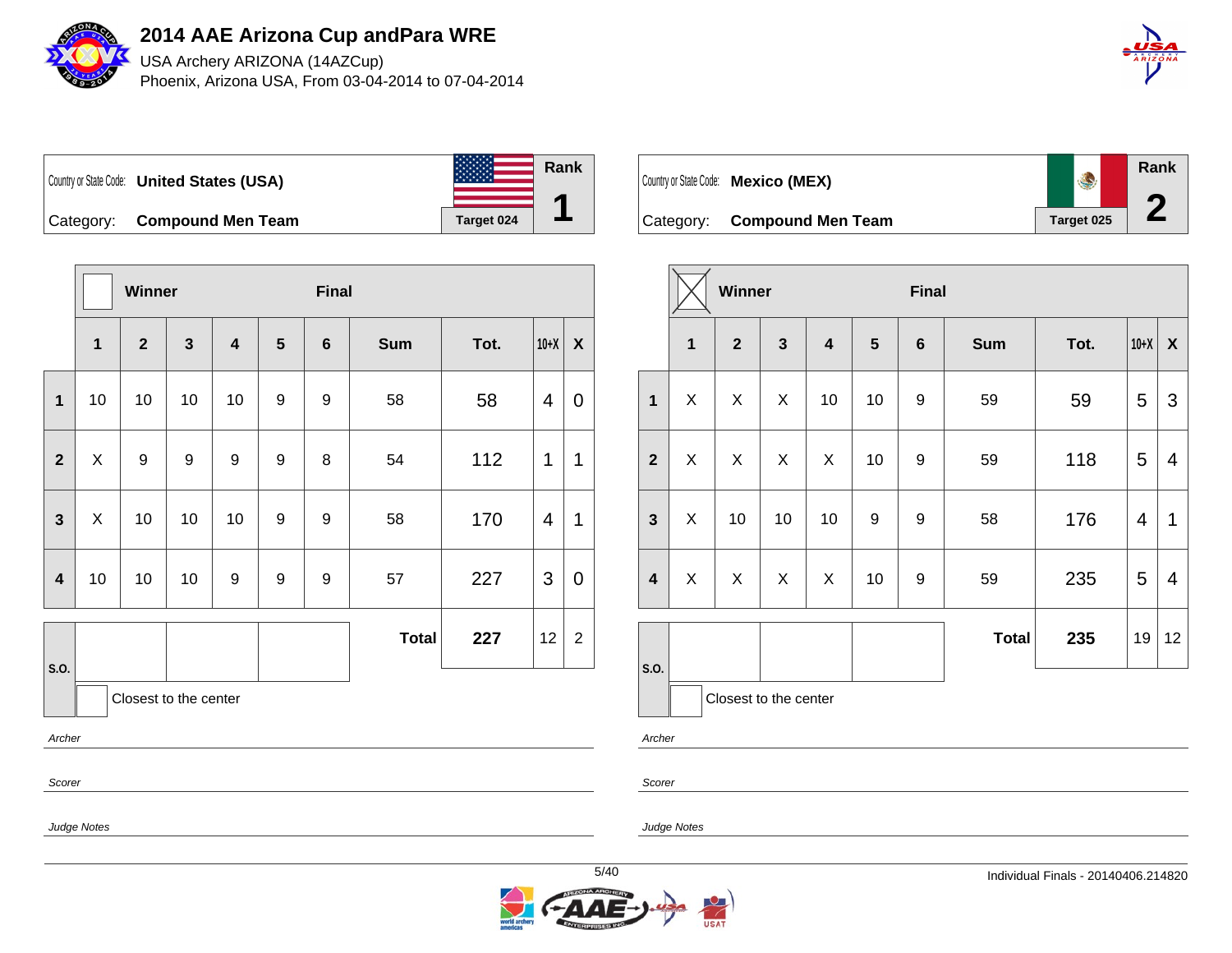

USA Archery ARIZONA (14AZCup) Phoenix, Arizona USA, From 03-04-2014 to 07-04-2014



## Country or State Code: **Canada (CAN)** Category: **Compound Women Team** Target 033 **Rank**

**Winner Semi Finals 1 2 3 4 5 6 Sum Tot. 10+X X 1** | 10 | 10 | 10 | 9 | 9 | 7 | 55 | 55 | 3 | 0 **2** | 9 | 9 | 9 | 8 | 8 | 8 | 51 | 106 | 0 | 0 **3** | 10 | 10 | 10 | 9 | 9 | 8 | 56 | 162 | 3 | 0 **4** X 10 10 9 9 8 56 218 3 1 **S.O. Total 218** 9 1 Closest to the center

Archer

Scorer

Scorer

Archer

Judge Notes



**3**

| Country or State Code: Mexico (MEX) | S          | Rank |
|-------------------------------------|------------|------|
| Category: Compound Women Team       | Target 034 |      |

|                         |   | Winner                |                         | <b>Semi Finals</b>      |                 |                 |              |      |        |                |
|-------------------------|---|-----------------------|-------------------------|-------------------------|-----------------|-----------------|--------------|------|--------|----------------|
|                         | 1 | $\overline{2}$        | $\overline{\mathbf{3}}$ | $\overline{\mathbf{4}}$ | $5\phantom{.0}$ | $6\phantom{1}6$ | <b>Sum</b>   | Tot. | $10+X$ | X              |
| $\overline{1}$          | X | X                     | 10                      | 9                       | 9               | 9               | 57           | 57   | 3      | $\overline{2}$ |
| $\overline{2}$          | X | 10                    | 10                      | 9                       | 9               | 8               | 56           | 113  | 3      | 1              |
| $\overline{\mathbf{3}}$ | X | 10                    | 10                      | 9                       | 9               | 9               | 57           | 170  | 3      | 1              |
| $\overline{\mathbf{4}}$ | X | 10                    | 10                      | 9                       | 9               | 9               | 57           | 227  | 3      | 1              |
|                         |   |                       |                         |                         |                 |                 | <b>Total</b> | 227  | 12     | 5              |
| S.O.                    |   | Closest to the center |                         |                         |                 |                 |              |      |        |                |

Judge Notes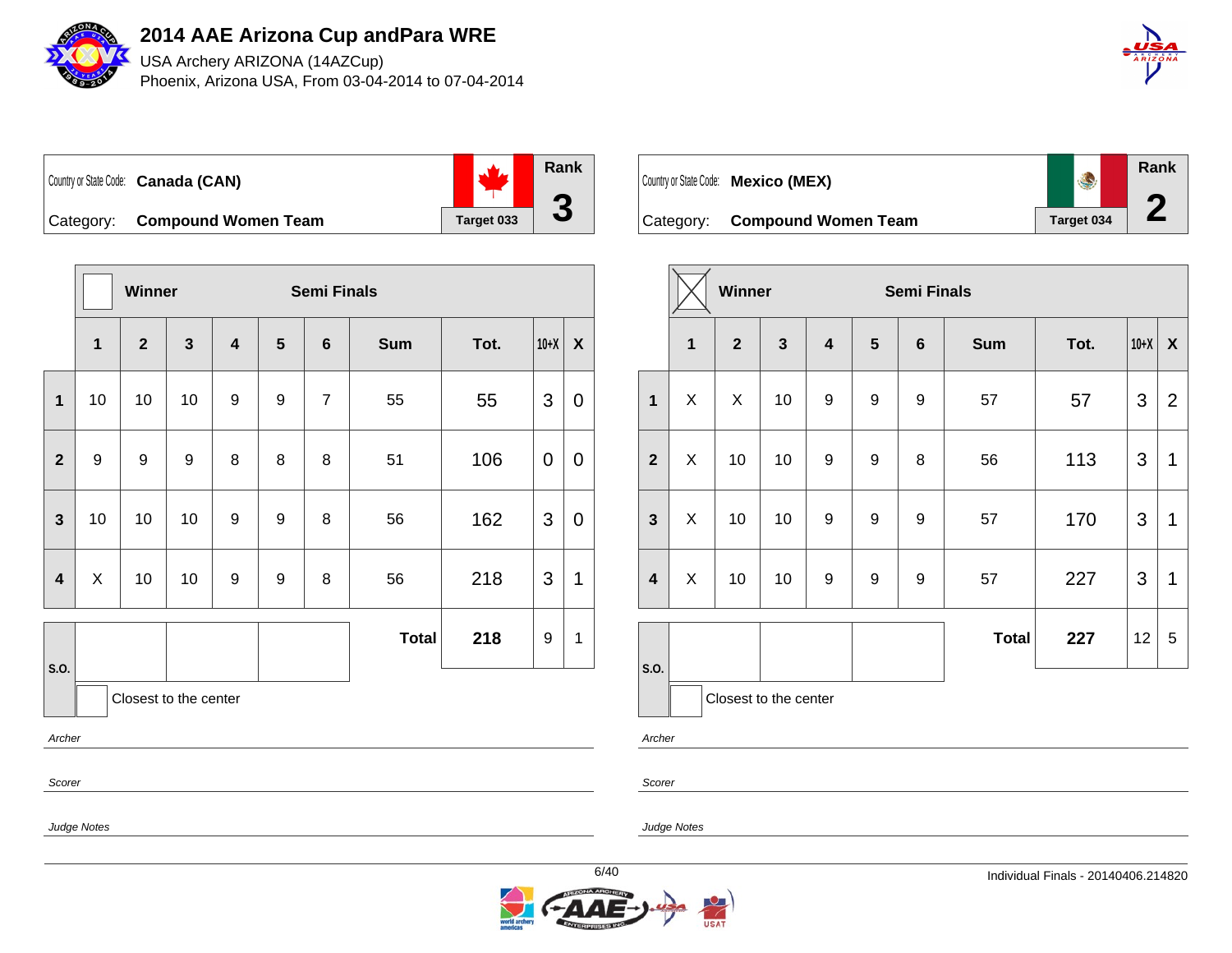

USA Archery ARIZONA (14AZCup) Phoenix, Arizona USA, From 03-04-2014 to 07-04-2014



Country or State Code: **United States (USA)** Category: **Compound Women Team** Target 030 **Rank 1**

**Winner Final 2 3 4 5 6 Sum Tot. 10+X X** X 10 10 10 9 8 57 57 4 1 X X 10 9 9 9 57 114 3 2 | 10 | 10 | 10 | 9 | 9 | 58 | **172** | **4** | **0**  X 10 10 9 9 9 57 229 3 1 **S.O. Total 229** 14 4

Closest to the center

Archer

Scorer

Judge Notes

Judge Notes



| Country or State Code: Mexico (MEX) |            | Rank |
|-------------------------------------|------------|------|
| Category: Compound Women Team       | Target 031 |      |

|                         |    | Winner         |                       |                         |            | <b>Final</b>   |              |      |                |                  |  |
|-------------------------|----|----------------|-----------------------|-------------------------|------------|----------------|--------------|------|----------------|------------------|--|
|                         | 1  | $\overline{2}$ | $\mathbf{3}$          | $\overline{\mathbf{4}}$ | $\sqrt{5}$ | $6\phantom{1}$ | <b>Sum</b>   | Tot. | $10+X$         | $\boldsymbol{X}$ |  |
| $\mathbf{1}$            | 10 | 10             | $\boldsymbol{9}$      | 9                       | 9          | 9              | 56           | 56   | $\overline{2}$ | $\mathbf 0$      |  |
| $\overline{2}$          | X  | X              | 10                    | 10                      | 9          | 8              | 57           | 113  | $\overline{4}$ | $\overline{2}$   |  |
| $\mathbf{3}$            | X  | 10             | 10                    | 10                      | 9          | 8              | 57           | 170  | 4              | 1                |  |
| $\overline{\mathbf{4}}$ | 10 | 10             | $\boldsymbol{9}$      | 9                       | 8          | $\bf 8$        | 54           | 224  | $\overline{2}$ | $\mathbf 0$      |  |
|                         |    |                |                       |                         |            |                | <b>Total</b> | 224  | 12             | 3                |  |
| S.O.                    |    |                | Closest to the center |                         |            |                |              |      |                |                  |  |

Archer

Scorer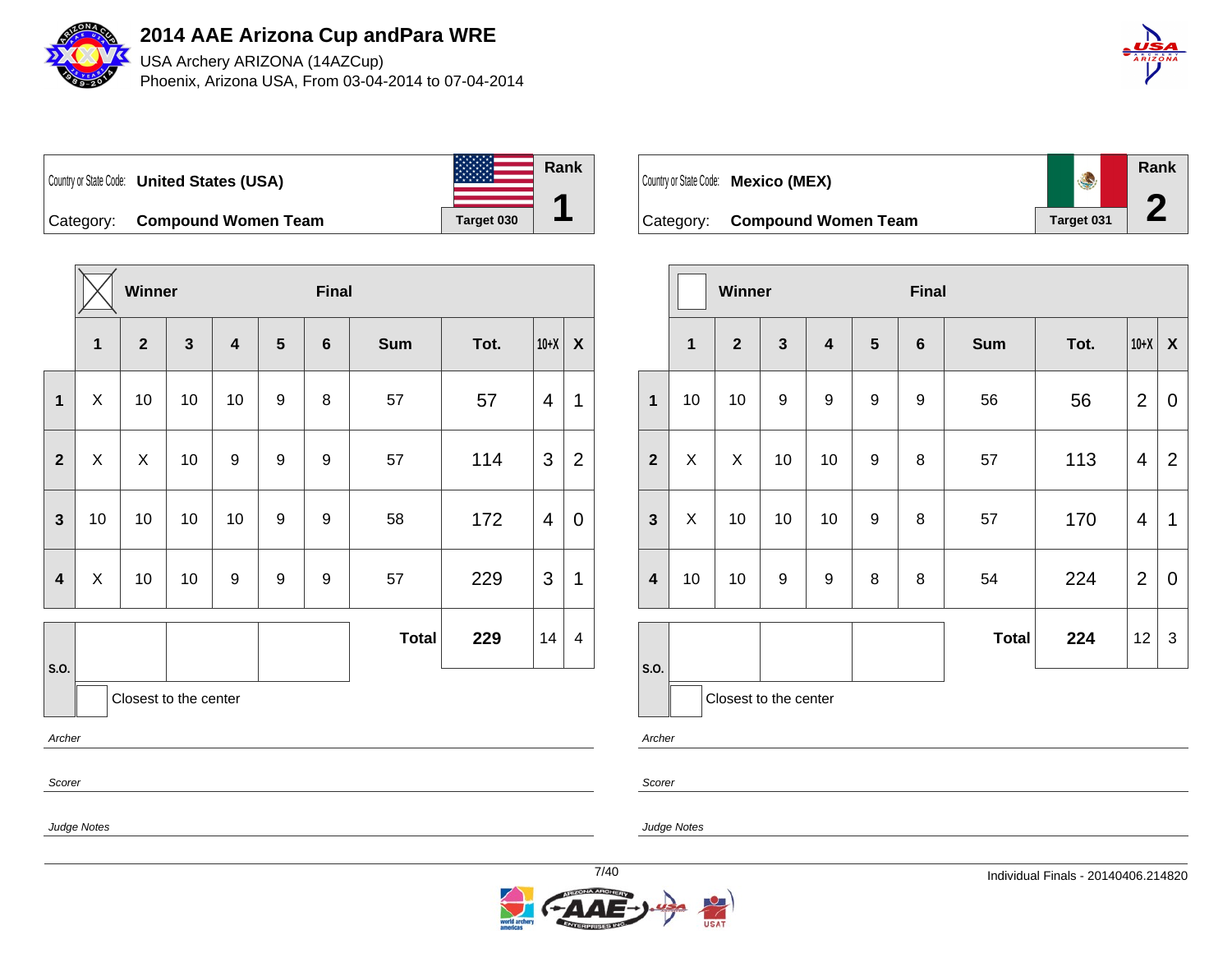

USA Archery ARIZONA (14AZCup) Phoenix, Arizona USA, From 03-04-2014 to 07-04-2014



Country or State Code: **United States (USA)** Category: **Compound Mixed Team** Target 024 **Rank 1**

|                         |             | Winner       |              | <b>Quarter Finals</b>   |              |      |                |                  |
|-------------------------|-------------|--------------|--------------|-------------------------|--------------|------|----------------|------------------|
|                         | $\mathbf 1$ | $\mathbf{2}$ | $\mathbf{3}$ | $\overline{\mathbf{4}}$ | <b>Sum</b>   | Tot. | $10+X$         | $\boldsymbol{X}$ |
| 1                       | X           | X            | $10$         | $\boldsymbol{9}$        | 39           | 39   | 3              | 2                |
| $\overline{2}$          | X           | 10           | $10$         | $10\,$                  | 40           | 79   | 4              | 1                |
| $\mathbf{3}$            | X           | $10$         | 9            | $\boldsymbol{9}$        | 38           | 117  | $\overline{2}$ | $\mathbf 1$      |
| $\overline{\mathbf{4}}$ | X           | X            | $10$         | $\boldsymbol{9}$        | 39           | 156  | 3              | 2                |
|                         |             |              |              |                         | <b>Total</b> | 156  | 12             | 6                |

Closest to the center

Archer

**S.O.**

Scorer

Judge Notes

**Rank**  $\psi$ Country or State Code: **Barbados (BAR) 8** Category: **Compound Mixed Team** Target 025

|                         |              | Winner                |                | <b>Quarter Finals</b>   |              |      |                |                  |
|-------------------------|--------------|-----------------------|----------------|-------------------------|--------------|------|----------------|------------------|
|                         | $\mathbf{1}$ | $\overline{2}$        | $\mathbf{3}$   | $\overline{\mathbf{4}}$ | <b>Sum</b>   | Tot. | $10+X$         | $\boldsymbol{X}$ |
| 1                       | 10           | $\boldsymbol{9}$      | 8              | $\overline{7}$          | 34           | 34   | 1              | 0                |
| $\overline{\mathbf{2}}$ | 10           | $\boldsymbol{9}$      | $\overline{7}$ | M                       | 26           | 60   | 1              | 0                |
| $\mathbf{3}$            | 9            | $\boldsymbol{9}$      | $\mathsf g$    | $\overline{7}$          | 34           | 94   | 0              | $\mathbf 0$      |
| $\overline{\mathbf{4}}$ | 9            | $\bf 8$               | $\overline{7}$ | $\,6$                   | 30           | 124  | $\mathbf 0$    | $\mathbf 0$      |
|                         |              |                       |                |                         | <b>Total</b> | 124  | $\overline{2}$ | $\boldsymbol{0}$ |
| S.O.                    |              | Closest to the center |                |                         |              |      |                |                  |

Archer

Scorer

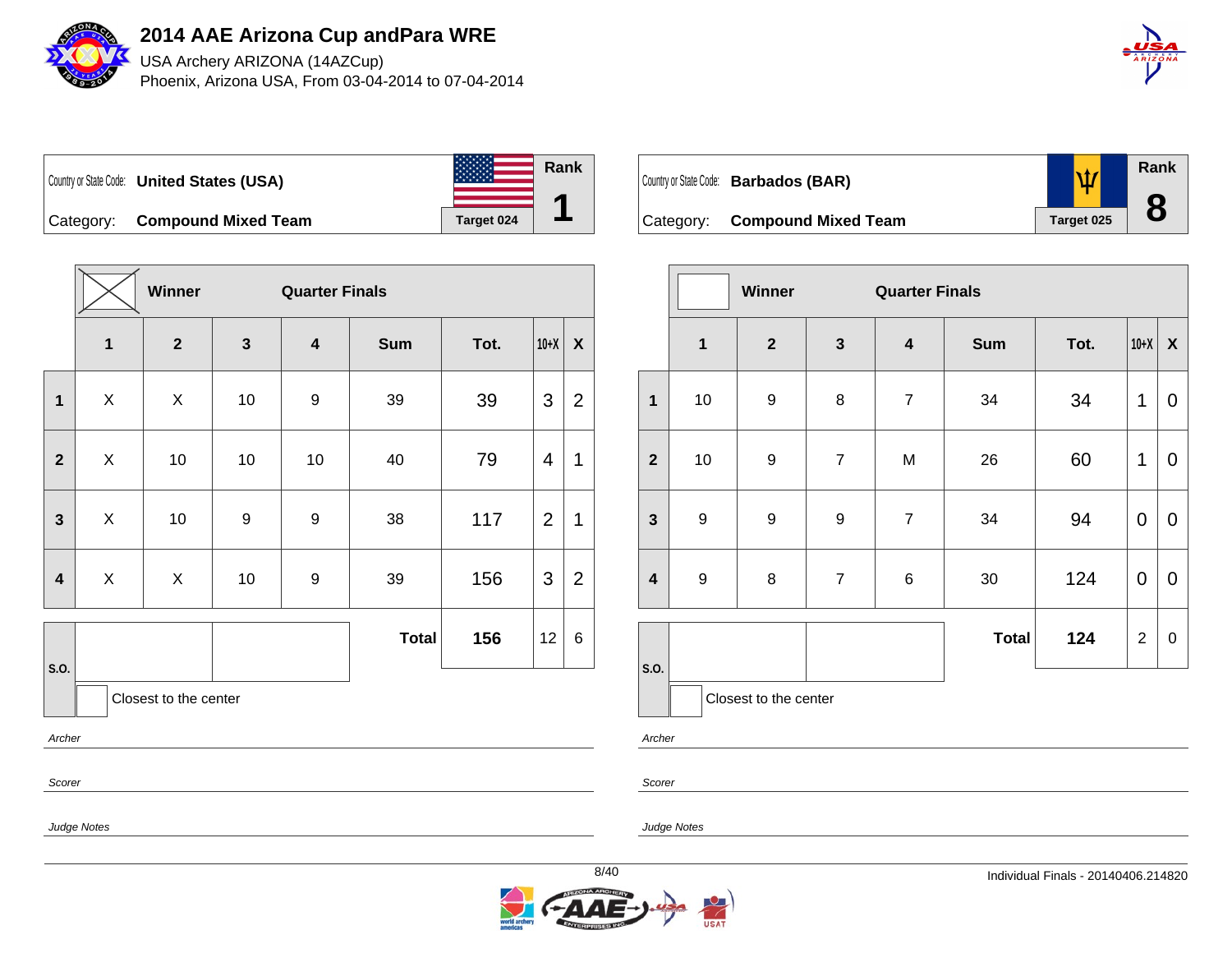

USA Archery ARIZONA (14AZCup) Phoenix, Arizona USA, From 03-04-2014 to 07-04-2014





**Winner Quarter Finals 2 3 4 Sum Tot. 10+X X** | 10 | 9 | 9 | 5 | 33 | 33 |1 |0 | 10 | 10 | 9 | 8 | 37 | 70 |2 | 0 | 10 | 9 | 9 | 8 | 36 | 106 |1 | 0 | X | X | 10 | 8 | 38 | 144 |3 |2 **S.O. Total 144**  $|7|2$ 

Closest to the center

Archer

Scorer

Judge Notes



|                         |                | Winner                  |                  | <b>Quarter Finals</b> |              |      |                |                  |
|-------------------------|----------------|-------------------------|------------------|-----------------------|--------------|------|----------------|------------------|
|                         | $\mathbf{1}$   | $\overline{\mathbf{2}}$ | $\mathbf{3}$     | $\boldsymbol{4}$      | <b>Sum</b>   | Tot. | $10+X$         | $\boldsymbol{X}$ |
| $\mathbf{1}$            | X              | 10                      | 10               | $\boldsymbol{9}$      | 39           | 39   | 3              | 1                |
| $\overline{\mathbf{2}}$ | 10             | 10                      | 9                | 8                     | 37           | 76   | $\overline{2}$ | 0                |
| $\mathbf{3}$            | 9              | $\boldsymbol{9}$        | $\boldsymbol{9}$ | 8                     | 35           | 111  | $\mathbf 0$    | 0                |
| $\overline{\mathbf{4}}$ | $\pmb{\times}$ | $\pmb{\times}$          | 9                | $\boldsymbol{9}$      | 38           | 149  | $\overline{2}$ | $\overline{2}$   |
|                         |                |                         |                  |                       | <b>Total</b> | 149  | $\overline{7}$ | 3                |
| S.O.                    |                | Closest to the center   |                  |                       |              |      |                |                  |

Archer

Scorer

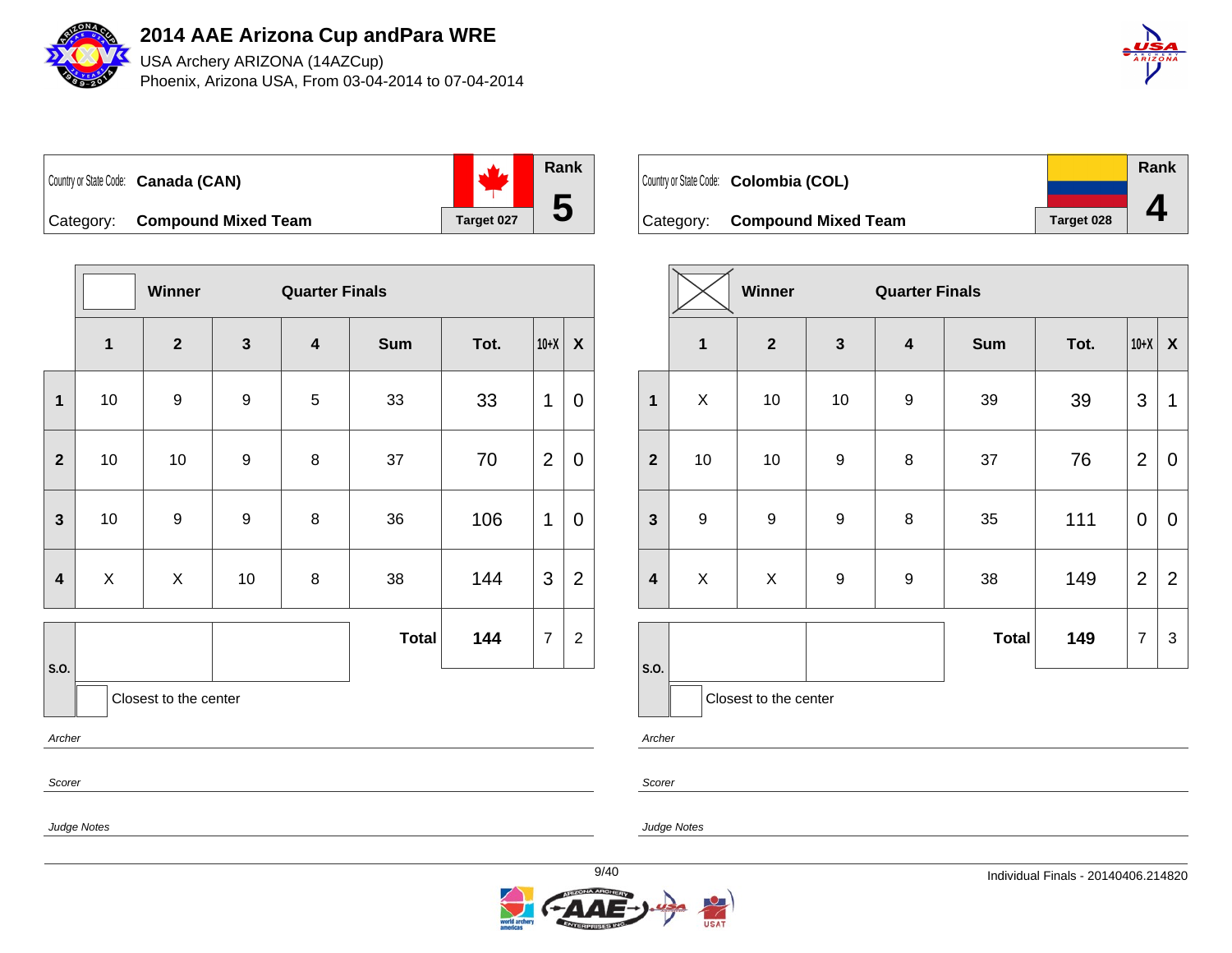

USA Archery ARIZONA (14AZCup) Phoenix, Arizona USA, From 03-04-2014 to 07-04-2014



Country or State Code: **France (FRA)** Category: **Compound Mixed Team** Target 030 **Rank 3**

|                         |              | Winner         |                  | <b>Quarter Finals</b>   |              |      |                |                  |
|-------------------------|--------------|----------------|------------------|-------------------------|--------------|------|----------------|------------------|
|                         | $\mathbf{1}$ | $\overline{2}$ | $\mathbf{3}$     | $\overline{\mathbf{4}}$ | <b>Sum</b>   | Tot. | $10+X$         | $\boldsymbol{X}$ |
| $\mathbf{1}$            | $10$         | 9              | $\boldsymbol{9}$ | $\boldsymbol{9}$        | 37           | 37   | 1              | $\overline{0}$   |
| $\overline{\mathbf{2}}$ | X            | $10$           | $10$             | $\boldsymbol{9}$        | 39           | 76   | 3              | 1                |
| $\mathbf{3}$            | 10           | 10             | $\boldsymbol{9}$ | $\boldsymbol{9}$        | 38           | 114  | $\overline{2}$ | 0                |
| $\overline{\mathbf{4}}$ | X            | $10$           | 9                | $\boldsymbol{9}$        | 38           | 152  | $\overline{2}$ | 1                |
| S.O.                    |              |                |                  |                         | <b>Total</b> | 152  | 8              | $\overline{2}$   |

|                                          |            | Rank |
|------------------------------------------|------------|------|
| Country or State Code: El Salvador (ESA) | 42         |      |
|                                          |            |      |
| Category: Compound Mixed Team            | Target 031 |      |

|                         |              | Winner                |                  | <b>Quarter Finals</b>   |              |      |                |                  |
|-------------------------|--------------|-----------------------|------------------|-------------------------|--------------|------|----------------|------------------|
|                         | $\mathbf{1}$ | $\overline{2}$        | $\mathbf{3}$     | $\overline{\mathbf{4}}$ | <b>Sum</b>   | Tot. | $10+X$         | $\boldsymbol{X}$ |
| $\mathbf{1}$            | X            | 10                    | $\mathsf g$      | $\boldsymbol{9}$        | 38           | 38   | $\overline{2}$ | 1                |
| $\overline{2}$          | X            | $\boldsymbol{9}$      | 8                | 8                       | 35           | 73   | 1              | 1                |
| $\mathbf{3}$            | 10           | 10                    | $\boldsymbol{9}$ | 8                       | 37           | 110  | $\overline{2}$ | $\mathbf 0$      |
| $\overline{\mathbf{4}}$ | X            | 10                    | 10               | 9                       | 39           | 149  | 3              | 1                |
|                         |              |                       |                  |                         | <b>Total</b> | 149  | $\bf 8$        | 3                |
| S.O.                    |              | Closest to the center |                  |                         |              |      |                |                  |

Archer

Scorer

Judge Notes

Archer

Scorer

Closest to the center

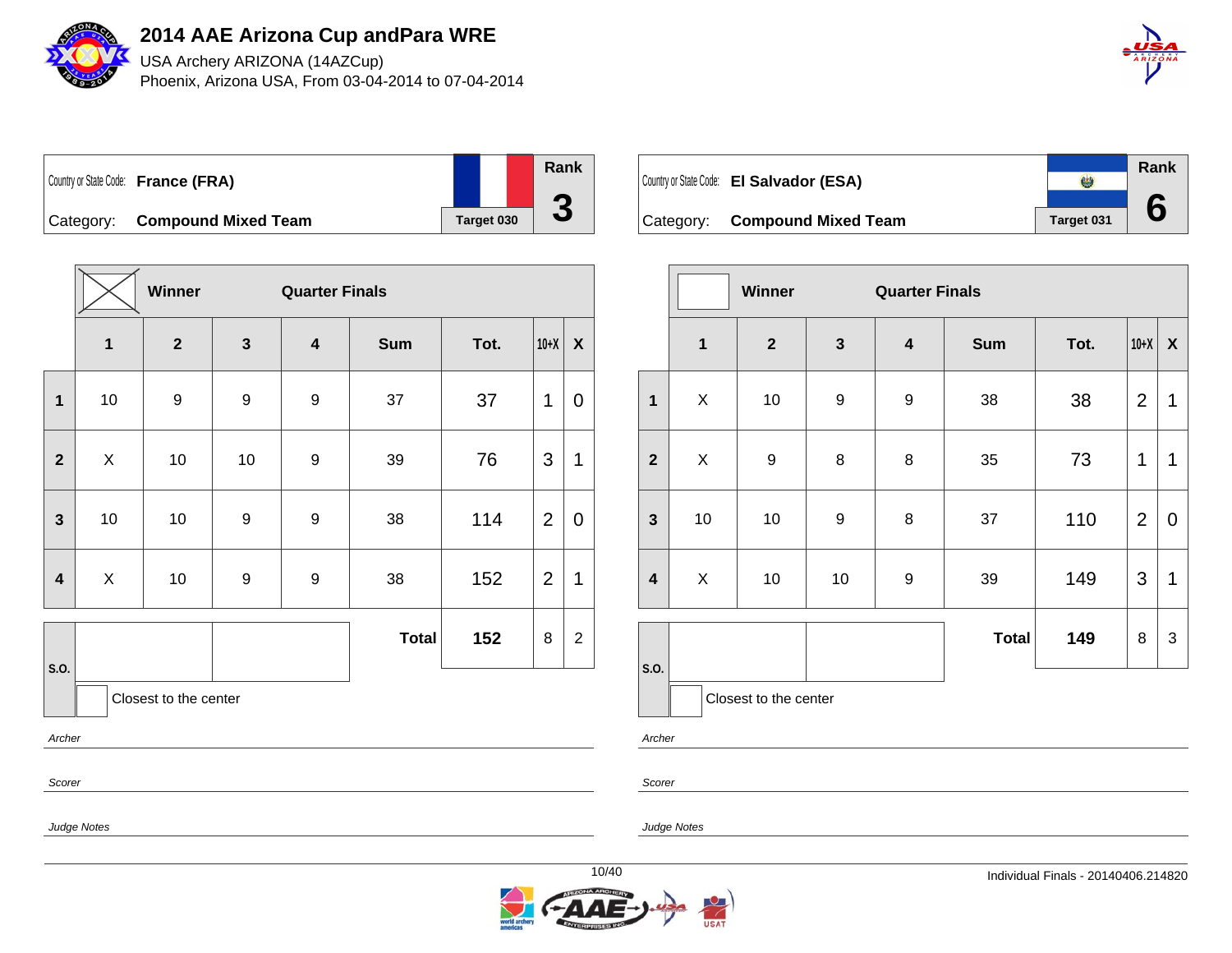

USA Archery ARIZONA (14AZCup) Phoenix, Arizona USA, From 03-04-2014 to 07-04-2014



**Rank**  $\circledcirc$ Country or State Code: **Guatemala (GUA) 7** Category: **Compound Mixed Team** Target 033

|                                                                                   | <b>Winner</b>  |                |                         |              |                       |                |                |
|-----------------------------------------------------------------------------------|----------------|----------------|-------------------------|--------------|-----------------------|----------------|----------------|
| $\mathbf{1}$                                                                      | $\overline{2}$ | 3              | $\overline{\mathbf{4}}$ | Sum          | Tot.                  | $10+X$         | $\mathsf{X}$   |
| $10$                                                                              | 10             | 9              | $\bf 8$                 | 37           | 37                    | $\overline{2}$ | $\mathbf 0$    |
| $\pmb{\times}$                                                                    | $\mathsf X$    | $10$           | $\boldsymbol{9}$        | 39           | 76                    | 3              | $\overline{2}$ |
| X                                                                                 | 9              | 9              | $\bf 8$                 | 36           | 112                   | 1              | 1              |
| $10\,$                                                                            | $\bf 8$        | $\overline{7}$ | $\overline{7}$          | 32           | 144                   | 1              | 0              |
|                                                                                   |                |                |                         | <b>Total</b> | 144                   | $\overline{7}$ | 3              |
| $\mathbf{1}$<br>$\overline{2}$<br>$\mathbf{3}$<br>$\overline{\mathbf{4}}$<br>S.O. |                |                |                         |              | <b>Quarter Finals</b> |                |                |

Closest to the center

Archer

Scorer

Judge Notes

**Rank** Country or State Code: **Mexico (MEX) 2** Category: **Compound Mixed Team** Target 034

|                         |              | <b>Winner</b>         |                  |                  | <b>Quarter Finals</b> |      |                |                  |  |  |
|-------------------------|--------------|-----------------------|------------------|------------------|-----------------------|------|----------------|------------------|--|--|
|                         | $\mathbf{1}$ | $\mathbf{2}$          | $\mathbf{3}$     | $\boldsymbol{4}$ | <b>Sum</b>            | Tot. | $10+X$         | $\boldsymbol{X}$ |  |  |
| $\mathbf{1}$            | 10           | $\boldsymbol{9}$      | 9                | $\boldsymbol{9}$ | 37                    | 37   | 1              | $\mathbf 0$      |  |  |
| $\mathbf{2}$            | 10           | 10                    | 9                | $\boldsymbol{9}$ | 38                    | 75   | $\overline{2}$ | $\mathbf 0$      |  |  |
| $\mathbf{3}$            | X<br>10      |                       | $\boldsymbol{9}$ | $\bf 8$          | 37                    | 112  | $\overline{2}$ | 1                |  |  |
| $\overline{\mathbf{4}}$ | 10           | $\boldsymbol{9}$      | $\boldsymbol{9}$ | $\bf 8$          | 36                    | 148  | 1              | $\mathbf 0$      |  |  |
|                         |              |                       |                  |                  | <b>Total</b>          | 148  | 6              | 1                |  |  |
| S.O.                    |              | Closest to the center |                  |                  |                       |      |                |                  |  |  |

Archer

Scorer

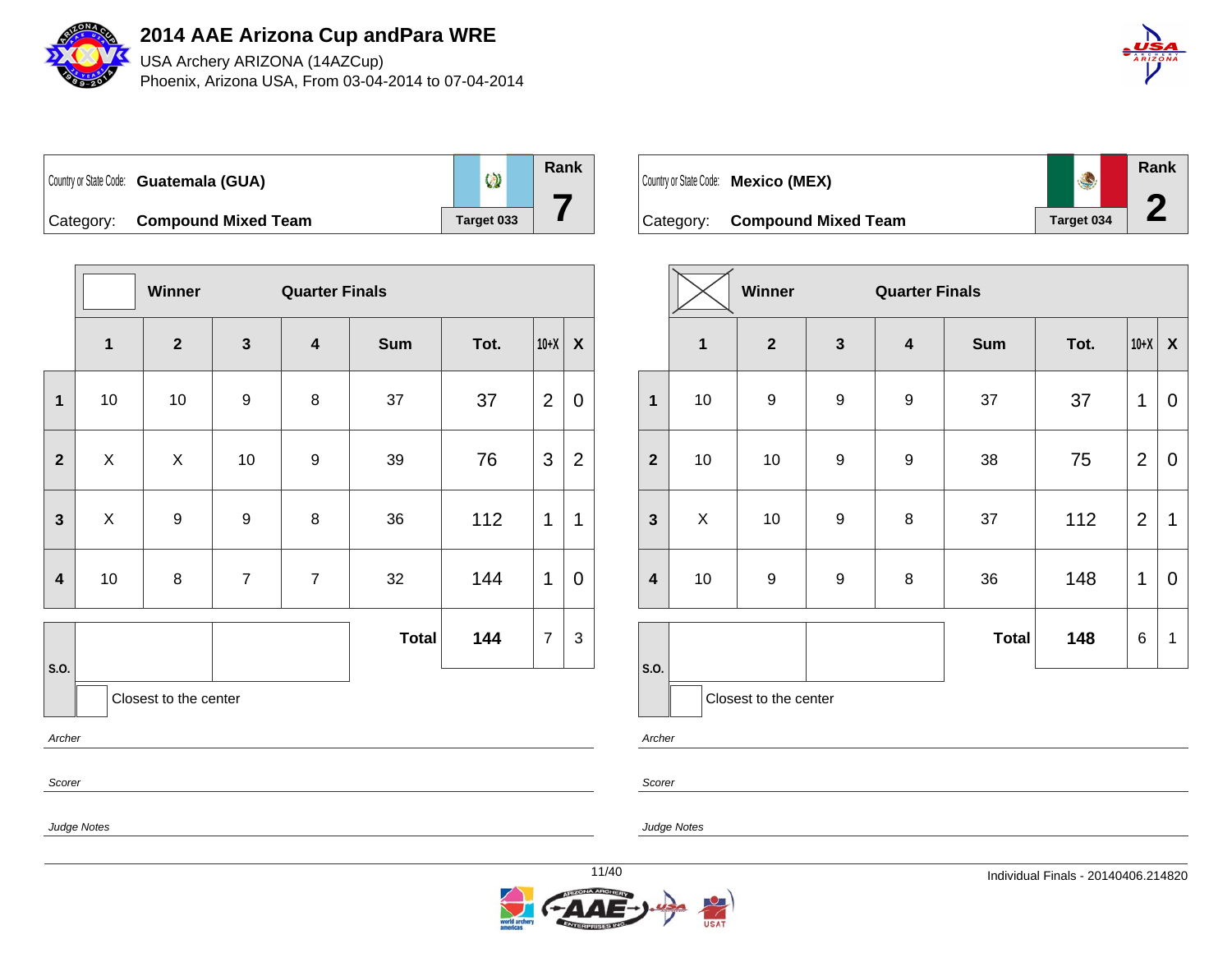

USA Archery ARIZONA (14AZCup) Phoenix, Arizona USA, From 03-04-2014 to 07-04-2014



Country or State Code: **United States (USA)** Category: **Compound Mixed Team** Target 024 **Rank 1**

|                         |                | Winner           | <b>Semi Finals</b> |                         |              |      |                |                  |
|-------------------------|----------------|------------------|--------------------|-------------------------|--------------|------|----------------|------------------|
|                         | $\mathbf{1}$   | $\overline{2}$   | $\mathbf{3}$       | $\overline{\mathbf{4}}$ | <b>Sum</b>   | Tot. | $10+X$         | $\boldsymbol{X}$ |
| $\mathbf{1}$            | X              | 10               | $\boldsymbol{9}$   | $\boldsymbol{9}$        | 38           | 38   | $\overline{2}$ | $\mathbf 1$      |
| $\mathbf{2}$            | X              | $\boldsymbol{9}$ | $\boldsymbol{9}$   | $\boldsymbol{9}$        | 37           | 75   | 1              | 1                |
| $\overline{\mathbf{3}}$ | $\pmb{\times}$ | $\mathsf X$      | 10                 | $\bf 8$                 | 38           | 113  | 3              | $\overline{2}$   |
| $\overline{\mathbf{4}}$ | X              | $10$             | 10                 | $\boldsymbol{9}$        | 39           | 152  | 3              | 1                |
| S.O.                    |                |                  |                    |                         | <b>Total</b> | 152  | 9              | 5                |

Country or State Code: **Colombia (COL)** Category: **Compound Mixed Team** Target 025 **Rank 4**

|                         |              | <b>Winner</b>         |              | <b>Semi Finals</b>      |              |      |        |                           |
|-------------------------|--------------|-----------------------|--------------|-------------------------|--------------|------|--------|---------------------------|
|                         | $\mathbf{1}$ | $\mathbf{2}$          | $\mathbf{3}$ | $\overline{\mathbf{4}}$ | <b>Sum</b>   | Tot. | $10+X$ | $\boldsymbol{\mathsf{X}}$ |
| 1                       | X<br>10      |                       | 10           | 9                       | 39           | 39   | 3      | 1                         |
| $\overline{2}$          | 10<br>$10$   |                       | 9<br>10      |                         | 39           | 78   | 3      | 0                         |
| $\mathbf{3}$            | 10<br>10     |                       | 10           | 9                       | 39           | 117  | 3      | 0                         |
| $\overline{\mathbf{4}}$ | X            | 10                    | 10           | 10                      | 40           | 157  | 4      | 1                         |
|                         |              |                       |              |                         | <b>Total</b> | 157  | 13     | $\overline{c}$            |
| S.O.                    |              | Closest to the center |              |                         |              |      |        |                           |

Archer

Scorer

Judge Notes

Archer

Scorer

Closest to the center

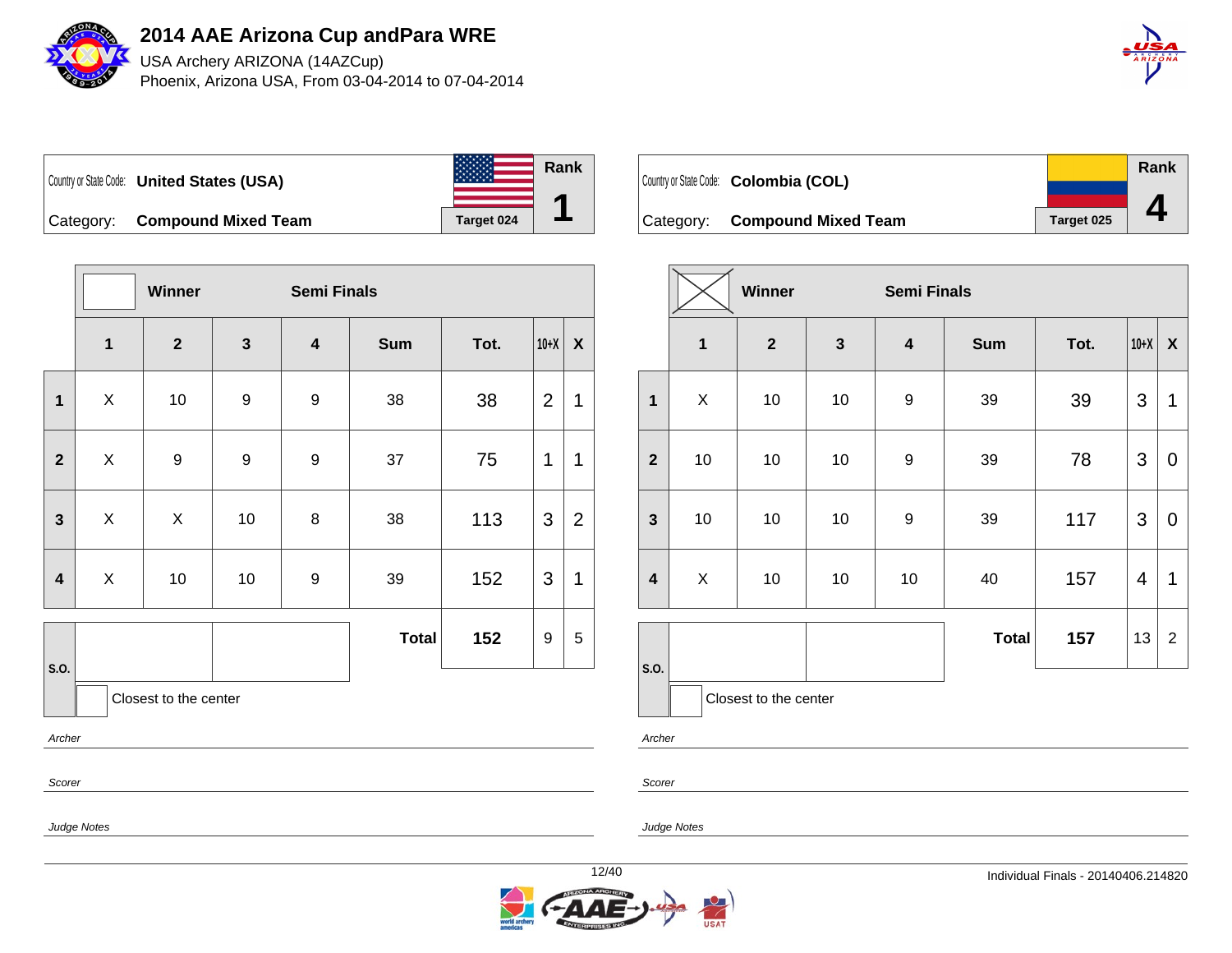

USA Archery ARIZONA (14AZCup) Phoenix, Arizona USA, From 03-04-2014 to 07-04-2014



Country or State Code: **France (FRA)** Category: **Compound Mixed Team** Target 027 **Rank 3**

|                         |                               | Winner                    |                | <b>Semi Finals</b>      |              |      |                |                  |
|-------------------------|-------------------------------|---------------------------|----------------|-------------------------|--------------|------|----------------|------------------|
|                         | $\overline{\mathbf{1}}$       | $\overline{2}$            | $\mathbf{3}$   | $\overline{\mathbf{4}}$ | <b>Sum</b>   | Tot. | $10+X$         | $\boldsymbol{X}$ |
| $\mathbf{1}$            | X                             | $\pmb{\times}$            | X              | $\boldsymbol{9}$        | 39           | 39   | 3              | 3                |
| $\overline{2}$          | 10                            | 10                        | 9              | $\boldsymbol{9}$        | 38           | 77   | $\overline{2}$ | 0                |
| $\overline{\mathbf{3}}$ | X                             | $\pmb{\times}$            | $\pmb{\times}$ | X                       | 40           | 117  | 4              | 4                |
| $\overline{\mathbf{4}}$ | X                             | $\boldsymbol{\mathsf{X}}$ | $\pmb{\times}$ | $\boldsymbol{9}$        | 39           | 156  | 3              | 3                |
|                         |                               |                           |                |                         | <b>Total</b> | 156  | 12             | 10               |
|                         | S.O.<br>Closest to the center |                           |                |                         |              |      |                |                  |

Scorer

Judge Notes

**Rank** Country or State Code: **Mexico (MEX) 2** Category: **Compound Mixed Team** Target 028

|                         |              | Winner                | <b>Semi Finals</b> |                         |              |      |                |                  |
|-------------------------|--------------|-----------------------|--------------------|-------------------------|--------------|------|----------------|------------------|
|                         | $\mathbf{1}$ | $\mathbf{2}$          | $\mathbf{3}$       | $\overline{\mathbf{4}}$ | <b>Sum</b>   | Tot. | $10+X$         | $\boldsymbol{X}$ |
| $\mathbf{1}$            | 10           | 10                    | $\boldsymbol{9}$   | 8                       | 37           | 37   | $\overline{2}$ | 0                |
| $\overline{2}$          | 10<br>10     |                       | 9                  | 9                       | 38           | 75   | $\overline{2}$ | 0                |
| $\mathbf{3}$            | X<br>X       |                       | 10                 | 9                       | 39           | 114  | 3              | $\overline{2}$   |
| $\overline{\mathbf{4}}$ | X            | 10                    | 10                 | 10                      | 40           | 154  | 4              | 1                |
|                         |              |                       |                    |                         | <b>Total</b> | 154  | 11             | 3                |
| S.O.                    |              | Closest to the center |                    |                         |              |      |                |                  |

Archer

Scorer

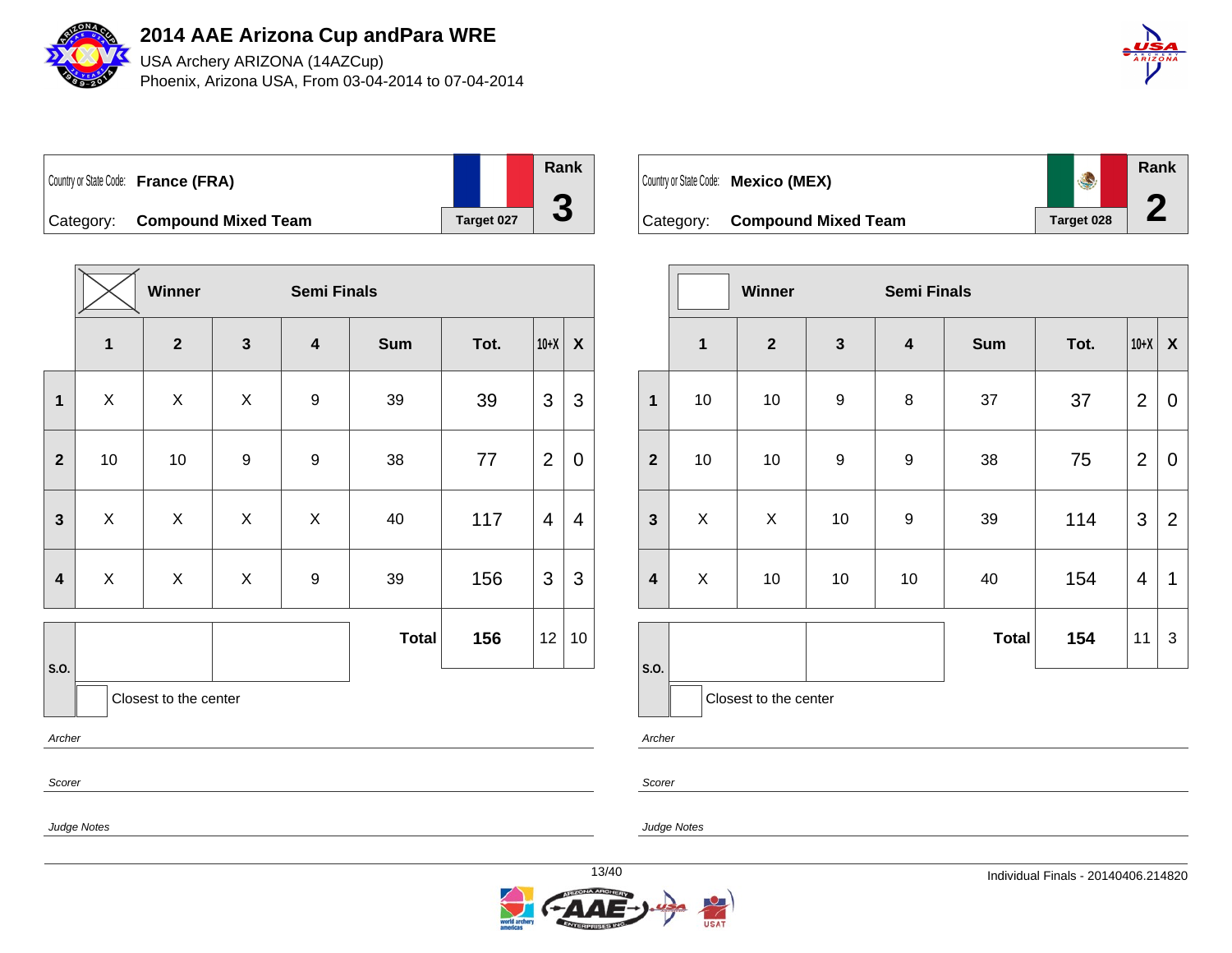

USA Archery ARIZONA (14AZCup) Phoenix, Arizona USA, From 03-04-2014 to 07-04-2014



Country or State Code: **United States (USA)** Category: **Compound Mixed Team** Target 033 **Rank 1**

|                           | Winner           | <b>Bronze</b>    |                         |              |      |                |                         |
|---------------------------|------------------|------------------|-------------------------|--------------|------|----------------|-------------------------|
| $\mathbf{1}$              | $\overline{2}$   | $\mathbf{3}$     | $\overline{\mathbf{4}}$ | <b>Sum</b>   | Tot. | $10+X$         | $\boldsymbol{X}$        |
| X                         | $\boldsymbol{9}$ | 9                | $\bf 8$                 | 36           | 36   | 1              | 1                       |
| $\pmb{\times}$            | $10$             | 8                | $\bf 8$                 | 36           | 72   | $\overline{2}$ | 1                       |
| $\boldsymbol{\mathsf{X}}$ | $\boldsymbol{9}$ | $\boldsymbol{9}$ | $\bf 8$                 | 36           | 108  | 1              | 1                       |
| X                         | $10$             | $\boldsymbol{9}$ | $\bf 8$                 | 37           | 145  | $\overline{2}$ | 1                       |
|                           |                  |                  |                         | <b>Total</b> | 145  | 6              | $\overline{\mathbf{4}}$ |
|                           |                  |                  |                         |              |      |                |                         |

Closest to the center

Archer

Scorer

Judge Notes

**Rank** Country or State Code: **Mexico (MEX) 2** Category: **Compound Mixed Team** Target 034

|                         |                       | Winner                |                  | <b>Bronze</b>           |              |      |                |                    |
|-------------------------|-----------------------|-----------------------|------------------|-------------------------|--------------|------|----------------|--------------------|
|                         | $\mathbf{1}$          | $\mathbf{2}$          | $\mathbf{3}$     | $\overline{\mathbf{4}}$ | <b>Sum</b>   | Tot. | $10+X$         | $\pmb{\mathsf{X}}$ |
| $\mathbf 1$             | $10$                  | $\boldsymbol{9}$      | $\boldsymbol{9}$ | $\boldsymbol{9}$        | 37           | 37   | 1              | 0                  |
| $\overline{\mathbf{2}}$ | $10$                  | 10                    | 9                | $\boldsymbol{9}$        | 38           | 75   | $\overline{2}$ | $\mathbf 0$        |
| $\mathbf{3}$            | $\boldsymbol{9}$<br>X |                       | 9<br>8           |                         | 36           | 111  | 1              | 1                  |
| $\overline{\mathbf{4}}$ | X                     | 10                    | $\boldsymbol{9}$ | $\boldsymbol{9}$        | 38           | 149  | $\overline{2}$ | 1                  |
|                         |                       |                       |                  |                         | <b>Total</b> | 149  | 6              | $\overline{2}$     |
| S.O.                    |                       | Closest to the center |                  |                         |              |      |                |                    |

Archer

Scorer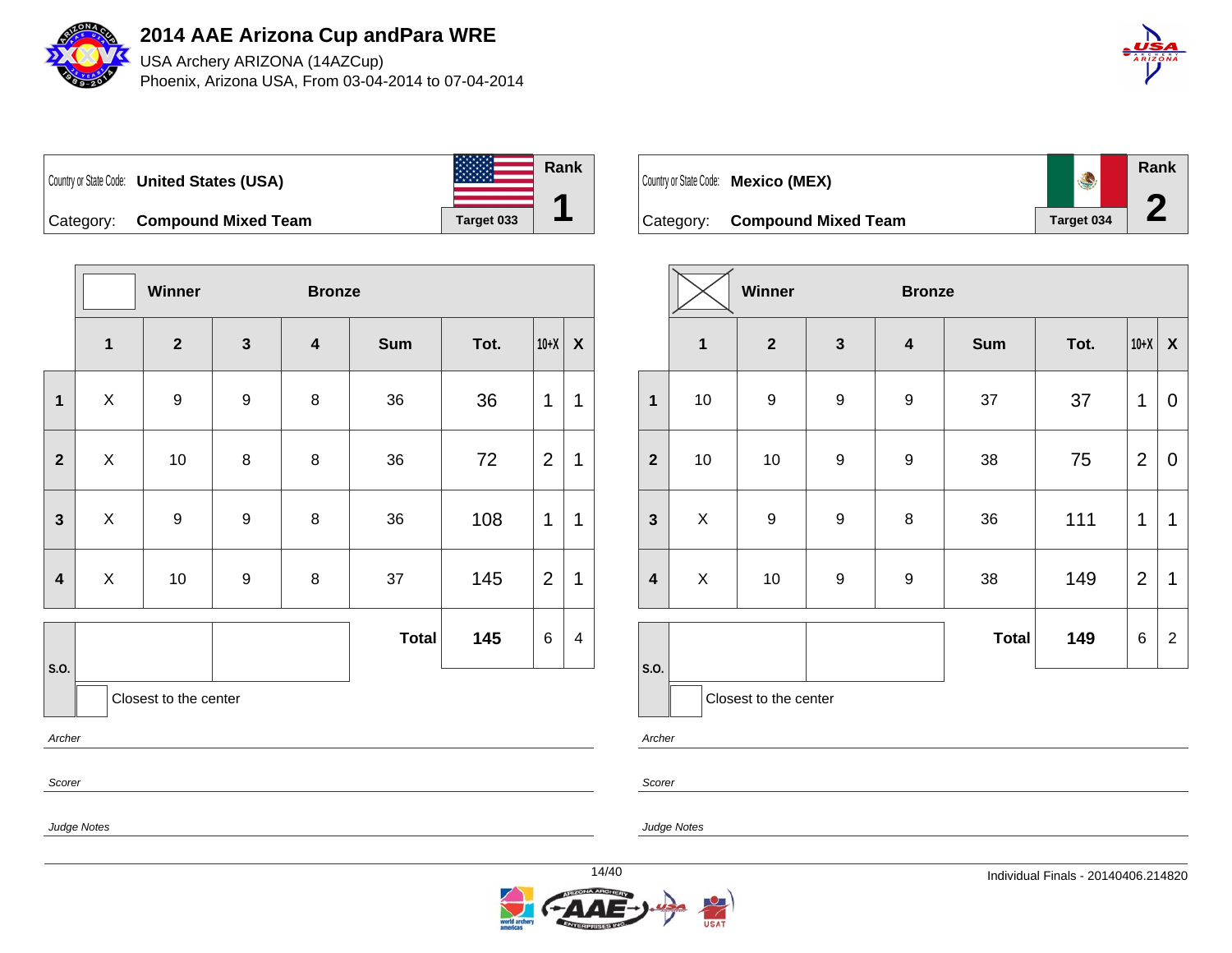

USA Archery ARIZONA (14AZCup) Phoenix, Arizona USA, From 03-04-2014 to 07-04-2014



Country or State Code: **Colombia (COL)**



Category: **Compound Mixed Team** Target 030

|                         |              | Winner                    |                  | <b>Final</b>            |              |      |                |                  |
|-------------------------|--------------|---------------------------|------------------|-------------------------|--------------|------|----------------|------------------|
|                         | $\mathbf{1}$ | $\boldsymbol{2}$          | $\mathbf{3}$     | $\overline{\mathbf{4}}$ | <b>Sum</b>   | Tot. | $10+X$         | $\boldsymbol{X}$ |
| $\mathbf{1}$            | $10$         | $\boldsymbol{9}$          | $\boldsymbol{9}$ | $\boldsymbol{7}$        | 35           | 35   | $\mathbf 1$    | 0                |
| $\mathbf{2}$            | X            | $\boldsymbol{\mathsf{X}}$ | $\mathsf X$      | $\boldsymbol{9}$        | 39           | 74   | 3              | 3                |
| $\overline{\mathbf{3}}$ | X            | $10$                      | $\boldsymbol{9}$ | $\overline{7}$          | 36           | 110  | $\overline{2}$ | 1                |
| $\overline{\mathbf{4}}$ | X            | $10$                      | $\boldsymbol{9}$ | $\boldsymbol{9}$        | 38           | 148  | $\overline{2}$ | 1                |
| S.O.                    |              | $10$                      |                  | $10\,$                  | <b>Total</b> | 148  | 8              | 5                |
|                         |              |                           |                  |                         |              |      |                |                  |

Closest to the center

Archer

Scorer

Judge Notes

Country or State Code: **France (FRA)** Category: **Compound Mixed Team** Target 031 **Rank 3**

|                         |             | Winner                |                  | <b>Final</b>            |              |      |                |                  |
|-------------------------|-------------|-----------------------|------------------|-------------------------|--------------|------|----------------|------------------|
|                         | $\mathbf 1$ | $\mathbf{2}$          | $\mathbf{3}$     | $\overline{\mathbf{4}}$ | <b>Sum</b>   | Tot. | $10+X$         | $\boldsymbol{X}$ |
| $\overline{\mathbf{1}}$ | 10          | $\boldsymbol{9}$      | $\bf 8$          | 8                       | 35           | 35   | 1              | $\mathbf 0$      |
| $\overline{2}$          | 10          | 10                    | 10               | 8                       | 38           | 73   | 3              | $\mathbf 0$      |
| $\mathbf{3}$            | 10          | 10                    | $\boldsymbol{9}$ | 8                       | 37           | 110  | $\overline{2}$ | $\mathbf 0$      |
| $\overline{4}$          | $\mathsf X$ | X                     | 10               | 8                       | 38           | 148  | 3              | $\overline{2}$   |
| S.O.                    |             | ${\bf 10}$            | 8                |                         | <b>Total</b> | 148  | $9$            | $\overline{c}$   |
|                         |             | Closest to the center |                  |                         |              |      |                |                  |

Archer

Scorer

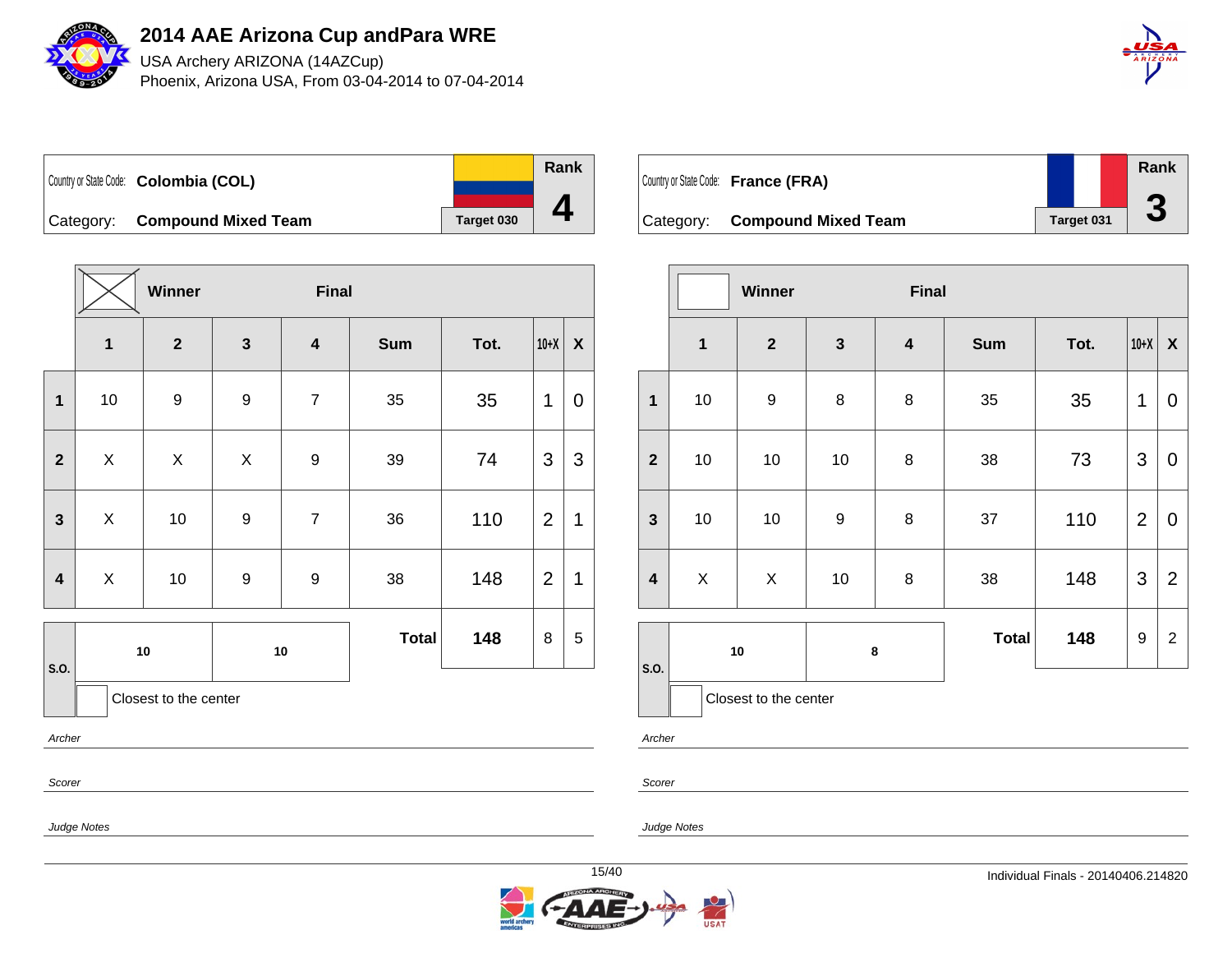

USA Archery ARIZONA (14AZCup) Phoenix, Arizona USA, From 03-04-2014 to 07-04-2014



**Rank** Ψ Country or State Code: **Barbados (BAR) 9** Category: **Recurve Men Team Target 037** 

Country or State Code: **KDVSC-Korea (KOR)** Category: **Recurve Men Team Target 038** 



|                         |                  | Winner         |                         |                         |                | 1/8            |                  |      |                         |              |           |                   |
|-------------------------|------------------|----------------|-------------------------|-------------------------|----------------|----------------|------------------|------|-------------------------|--------------|-----------|-------------------|
|                         | 1                | $\overline{2}$ | $\overline{\mathbf{3}}$ | $\overline{\mathbf{4}}$ | $5\phantom{1}$ | $\bf 6$        | <b>Set Total</b> | Tot. |                         |              |           | Set Points   Tot. |
| $\mathbf{1}$            | $\boldsymbol{9}$ | 8              | $\overline{7}$          | 6                       | $\sqrt{5}$     | 3              | 38               | 38   | $\bigcirc \!\! 2$       | 1            | $\pmb{0}$ | $\mathbf{2}$      |
| $\overline{2}$          | $\boldsymbol{9}$ | 9              | 8                       | 8                       | $\overline{7}$ | 5              | 46               | 84   | $\bigcirc \!\! \! 2$    | 1            | 0         | 4                 |
| $\mathbf{3}$            | 9                | 9              | 9                       | 8                       | $\overline{7}$ | $\overline{7}$ | 49               | 133  | $\widehat{\mathbf{2}}$  | 1            | $\pmb{0}$ | $\bf 6$           |
| $\overline{\mathbf{4}}$ |                  |                |                         |                         |                |                |                  |      | $\overline{\mathbf{2}}$ | 1            | $\pmb{0}$ |                   |
|                         |                  |                |                         |                         |                |                |                  |      |                         |              |           |                   |
|                         |                  |                |                         |                         |                |                |                  |      |                         | <b>Total</b> |           |                   |
| S.O.                    |                  |                |                         |                         |                |                |                  |      |                         |              |           |                   |
|                         |                  |                | Closest to the center   |                         |                |                |                  |      |                         |              |           |                   |
|                         |                  |                |                         |                         |                |                |                  |      |                         |              |           |                   |

Archer

Scorer

Judge Notes

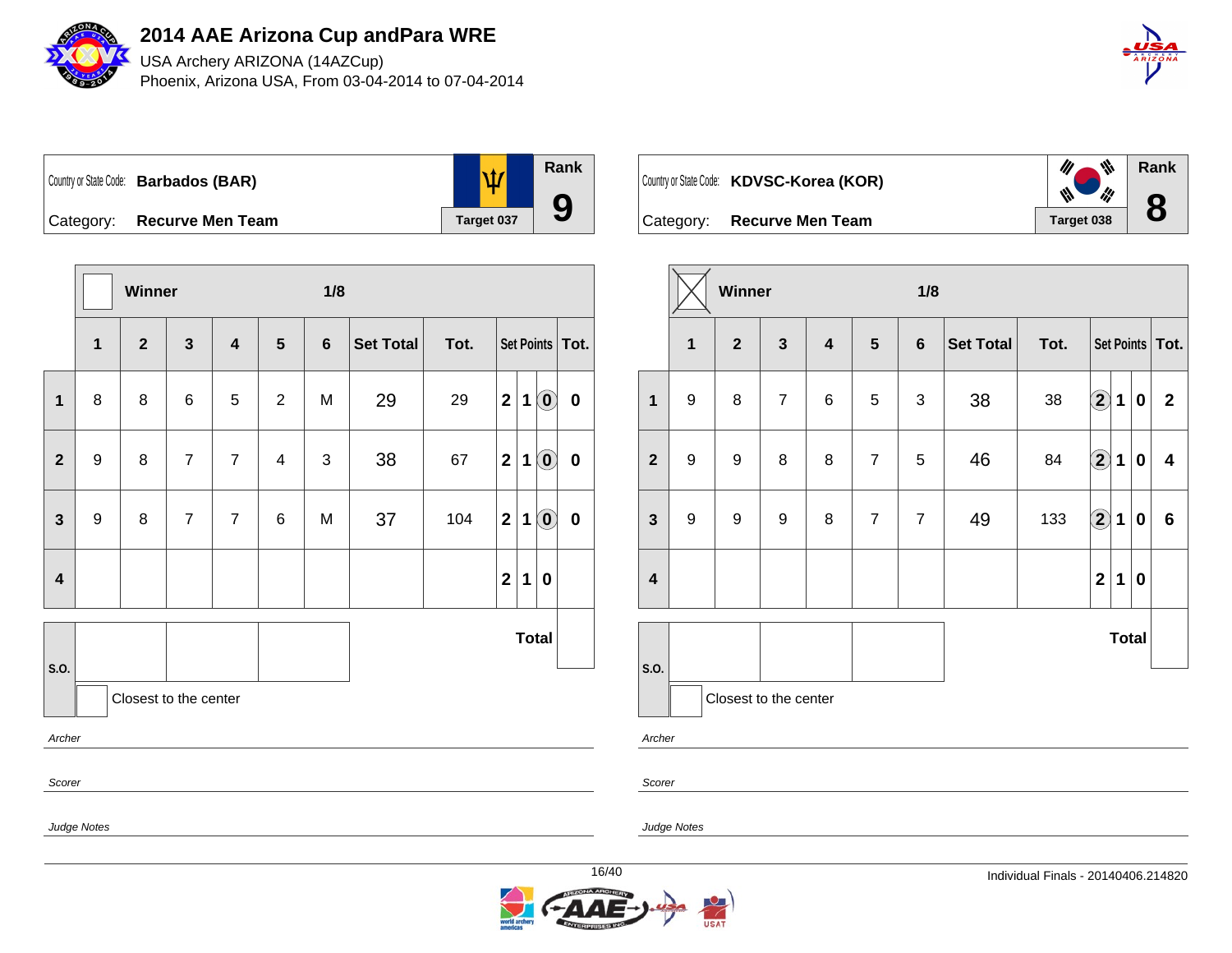

USA Archery ARIZONA (14AZCup) Phoenix, Arizona USA, From 03-04-2014 to 07-04-2014



**Rank**

**8**

|           | Country or State Code: Italy (ITA) |            | Rank |  |
|-----------|------------------------------------|------------|------|--|
| Category: | <b>Recurve Men Team</b>            | Target 037 |      |  |

**Winner Quarter Finals 1 2 3 4 5 6 Set Total Tot. Set Points Tot. 1** X 10 9 9 9 9 56 56 **2 1 0 2 2** | 10 | 9 | 9 | 9 | 9 | 8 | 54 | 110 2 1 0 4 **3** 9 9 9 8 8 3 46 156 **2 1 0 5 4 2 1 0 S.O. Total** Closest to the center Archer

 $\partial\!\!\!\!/$  $\mathscr{U}$ Country or State Code: **KDVSC-Korea (KOR)** li! « Category: **Recurve Men Team Tanget 038** 

|                         |    | Winner         |                       |                         |                 | <b>Quarter Finals</b> |                  |      |                         |                   |                                                     |                   |
|-------------------------|----|----------------|-----------------------|-------------------------|-----------------|-----------------------|------------------|------|-------------------------|-------------------|-----------------------------------------------------|-------------------|
|                         | 1  | $\overline{2}$ | $\mathbf{3}$          | $\overline{\mathbf{4}}$ | $5\phantom{.0}$ | $6\phantom{a}$        | <b>Set Total</b> | Tot. |                         |                   |                                                     | Set Points   Tot. |
| $\mathbf{1}$            | 10 | 9              | 8                     | 8                       | $\overline{7}$  | $\overline{7}$        | 49               | 49   | $\overline{\mathbf{2}}$ | 1                 | $\left( \begin{matrix} 0 \\ 0 \end{matrix} \right)$ | $\mathbf 0$       |
| $\overline{\mathbf{2}}$ | 9  | 8              | 8                     | 8                       | $\overline{7}$  | 3                     | 43               | 92   | $\mathbf 2$             | 1                 | $\left( \begin{matrix} 0 \end{matrix} \right)$      | $\pmb{0}$         |
| $\mathbf{3}$            | 9  | 9              | 9                     | 9                       | 5               | 5                     | 46               | 138  | $\mathbf 2$             | $\left( 1\right)$ | 0                                                   | 1                 |
| $\overline{\mathbf{4}}$ |    |                |                       |                         |                 |                       |                  |      | $\overline{\mathbf{2}}$ | 1                 | $\mathbf 0$                                         |                   |
|                         |    |                |                       |                         |                 |                       |                  |      |                         |                   |                                                     |                   |
|                         |    |                |                       |                         |                 |                       |                  |      |                         | <b>Total</b>      |                                                     |                   |
| S.O.                    |    |                |                       |                         |                 |                       |                  |      |                         |                   |                                                     |                   |
|                         |    |                | Closest to the center |                         |                 |                       |                  |      |                         |                   |                                                     |                   |

Archer

Scorer

Judge Notes

Scorer

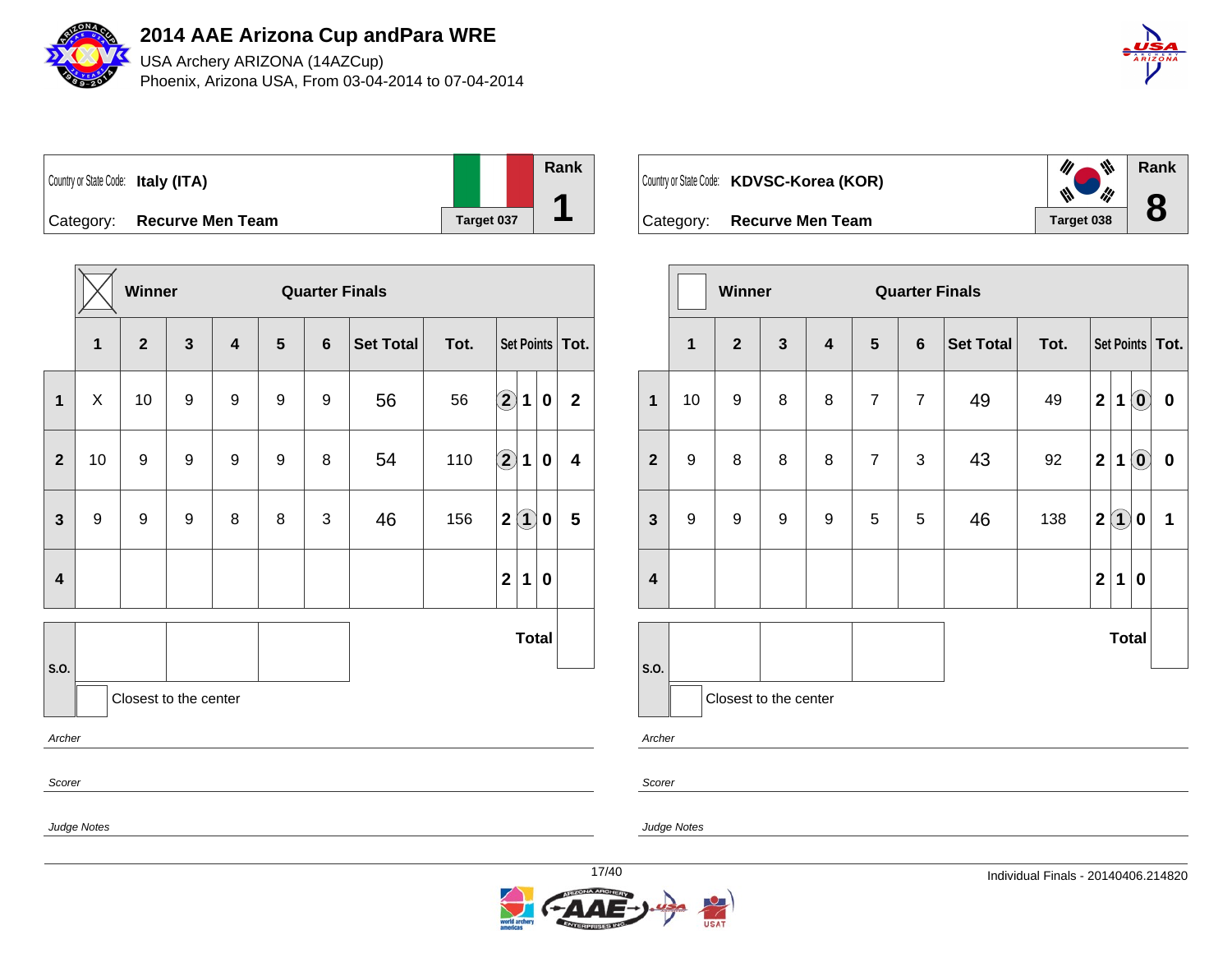

USA Archery ARIZONA (14AZCup) Phoenix, Arizona USA, From 03-04-2014 to 07-04-2014



Country or State Code: **Colombia (COL)** Category: **Recurve Men Team Target 040 Rank 5**

|                         |              |                    |                       |                         |                |                |                  |              |                        | Winner<br><b>Quarter Finals</b> |                            |                         |  |  |  |  |  |  |  |  |
|-------------------------|--------------|--------------------|-----------------------|-------------------------|----------------|----------------|------------------|--------------|------------------------|---------------------------------|----------------------------|-------------------------|--|--|--|--|--|--|--|--|
|                         | $\mathbf{1}$ | $\mathbf{2}$       | 3                     | $\overline{\mathbf{4}}$ | 5              | $6\phantom{1}$ | <b>Set Total</b> | Tot.         |                        | Set Points   Tot.               |                            |                         |  |  |  |  |  |  |  |  |
| 1                       | 9            | 9                  | 9                     | 8                       | $\overline{7}$ | $\overline{7}$ | 49               | 49           | $\mathbf{2}$           | $\mathbf 1$                     | $\bf (0)$                  | $\mathbf 0$             |  |  |  |  |  |  |  |  |
| $\overline{2}$          | X            | 10                 | 9                     | $9$                     | $\overline{7}$ | 6              | 51               | 100          | $\Large{\textbf{2}}$   | $\mathbf 1$                     | 0                          | $\overline{2}$          |  |  |  |  |  |  |  |  |
| $\mathbf{3}$            | X            | X                  | 10                    | 10                      | 8              | 8              | 56               | 156          | $\mathbf{\widehat{2}}$ | 1                               | 0                          | $\overline{\mathbf{4}}$ |  |  |  |  |  |  |  |  |
| $\overline{\mathbf{4}}$ | 10           | 9                  | 9                     | $\boldsymbol{9}$        | 8              | 8              | 53               | 209          | $\mathbf{2}$           | $\mathbf 1$                     | $\left( \mathbf{0}\right)$ | 4                       |  |  |  |  |  |  |  |  |
| S.O.                    |              | $\pmb{\mathsf{x}}$ |                       | 10                      |                | 8              |                  | <b>Total</b> |                        |                                 |                            |                         |  |  |  |  |  |  |  |  |
|                         |              |                    | Closest to the center |                         |                |                |                  |              |                        |                                 |                            |                         |  |  |  |  |  |  |  |  |
| Archer                  |              |                    |                       |                         |                |                |                  |              |                        |                                 |                            |                         |  |  |  |  |  |  |  |  |

Scorer

Scorer

Archer

Judge Notes

Judge Notes



| Country or State Code: Canada (CAN) |            | Rank |
|-------------------------------------|------------|------|
| Category: Recurve Men Team          | Target 041 |      |

|                         |                       | Winner         |              |                         |                | <b>Quarter Finals</b> |                  |      |                      |              |                                |                         |
|-------------------------|-----------------------|----------------|--------------|-------------------------|----------------|-----------------------|------------------|------|----------------------|--------------|--------------------------------|-------------------------|
|                         | 1                     | $\overline{2}$ | $\mathbf{3}$ | $\overline{\mathbf{4}}$ | 5              | $\boldsymbol{6}$      | <b>Set Total</b> | Tot. |                      |              |                                | Set Points   Tot.       |
| $\mathbf{1}$            | X                     | 10             | 10           | 9                       | 9              | 8                     | 56               | 56   | $\bf \Omega$         | 1            | $\bf{0}$                       | $\mathbf{2}$            |
| $\overline{\mathbf{2}}$ | 10                    | 9              | 8            | 8                       | $\overline{7}$ | $\overline{7}$        | 49               | 105  | $\mathbf{2}$         | $\mathbf 1$  | $\odot$                        | $\mathbf{2}$            |
| $\mathbf{3}$            | 10                    | 10             | 9            | 9                       | 9              | 6                     | 53               | 158  | $\overline{2}$       | 1            | $\textcolor{blue}{\textbf{0}}$ | $\mathbf{2}$            |
| $\overline{\mathbf{4}}$ | 10                    | 10             | 9            | 9                       | 9              | 9                     | 56               | 214  | $\bigcirc \!\! \! 2$ | $\mathbf 1$  | $\bf{0}$                       | $\overline{\mathbf{4}}$ |
|                         |                       | 10             | 9            |                         |                | 8                     |                  |      |                      | <b>Total</b> |                                |                         |
| S.O.                    | Closest to the center |                |              |                         |                |                       |                  |      |                      |              |                                |                         |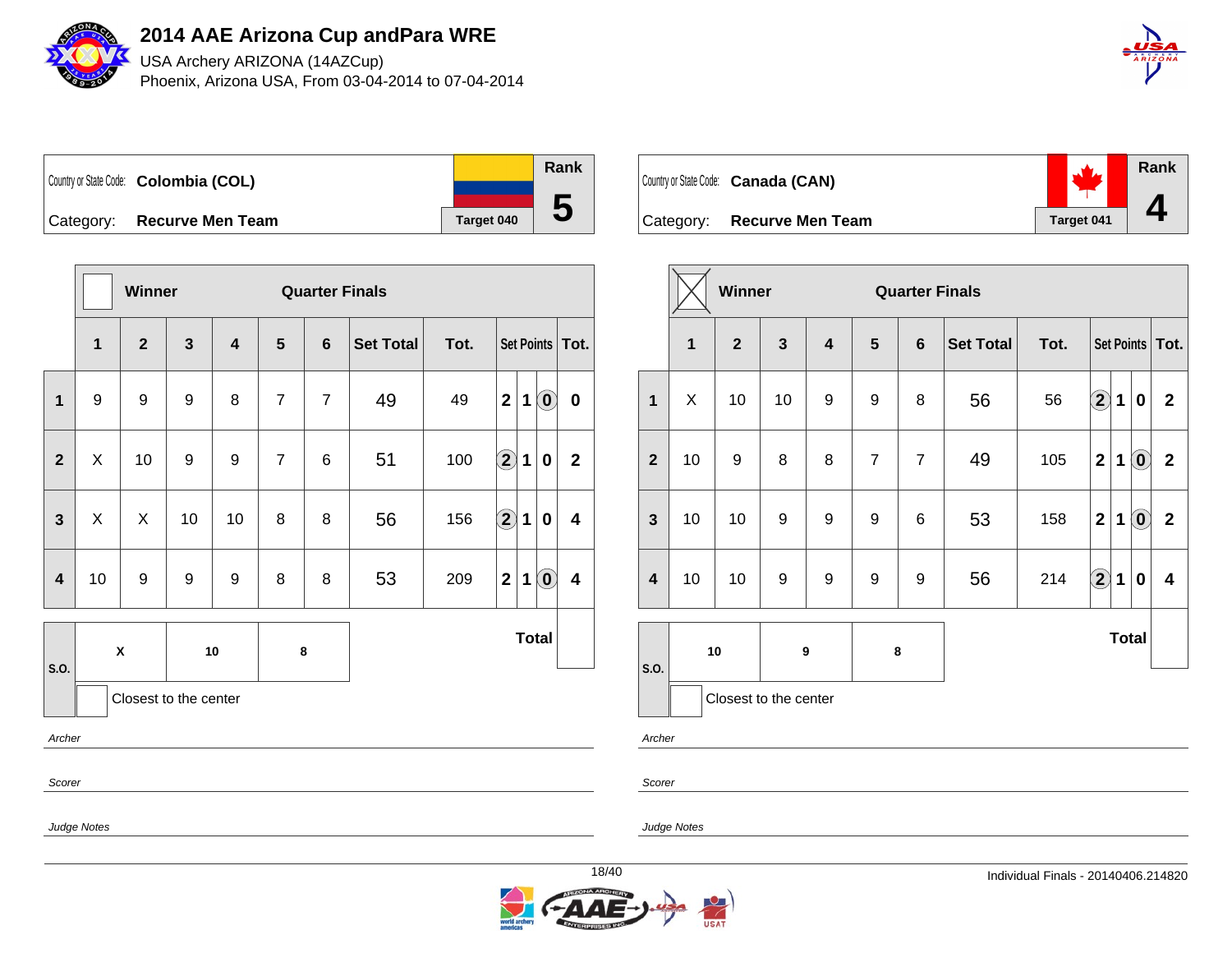

USA Archery ARIZONA (14AZCup) Phoenix, Arizona USA, From 03-04-2014 to 07-04-2014



Country or State Code: **United States (USA)** Category: **Recurve Men Team Tanget 043 Rank 3**

|                         |                               | Winner       |                  |                  |                | <b>Quarter Finals</b> |                  |      |                      |              |             |                         |
|-------------------------|-------------------------------|--------------|------------------|------------------|----------------|-----------------------|------------------|------|----------------------|--------------|-------------|-------------------------|
|                         | 1                             | $\mathbf{2}$ | $\mathbf{3}$     | 4                | $5\phantom{1}$ | $6\phantom{1}$        | <b>Set Total</b> | Tot. | Set Points   Tot.    |              |             |                         |
| 1                       | X                             | 10           | $\boldsymbol{9}$ | $\boldsymbol{9}$ | 8              | $\overline{7}$        | 53               | 53   | $\bigcirc \!\! \! 2$ | $\mathbf 1$  | $\mathbf 0$ | $\mathbf{2}$            |
| $\overline{2}$          | 10                            | 9            | 9                | 9                | 9              | 8                     | 54               | 107  | $\bigcirc \!\! 2$    | $\mathbf 1$  | $\mathbf 0$ | $\overline{\mathbf{4}}$ |
| $\overline{\mathbf{3}}$ | X                             | 10           | 9                | $\boldsymbol{9}$ | 8              | 8                     | 54               | 161  | $\bigcirc \!\! 2$    | 1            | $\bf{0}$    | $6\phantom{1}$          |
| $\overline{\mathbf{4}}$ |                               |              |                  |                  |                |                       |                  |      | $\mathbf 2$          | 1            | 0           |                         |
|                         |                               |              |                  |                  |                |                       |                  |      |                      | <b>Total</b> |             |                         |
|                         | S.O.<br>Closest to the center |              |                  |                  |                |                       |                  |      |                      |              |             |                         |
| Archer                  |                               |              |                  |                  |                |                       |                  |      |                      |              |             |                         |
|                         | Scorer                        |              |                  |                  |                |                       |                  |      |                      |              |             |                         |

| Country or State Code: Guatemala (GUA) | $\langle \cdot \rangle$ | Rank |
|----------------------------------------|-------------------------|------|
| Category: Recurve Men Team             | Target 044              |      |

|                                               |             | Winner<br><b>Quarter Finals</b> |              |                         |                |                  |                  |      |              |   |                                                         |                   |
|-----------------------------------------------|-------------|---------------------------------|--------------|-------------------------|----------------|------------------|------------------|------|--------------|---|---------------------------------------------------------|-------------------|
|                                               | $\mathbf 1$ | $\mathbf{2}$                    | $\mathbf{3}$ | $\overline{\mathbf{4}}$ | 5              | $\boldsymbol{6}$ | <b>Set Total</b> | Tot. |              |   |                                                         | Set Points   Tot. |
| 1                                             | 10          | 9                               | 9            | 8                       | $\overline{7}$ | $\overline{7}$   | 50               | 50   | $\mathbf{2}$ | 1 | $\mathbf{O}$                                            | $\pmb{0}$         |
| $\overline{\mathbf{2}}$                       | X           | 10                              | 9            | 8                       | 8              | $\overline{7}$   | 52               | 102  | $\mathbf{2}$ | 1 | $\left( \begin{matrix} \textbf{0} \end{matrix} \right)$ | $\pmb{0}$         |
| $\mathbf{3}$                                  | 10          | 10                              | 9            | 9                       | 8              | 6                | 52               | 154  | $\mathbf{2}$ | 1 | $\left( \begin{matrix} \textbf{0} \end{matrix} \right)$ | $\bf{0}$          |
| $\overline{\mathbf{4}}$                       |             |                                 |              |                         |                |                  |                  |      | $\mathbf{2}$ | 1 | 0                                                       |                   |
| <b>Total</b><br>S.O.<br>Closest to the center |             |                                 |              |                         |                |                  |                  |      |              |   |                                                         |                   |

Archer

Scorer

Judge Notes

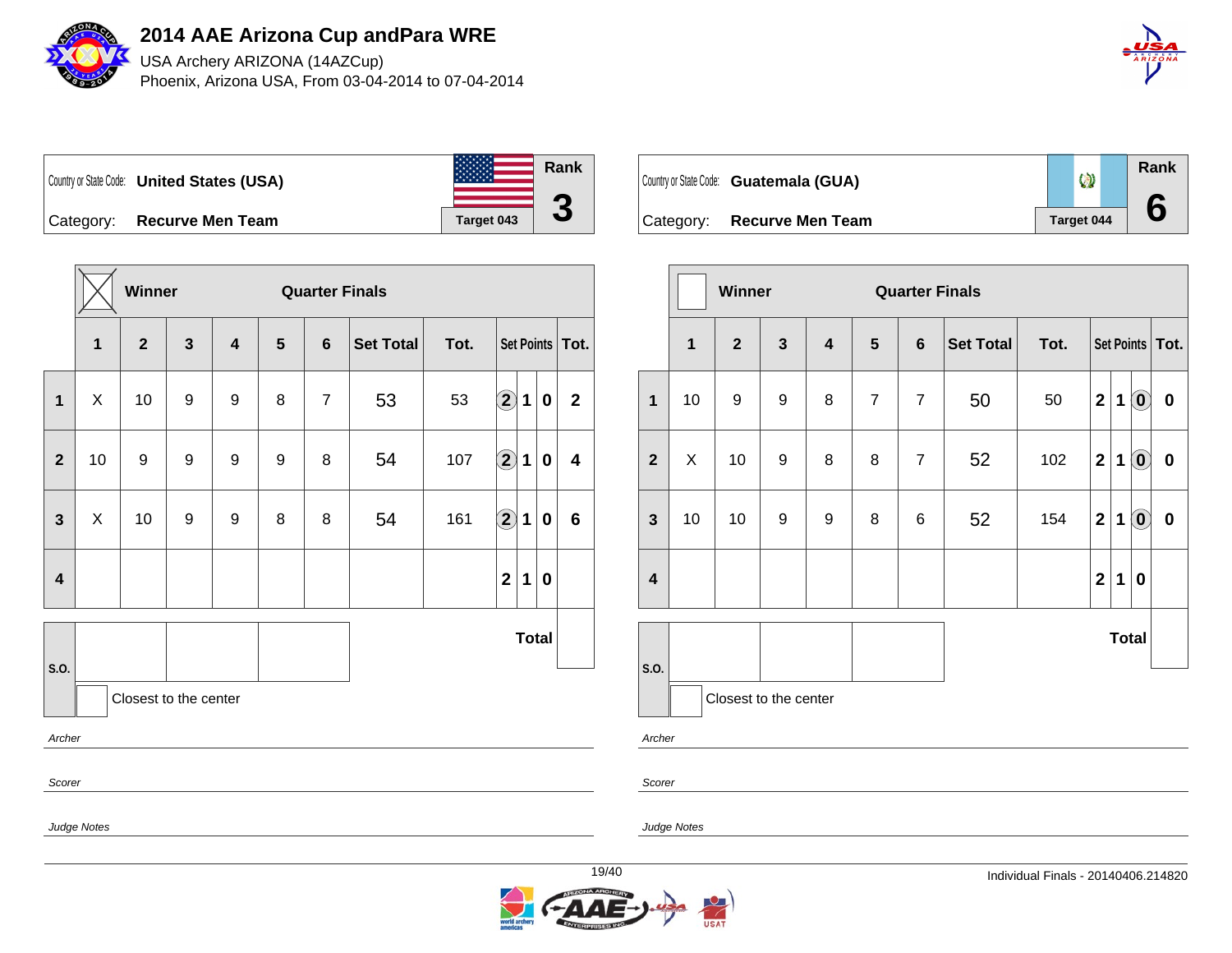

USA Archery ARIZONA (14AZCup) Phoenix, Arizona USA, From 03-04-2014 to 07-04-2014



| Country or State Code: Japan (JPN) |            | Rank |  |
|------------------------------------|------------|------|--|
| Category: Recurve Men Team         | Target 046 |      |  |

**Winner Quarter Finals 1 2 3 4 5 6 Set Total Tot. Set Points Tot. 1** X 10 8 7 6 5 46 46 **2 1 0 0 2** | 9 | 8 | 8 | 8 | 7 | 7 | 47 | 93 | 2 | 1 | **0** | **0 3** | 10 | 9 | 9 | 8 | 7 | 6 | 49 | 142 | 2 | 1 | **0** | **0 4 2 1 0 S.O. Total** Closest to the center Archer Scorer

|           | Country or State Code: Mexico (MEX) |            | Rank |  |
|-----------|-------------------------------------|------------|------|--|
| Category: | <b>Recurve Men Team</b>             | Target 047 |      |  |

|                         |              | Winner<br><b>Quarter Finals</b> |                       |                         |                |                |                  |      |                      |              |             |              |  |  |
|-------------------------|--------------|---------------------------------|-----------------------|-------------------------|----------------|----------------|------------------|------|----------------------|--------------|-------------|--------------|--|--|
|                         | $\mathbf{1}$ | $\mathbf{2}$                    | $\mathbf{3}$          | $\overline{\mathbf{4}}$ | $5\phantom{1}$ | $6\phantom{1}$ | <b>Set Total</b> | Tot. | Set Points   Tot.    |              |             |              |  |  |
| 1                       | 10           | 9                               | 9                     | 9                       | 9              | 6              | 52               | 52   | $\bigcircled{2}$     | $\mathbf 1$  | $\pmb{0}$   | $\mathbf{2}$ |  |  |
| $\mathbf{2}$            | X            | X                               | 10                    | 8                       | $\overline{7}$ | $\overline{7}$ | 52               | 104  | $\boxed{2}$          | 1            | $\mathbf 0$ | 4            |  |  |
| 3                       | X            | $\pmb{\times}$                  | 9                     | 9                       | 9              | 8              | 55               | 159  | $\Large{\textbf{2}}$ | 1            | $\bf{0}$    | $\bf 6$      |  |  |
| $\overline{\mathbf{4}}$ |              |                                 |                       |                         |                |                |                  |      | $\mathbf{2}$         | 1            | $\bf{0}$    |              |  |  |
|                         |              |                                 |                       |                         |                |                |                  |      |                      | <b>Total</b> |             |              |  |  |
| S.O.                    |              |                                 | Closest to the center |                         |                |                |                  |      |                      |              |             |              |  |  |

Archer

Scorer

Judge Notes

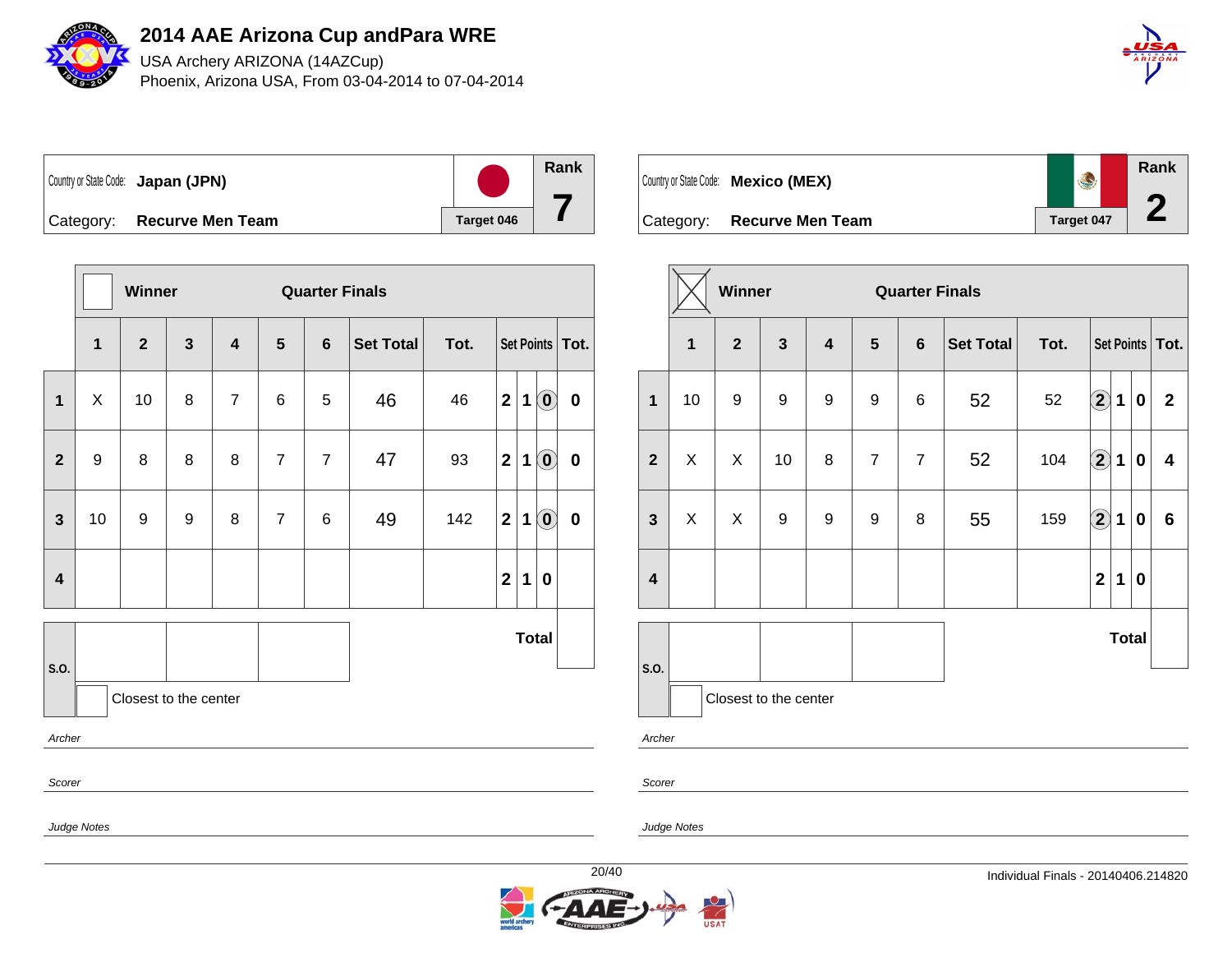

USA Archery ARIZONA (14AZCup) Phoenix, Arizona USA, From 03-04-2014 to 07-04-2014



Country or State Code: **Italy (ITA)** Category: **Recurve Men Team Tanget 037 Rank 1**

|                         |                         | Winner                |              |                  |   | <b>Semi Finals</b> |           |      |                        |             |                   |                         |
|-------------------------|-------------------------|-----------------------|--------------|------------------|---|--------------------|-----------|------|------------------------|-------------|-------------------|-------------------------|
|                         | $\overline{\mathbf{1}}$ | $\overline{2}$        | $\mathbf{3}$ | 4                | 5 | $6\phantom{1}$     | Set Total | Tot. |                        |             | Set Points   Tot. |                         |
| $\overline{\mathbf{1}}$ | X                       | 10                    | 10           | 8                | 8 | 8                  | 54        | 54   | $\left( \bf{2}\right)$ | $\mathbf 1$ | 0                 | $\mathbf{2}$            |
| $\overline{2}$          | X                       | 10                    | 9            | $\boldsymbol{9}$ | 8 | $\overline{7}$     | 53        | 107  | $\bigcirc \!\! 2$      | $\mathbf 1$ | 0                 | $\overline{\mathbf{4}}$ |
| $\mathbf{3}$            | X                       | $\boldsymbol{9}$      | 9            | 9                | 8 | 8                  | 53        | 160  | $\bigcirc \!\! \! 2$   | $\mathbf 1$ | $\mathbf 0$       | 6                       |
| $\overline{\mathbf{4}}$ |                         |                       |              |                  |   |                    |           |      | 2 <sup>1</sup>         | 1           | 0                 |                         |
| S.O.                    |                         |                       |              |                  |   |                    |           |      |                        |             | <b>Total</b>      |                         |
|                         |                         | Closest to the center |              |                  |   |                    |           |      |                        |             |                   |                         |
| Archer                  |                         |                       |              |                  |   |                    |           |      |                        |             |                   |                         |
|                         | Scorer                  |                       |              |                  |   |                    |           |      |                        |             |                   |                         |

|           | Country or State Code: Colombia (COL) |            | Rank |
|-----------|---------------------------------------|------------|------|
|           |                                       |            |      |
| Category: | <b>Recurve Men Team</b>               | Target 038 | b    |

|                         |                  | Winner                |              |                         | <b>Semi Finals</b> |                  |                  |      |                         |              |                                                         |                   |
|-------------------------|------------------|-----------------------|--------------|-------------------------|--------------------|------------------|------------------|------|-------------------------|--------------|---------------------------------------------------------|-------------------|
|                         | $\mathbf{1}$     | $\mathbf{2}$          | $\mathbf{3}$ | $\overline{\mathbf{4}}$ | 5                  | $\boldsymbol{6}$ | <b>Set Total</b> | Tot. |                         |              |                                                         | Set Points   Tot. |
| $\mathbf{1}$            | 10               | 9                     | 9            | 8                       | 8                  | 8                | 52               | 52   | $\mathbf{2}$            | 1            | $\left( \begin{matrix} 0 \\ 0 \end{matrix} \right)$     | $\pmb{0}$         |
| $\overline{2}$          | $\boldsymbol{9}$ | 9                     | 8            | 8                       | 8                  | 6                | 48               | 100  | $\mathbf{2}$            | 1            | $\left( \begin{matrix} \textbf{0} \end{matrix} \right)$ | $\pmb{0}$         |
| 3                       | 10               | 9                     | 9            | 9                       | $\overline{7}$     | 6                | 50               | 150  | $\overline{\mathbf{2}}$ | 1            | $\left( \begin{matrix} 0 \end{matrix} \right)$          | $\pmb{0}$         |
| $\overline{\mathbf{4}}$ |                  |                       |              |                         |                    |                  |                  |      | $\overline{\mathbf{2}}$ | 1            | 0                                                       |                   |
| S.O.                    |                  |                       |              |                         |                    |                  |                  |      |                         | <b>Total</b> |                                                         |                   |
|                         |                  | Closest to the center |              |                         |                    |                  |                  |      |                         |              |                                                         |                   |

Archer

Scorer

Judge Notes

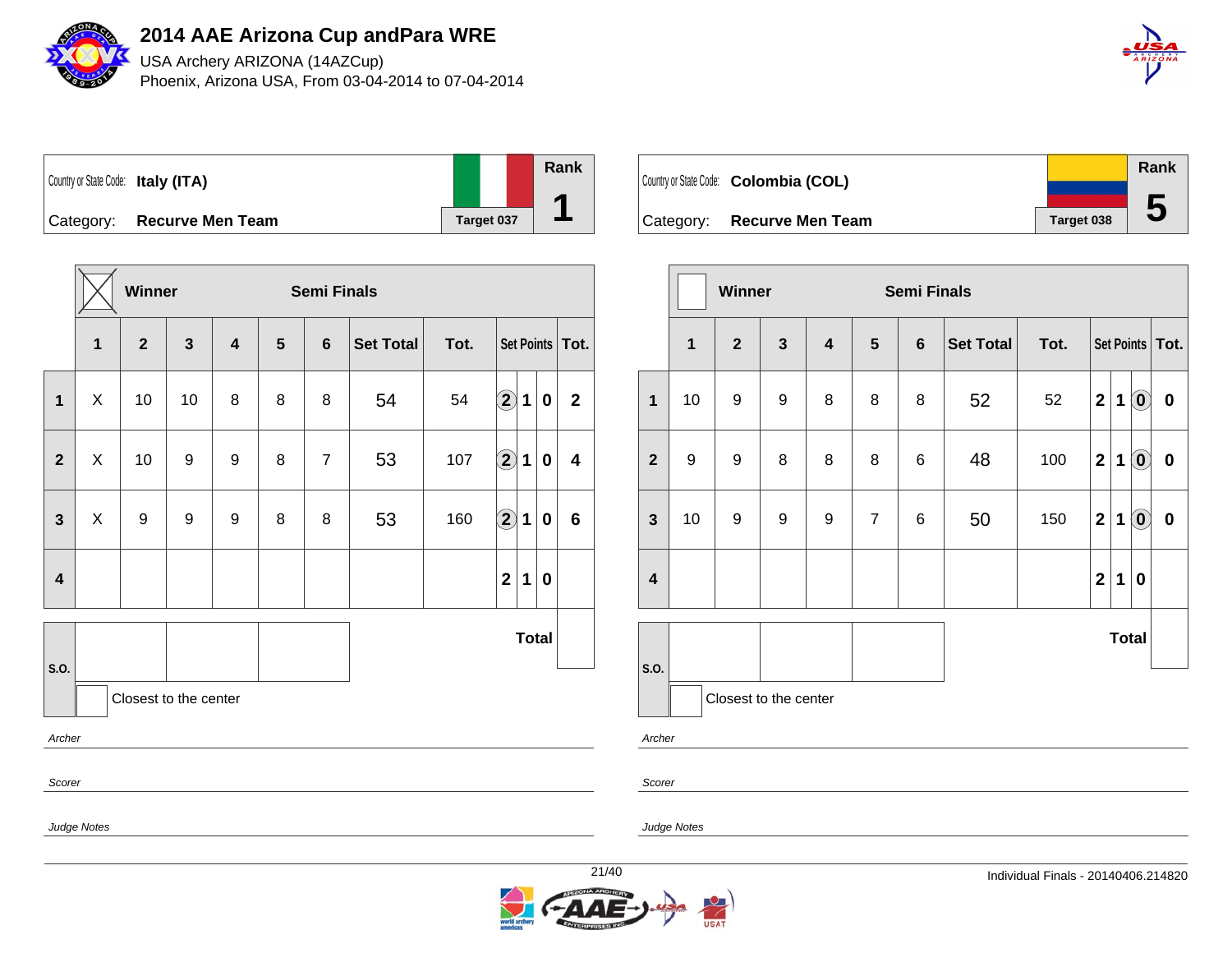

USA Archery ARIZONA (14AZCup) Phoenix, Arizona USA, From 03-04-2014 to 07-04-2014



Country or State Code: **United States (USA)** Category: **Recurve Men Team Target 040 Rank 3**

**Winner Semi Finals 1 2 3 4 5 6 Set Total Tot. Set Points Tot. 1** | 10 | 9 | 9 | 9 | 9 | 7 | 53 | 53 | 2 | 1 | 0 | 0 **2** 9 9 9 9 9 8 53 106 **2 1 0 2 3** 10 10 10 9 9 8 56 162 **2 1 0 4 4** X X 10 10 9 9 58 220 **2 1 0 6 S.O. Total** Closest to the center Archer

**Rank** Country or State Code: **Mexico (MEX) 2** Category: **Recurve Men Team Target 041** 

|                         | <b>Winner</b><br><b>Semi Finals</b> |                |                       |                         |                  |                |                  |      |                  |              |                                                |                   |
|-------------------------|-------------------------------------|----------------|-----------------------|-------------------------|------------------|----------------|------------------|------|------------------|--------------|------------------------------------------------|-------------------|
|                         | $\mathbf{1}$                        | $\overline{2}$ | $\mathbf{3}$          | $\overline{\mathbf{4}}$ | 5                | $6\phantom{1}$ | <b>Set Total</b> | Tot. |                  |              |                                                | Set Points   Tot. |
| $\mathbf{1}$            | 10                                  | 10             | 9                     | 9                       | 9                | 8              | 55               | 55   | $\bigcircled{2}$ | 1            | 0                                              | $\mathbf{2}$      |
| $\mathbf{2}$            | X                                   | 9              | 9                     | 9                       | 8                | $\overline{7}$ | 52               | 107  | $\mathbf 2$      | 1            | $\mathbf{O}$                                   | $\boldsymbol{2}$  |
| 3                       | X                                   | 9              | $\boldsymbol{9}$      | 9                       | $\boldsymbol{9}$ | 9              | 55               | 162  | $\overline{2}$   | 1            | $\textcircled{\textbf{0}}$                     | $\mathbf{2}$      |
| $\overline{\mathbf{4}}$ | 10                                  | 10             | 9                     | 9                       | 8                | 8              | 54               | 216  | $\mathbf{2}$     | 1            | $\left( \begin{matrix} 0 \end{matrix} \right)$ | $\boldsymbol{2}$  |
| S.O.                    |                                     |                | Closest to the center |                         |                  |                |                  |      |                  | <b>Total</b> |                                                |                   |

Archer

Scorer

Judge Notes

Scorer

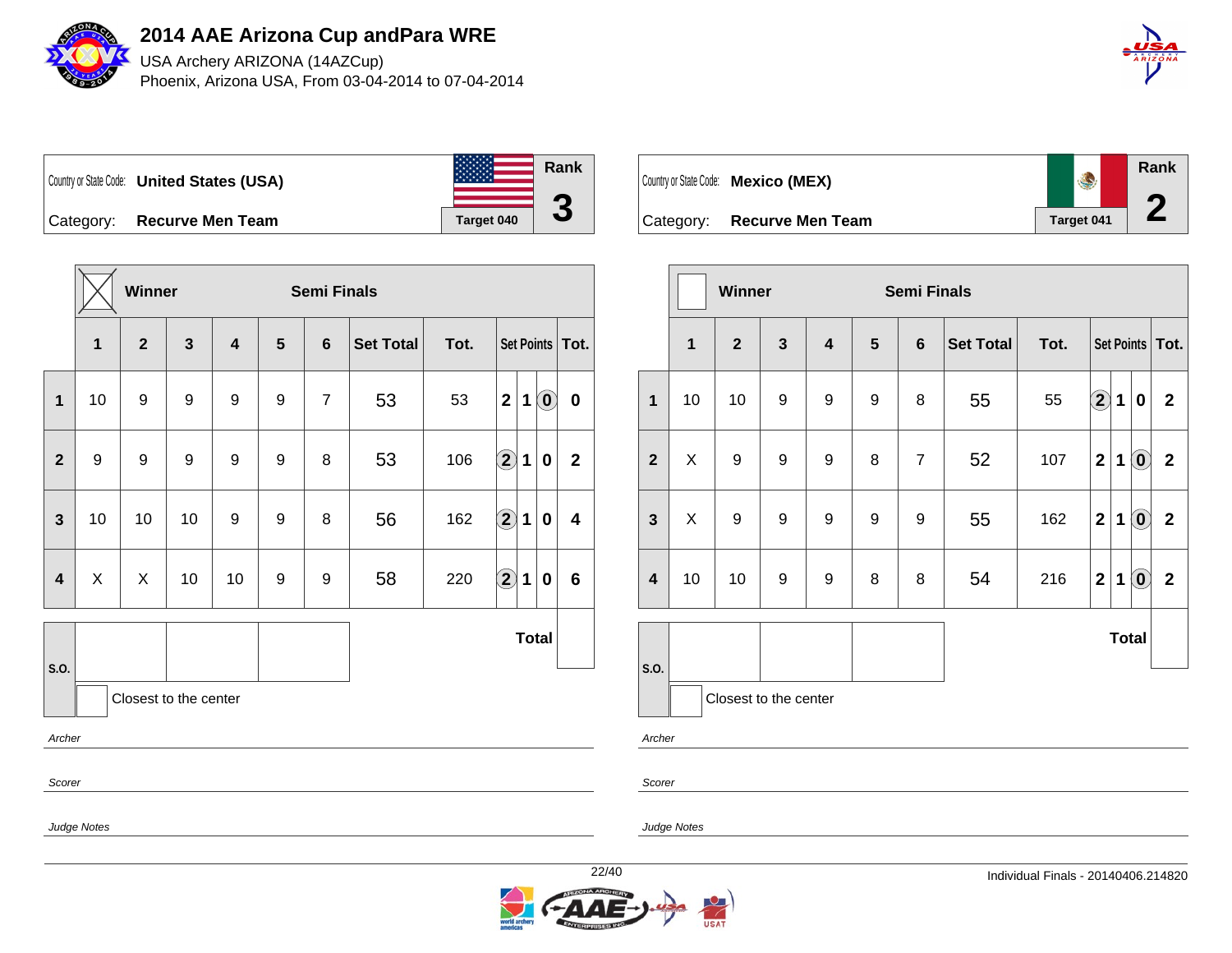

USA Archery ARIZONA (14AZCup) Phoenix, Arizona USA, From 03-04-2014 to 07-04-2014



Country or State Code: **Colombia (COL)** Category: **Recurve Men Team Target 040 Rank 5**

|                         |                  | Winner         |                         |                         |                | <b>Bronze</b>           |                  |      |              |                   |                                                         |                   |  |
|-------------------------|------------------|----------------|-------------------------|-------------------------|----------------|-------------------------|------------------|------|--------------|-------------------|---------------------------------------------------------|-------------------|--|
|                         | $\mathbf{1}$     | $\overline{2}$ | $\overline{\mathbf{3}}$ | $\overline{\mathbf{4}}$ | 5              | $6\phantom{1}$          | <b>Set Total</b> | Tot. |              |                   |                                                         | Set Points   Tot. |  |
| $\mathbf{1}$            | 10               | 9              | 8                       | 8                       | $\overline{7}$ | $\overline{\mathbf{4}}$ | 46               | 46   | $\mathbf{2}$ | $\mathbf 1$       | $\left( \begin{matrix} \textbf{0} \end{matrix} \right)$ | $\mathbf 0$       |  |
| $\overline{2}$          | 10               | 9              | 9                       | 9                       | 8              | 6                       | 51               | 97   | $\mathbf{2}$ | $\left( 1\right)$ | 0                                                       | 1                 |  |
| $\mathbf{3}$            | $\boldsymbol{9}$ | 9              | 9                       | 9                       | 8              | $\overline{7}$          | 51               | 148  | $\mathbf{2}$ | 1                 | $\left( \mathbf{0}\right)$                              | 1                 |  |
| $\overline{\mathbf{4}}$ |                  |                |                         |                         |                |                         |                  |      | $\mathbf{2}$ | 1                 | 0                                                       |                   |  |
| S.O.                    |                  |                | Closest to the center   |                         |                |                         |                  |      |              | <b>Total</b>      |                                                         |                   |  |
| Archer                  |                  |                |                         |                         |                |                         |                  |      |              |                   |                                                         |                   |  |
| Scorer                  | Judge Notes      |                |                         |                         |                |                         |                  |      |              |                   |                                                         |                   |  |

| Country or State Code: Mexico (MEX) |            | Rank |
|-------------------------------------|------------|------|
| Category: Recurve Men Team          | Target 041 |      |

|                         |                         | Winner                |              |                         | <b>Bronze</b>    |                |                  |      |                            |              |          |                   |
|-------------------------|-------------------------|-----------------------|--------------|-------------------------|------------------|----------------|------------------|------|----------------------------|--------------|----------|-------------------|
|                         | $\overline{\mathbf{1}}$ | $\overline{2}$        | $\mathbf{3}$ | $\overline{\mathbf{4}}$ | 5                | $\bf 6$        | <b>Set Total</b> | Tot. |                            |              |          | Set Points   Tot. |
| $\mathbf{1}$            | 10                      | 10                    | 9            | 9                       | 9                | 6              | 53               | 53   | $\left( \mathbf{2}\right)$ | $\mathbf 1$  | 0        | $\boldsymbol{2}$  |
| $\overline{\mathbf{2}}$ | $\boldsymbol{9}$        | 9                     | 9            | $\boldsymbol{9}$        | 8                | $\overline{7}$ | 51               | 104  | $\mathbf{2}$               | $\boxed{1}$  | 0        | 3                 |
| 3                       | X                       | X                     | 9            | $\boldsymbol{9}$        | $\boldsymbol{9}$ | 8              | 55               | 159  | $\Large{\textbf{2}}$       | 1            | $\bf{0}$ | 5                 |
| $\overline{\mathbf{4}}$ |                         |                       |              |                         |                  |                |                  |      | $\mathbf{2}$               | 1            | $\bf{0}$ |                   |
|                         |                         |                       |              |                         |                  |                |                  |      |                            | <b>Total</b> |          |                   |
| S.O.                    |                         | Closest to the center |              |                         |                  |                |                  |      |                            |              |          |                   |

Archer

Scorer

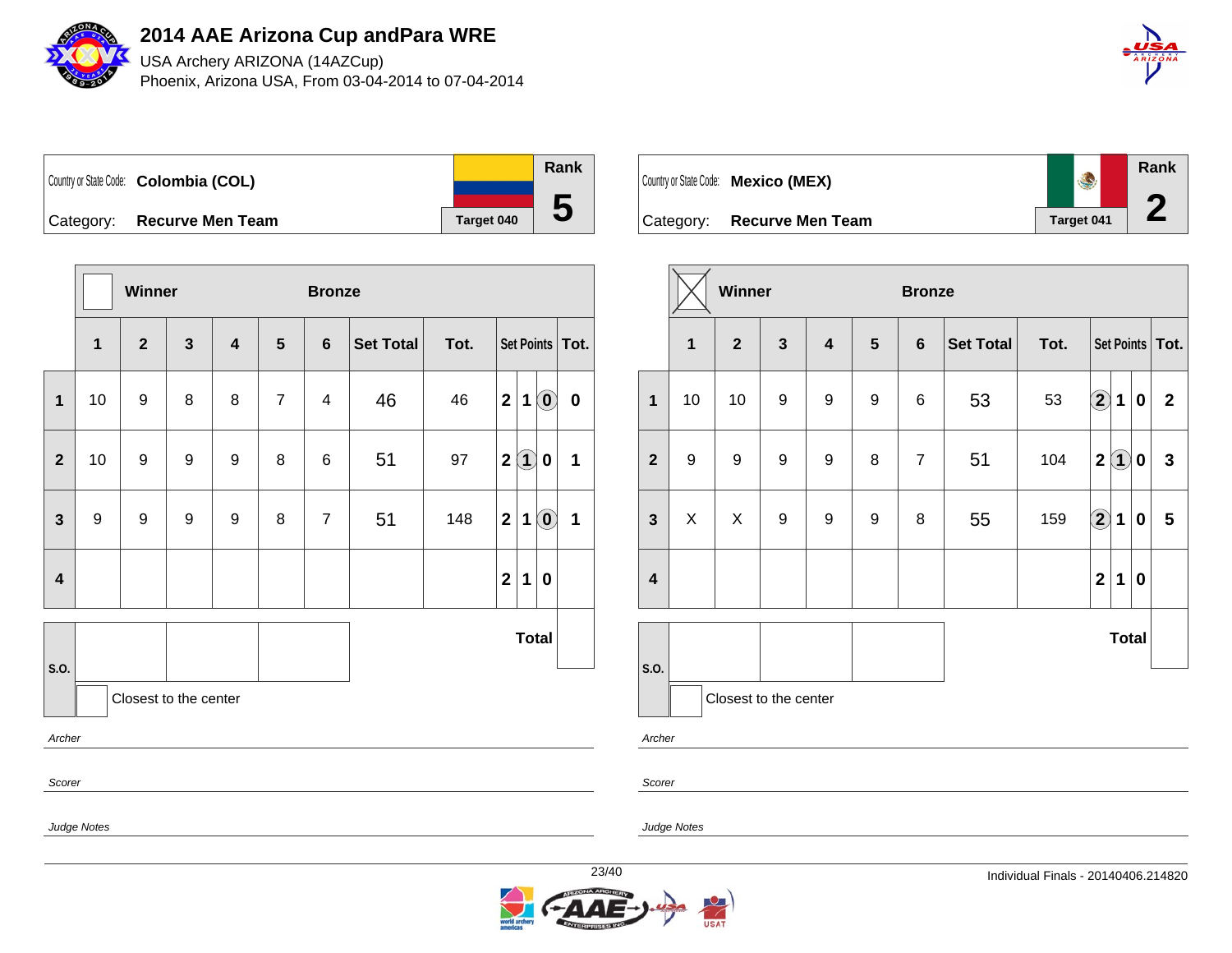

USA Archery ARIZONA (14AZCup) Phoenix, Arizona USA, From 03-04-2014 to 07-04-2014



Country or State Code: **Italy (ITA)** Category: **Recurve Men Team Tanget 037 Rank 1**

|                         |              | Winner                |              |                         |                | <b>Final</b>   |                  |      |              |                   |                                                         |                   |
|-------------------------|--------------|-----------------------|--------------|-------------------------|----------------|----------------|------------------|------|--------------|-------------------|---------------------------------------------------------|-------------------|
|                         | $\mathbf{1}$ | $\mathbf{2}$          | $\mathbf{3}$ | $\overline{\mathbf{4}}$ | $5\phantom{1}$ | $6\phantom{1}$ | <b>Set Total</b> | Tot. |              |                   |                                                         | Set Points   Tot. |
| $\mathbf{1}$            | X            | $\boldsymbol{9}$      | 8            | $\bf 8$                 | 8              | 8              | 51               | 51   | $\mathbf{2}$ | $\left( 1\right)$ | 0                                                       | 1                 |
| $\mathbf{2}$            | 10           | 9                     | 9            | 9                       | 9              | 9              | 55               | 106  | $\mathbf{2}$ | 1                 | $\left( \mathbf{0}\right)$                              | $\mathbf 1$       |
| $\overline{\mathbf{3}}$ | 9            | 9                     | 9            | 9                       | 9              | 8              | 53               | 159  | $\mathbf 2$  | 1                 | $\left( \begin{matrix} \textbf{0} \end{matrix} \right)$ | $\mathbf 1$       |
| $\overline{\mathbf{4}}$ |              |                       |              |                         |                |                |                  |      | $\mathbf{2}$ | 1                 | $\bf{0}$                                                |                   |
| S.O.                    |              |                       |              |                         |                |                |                  |      |              | <b>Total</b>      |                                                         |                   |
|                         |              | Closest to the center |              |                         |                |                |                  |      |              |                   |                                                         |                   |
| Archer                  |              |                       |              |                         |                |                |                  |      |              |                   |                                                         |                   |
| Scorer                  |              |                       |              |                         |                |                |                  |      |              |                   |                                                         |                   |

|           | Country or State Code: <b>United States (USA)</b> |            | Rank |
|-----------|---------------------------------------------------|------------|------|
|           |                                                   |            |      |
| Category: | <b>Recurve Men Team</b>                           | Target 038 | w    |

|                         |              | Winner                |              |                         | <b>Final</b>    |                  |           |      |                        |                        |   |                   |
|-------------------------|--------------|-----------------------|--------------|-------------------------|-----------------|------------------|-----------|------|------------------------|------------------------|---|-------------------|
|                         | $\mathbf{1}$ | $\mathbf{2}$          | $\mathbf{3}$ | $\overline{\mathbf{4}}$ | $5\phantom{.0}$ | $6\phantom{1}$   | Set Total | Tot. |                        |                        |   | Set Points   Tot. |
| $\mathbf{1}$            | X            | 10                    | 9            | 8                       | 8               | 6                | 51        | 51   | $\mathbf 2$            | $\left( \bf{1}\right)$ | 0 | 1                 |
| $\mathbf{2}$            | X            | X                     | 10           | 9                       | 9               | $\boldsymbol{9}$ | 57        | 108  | $\widehat{\mathbf{2}}$ | 1                      | 0 | $\mathbf{3}$      |
| $\mathbf{3}$            | X            | 10                    | 10           | $\boldsymbol{9}$        | 9               | $\overline{7}$   | 55        | 163  | $\bigcirc \!\! \! 2$   | $\mathbf 1$            | 0 | 5                 |
| $\overline{\mathbf{4}}$ |              |                       |              |                         |                 |                  |           |      | $\mathbf{2}$           | 1                      | 0 |                   |
|                         |              |                       |              |                         |                 |                  |           |      |                        | <b>Total</b>           |   |                   |
| S.O.                    |              | Closest to the center |              |                         |                 |                  |           |      |                        |                        |   |                   |

Archer

Scorer

Judge Notes

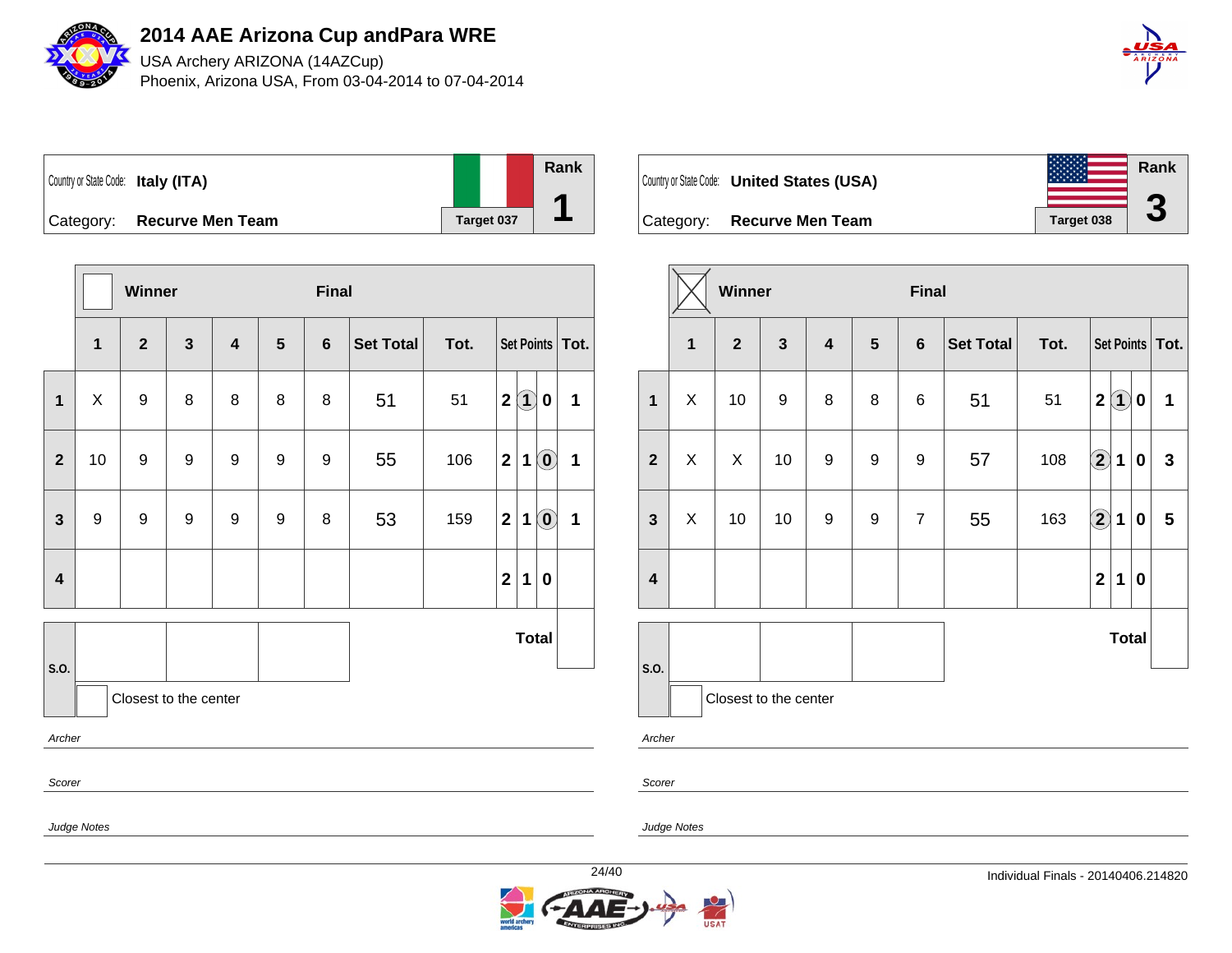

USA Archery ARIZONA (14AZCup) Phoenix, Arizona USA, From 03-04-2014 to 07-04-2014



**Rank**  $\circledcirc$ Country or State Code: **Guatemala (GUA) 5** Category: **Recurve Women Team Target 049** 

|                         | <b>Winner</b><br><b>Quarter Finals</b> |                       |                |                         |                |                         |                  |      |                |             |                                                         |                         |
|-------------------------|----------------------------------------|-----------------------|----------------|-------------------------|----------------|-------------------------|------------------|------|----------------|-------------|---------------------------------------------------------|-------------------------|
|                         | $\overline{1}$                         | $\mathbf{2}$          | 3              | $\overline{\mathbf{4}}$ | 5              | $6\phantom{1}6$         | <b>Set Total</b> | Tot. |                |             | <b>Set Points</b>                                       | Tot.                    |
| $\overline{\mathbf{1}}$ | 10                                     | 9                     | $\overline{7}$ | $\overline{7}$          | $\overline{7}$ | 5                       | 45               | 45   | $\bf{2}$       | $\mathbf 1$ | $\pmb{0}$                                               | $\mathbf{2}$            |
| $\overline{2}$          | X                                      | 9                     | 8              | 8                       | 6              | $\mathfrak{S}$          | 44               | 89   | $\overline{2}$ | $\mathbf 1$ | $\left( \begin{matrix} 0 \end{matrix} \right)$          | $\mathbf{2}$            |
| $\mathbf{3}$            | $\boldsymbol{9}$                       | 9                     | 8              | $\overline{7}$          | $\overline{7}$ | 6                       | 46               | 135  | $\mathbf{2}$   | $\mathbf 1$ | $\left( \begin{matrix} 0 \\ 0 \end{matrix} \right)$     | $\mathbf{2}$            |
| $\overline{\mathbf{4}}$ | 10                                     | 10                    | 9              | $\overline{7}$          | $6\phantom{1}$ | $\overline{\mathbf{4}}$ | 46               | 181  | $\overline{2}$ | $\mathbf 1$ | $\left( \begin{matrix} \textbf{0} \end{matrix} \right)$ | $\overline{\mathbf{2}}$ |
|                         |                                        |                       |                |                         |                |                         |                  |      |                |             | <b>Total</b>                                            |                         |
| S.O.                    |                                        | Closest to the center |                |                         |                |                         |                  |      |                |             |                                                         |                         |

Archer

Scorer

Judge Notes

Judge Notes



| Country or State Code: Canada (CAN) |            | <b>Rank</b> |
|-------------------------------------|------------|-------------|
| Category: Recurve Women Team        | Target 050 |             |

|                         | <b>Winner</b><br><b>Quarter Finals</b> |                |                       |                         |                |   |                  |      |                    |              |                            |                   |
|-------------------------|----------------------------------------|----------------|-----------------------|-------------------------|----------------|---|------------------|------|--------------------|--------------|----------------------------|-------------------|
|                         | $\mathbf{1}$                           | $\overline{2}$ | $\mathbf{3}$          | $\overline{\mathbf{4}}$ | 5              | 6 | <b>Set Total</b> | Tot. |                    |              |                            | Set Points   Tot. |
| $\mathbf 1$             | 9                                      | 8              | 8                     | $\overline{7}$          | 6              | 4 | 42               | 42   | $\mathbf 2$        | 1            | $\left( \mathbf{0}\right)$ | $\bf{0}$          |
| $\overline{2}$          | 10                                     | 9              | 8                     | $\overline{7}$          | $\overline{7}$ | 6 | 47               | 89   | $\bigcircled{2}$   | $\mathbf 1$  | $\bf{0}$                   | $\mathbf{2}$      |
| $\mathbf{3}$            | 10                                     | 10             | 8                     | 8                       | 8              | 8 | 52               | 141  | $\bf \overline{2}$ | $\mathbf 1$  | $\bf{0}$                   | 4                 |
| $\overline{\mathbf{4}}$ | X                                      | $\mathsf g$    | 9                     | 8                       | 8              | 6 | 50               | 191  | $\bigcircled{2}$   | $\mathbf 1$  | $\bf{0}$                   | 6                 |
|                         |                                        |                |                       |                         |                |   |                  |      |                    | <b>Total</b> |                            |                   |
| S.O.                    |                                        |                | Closest to the center |                         |                |   |                  |      |                    |              |                            |                   |

Archer

Scorer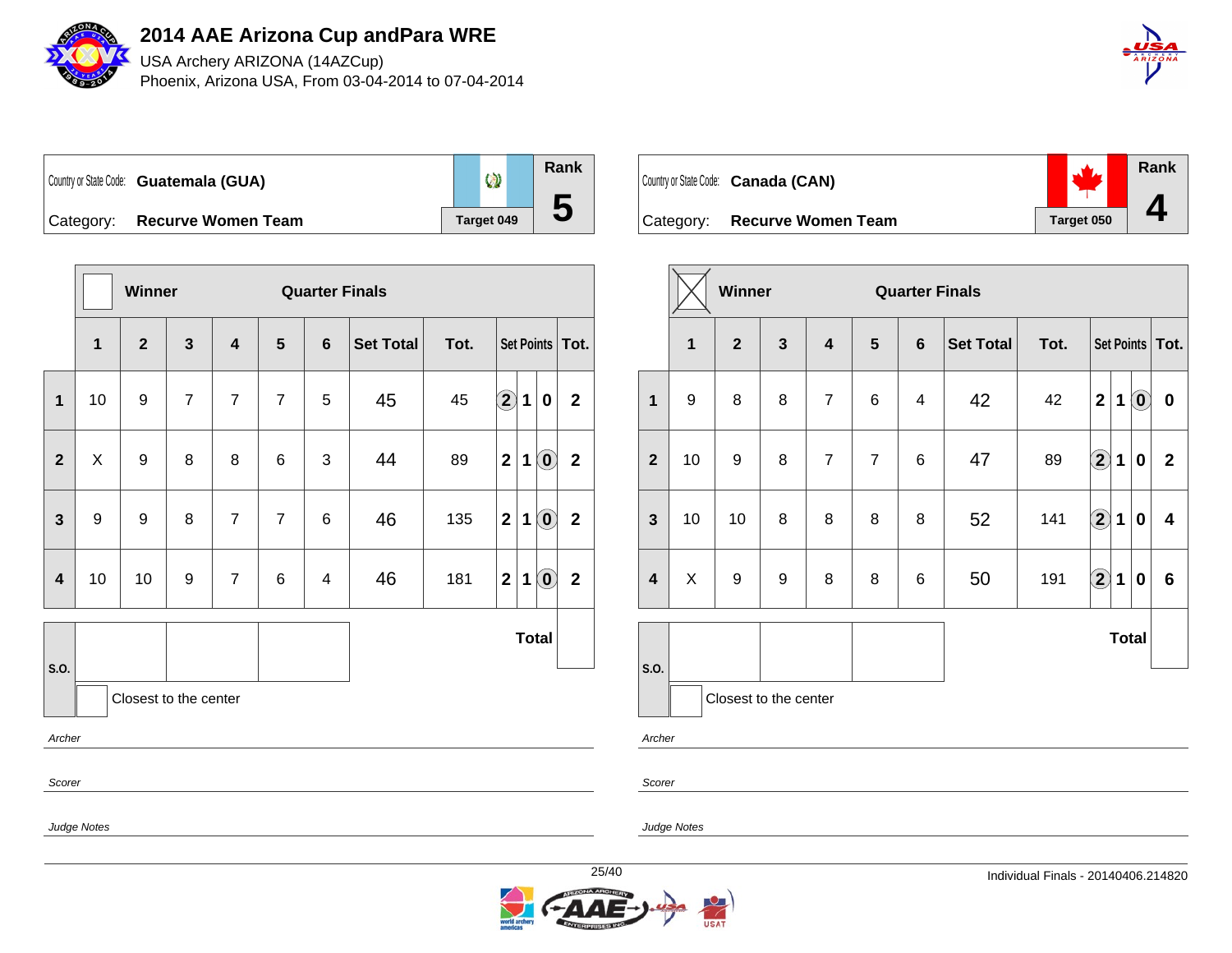

USA Archery ARIZONA (14AZCup) Phoenix, Arizona USA, From 03-04-2014 to 07-04-2014



**Rank** Country or State Code: **Mexico (MEX) 1** Category: **Recurve Women Team Target 043** 

|                         |                         | Winner                |              |                         |                | <b>Semi Finals</b> |                  |      |                      |              |          |                   |
|-------------------------|-------------------------|-----------------------|--------------|-------------------------|----------------|--------------------|------------------|------|----------------------|--------------|----------|-------------------|
|                         | $\overline{\mathbf{1}}$ | $\overline{2}$        | $\mathbf{3}$ | $\overline{\mathbf{4}}$ | $5\phantom{1}$ | $6\phantom{1}$     | <b>Set Total</b> | Tot. |                      |              |          | Set Points   Tot. |
| 1                       | 10                      | 9                     | 9            | 8                       | 8              | $\overline{7}$     | 51               | 51   | $\bigcirc \!\! 2$    | 1            | 0        | $\mathbf 2$       |
| $\mathbf{2}$            | X                       | 9                     | 9            | 9                       | 9              | 9                  | 55               | 106  | $\bigcirc \!\! 2$    | $\mathbf 1$  | $\bf{0}$ | 4                 |
| $\overline{\mathbf{3}}$ | 10                      | 10                    | 9            | 8                       | 8              | 8                  | 53               | 159  | $\bigcirc \!\! \! 2$ | $\mathbf 1$  | 0        | $\bf 6$           |
| $\overline{\mathbf{4}}$ |                         |                       |              |                         |                |                    |                  |      | $\mathbf{2}$         | 1            | 0        |                   |
| S.O.                    |                         |                       |              |                         |                |                    |                  |      |                      | <b>Total</b> |          |                   |
|                         |                         | Closest to the center |              |                         |                |                    |                  |      |                      |              |          |                   |
| Archer                  |                         |                       |              |                         |                |                    |                  |      |                      |              |          |                   |
|                         | Scorer                  |                       |              |                         |                |                    |                  |      |                      |              |          |                   |
|                         | Judge Notes             |                       |              |                         |                |                    |                  |      |                      |              |          |                   |



|                         |                               | Winner       |                       |                | <b>Semi Finals</b> |                |                  |      |              |              |                                                |                   |
|-------------------------|-------------------------------|--------------|-----------------------|----------------|--------------------|----------------|------------------|------|--------------|--------------|------------------------------------------------|-------------------|
|                         | $\mathbf{1}$                  | $\mathbf{2}$ | $\mathbf{3}$          | 4              | $5\phantom{1}$     | 6              | <b>Set Total</b> | Tot. |              |              |                                                | Set Points   Tot. |
| $\mathbf{1}$            | X                             | 9            | $\boldsymbol{9}$      | 8              | $\overline{7}$     | $\overline{7}$ | 50               | 50   | $\mathbf{2}$ | $\mathbf 1$  | $\mathbf{O}$                                   | $\pmb{0}$         |
| $\mathbf{2}$            | $9$<br>$\boldsymbol{9}$<br>10 |              |                       | $\overline{7}$ | 6                  | 6              | 47               | 97   | $\mathbf{2}$ | 1            | $\left( \begin{matrix} 0 \end{matrix} \right)$ | $\pmb{0}$         |
| $\mathbf{3}$            | 9                             | 8            | 8                     | 8              | $\overline{7}$     | $\overline{7}$ | 47               | 144  | $\mathbf{2}$ | 1            | $\odot$                                        | $\bf{0}$          |
| $\overline{\mathbf{4}}$ |                               |              |                       |                |                    |                |                  |      | $\mathbf{2}$ | 1            | 0                                              |                   |
|                         |                               |              |                       |                |                    |                |                  |      |              | <b>Total</b> |                                                |                   |
| S.O.                    |                               |              | Closest to the center |                |                    |                |                  |      |              |              |                                                |                   |

Archer

Scorer

Judge Notes

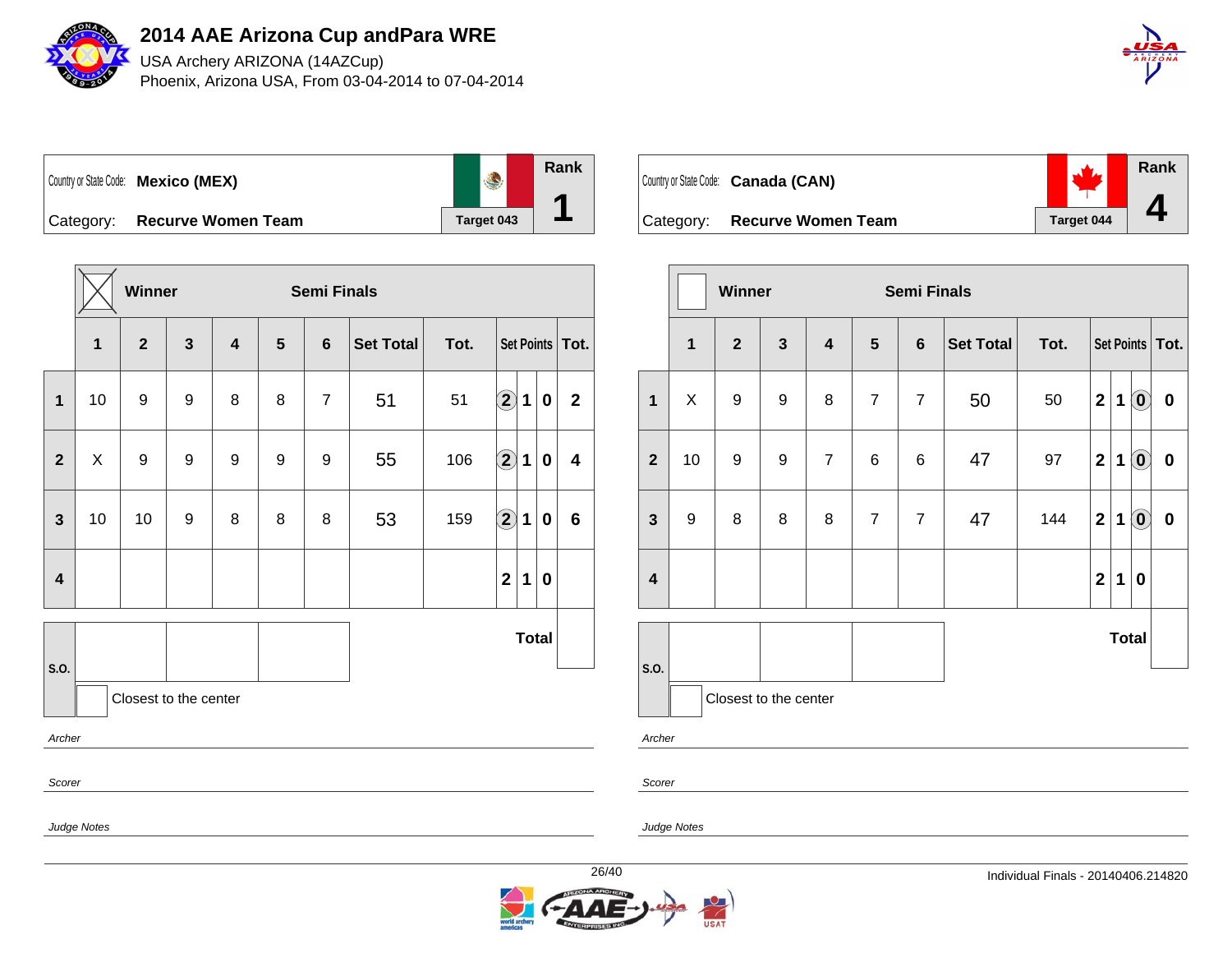

USA Archery ARIZONA (14AZCup) Phoenix, Arizona USA, From 03-04-2014 to 07-04-2014



Country or State Code: **United States (USA)** Category: **Recurve Women Team Target 046 Rank 3**

**Winner Semi Finals 1 2 3 4 5 6 Set Total Tot. Set Points Tot. 1** X 9 9 7 7 7 49 49 **2 1 0 0 2** | 10 | 9 | 9 | 9 | 8 | 7 | 52 | 101 2 1 | 0 | 2 **3** | 10 | 9 | 9 | 9 | 7 | 7 | 51 | 152 | 2 | 1 | **0** | 2 **4** 10 10 10 9 9 8 56 208 **2 1 0 4 S.O. X 8 8 Total** Closest to the center Archer

Scorer

Scorer

Judge Notes

Judge Notes



| Country or State Code: Italy (ITA) |                           |            | Rank<br>$\triangleright$ |
|------------------------------------|---------------------------|------------|--------------------------|
| Category:                          | <b>Recurve Women Team</b> | Target 047 |                          |

|                         |             | Winner                |                         | <b>Semi Finals</b>      |                |                |                  |      |                         |              |                            |                   |
|-------------------------|-------------|-----------------------|-------------------------|-------------------------|----------------|----------------|------------------|------|-------------------------|--------------|----------------------------|-------------------|
|                         | $\mathbf 1$ | $\overline{2}$        | $\overline{\mathbf{3}}$ | $\overline{\mathbf{4}}$ | $5\phantom{1}$ | $6\phantom{a}$ | <b>Set Total</b> | Tot. |                         |              |                            | Set Points   Tot. |
| $\mathbf{1}$            | 10          | 10                    | $\boldsymbol{9}$        | 8                       | 8              | 5              | 50               | 50   | $\widehat{\mathbf{2}}$  | $\mathbf 1$  | 0                          | $\mathbf{2}$      |
| $\overline{2}$          | 9           | 9                     | 9                       | 8                       | 8              | 8              | 51               | 101  | $\overline{\mathbf{2}}$ | $\mathbf 1$  | $\left( \mathbf{0}\right)$ | $\mathbf{2}$      |
| $\mathbf{3}$            | 10          | 9                     | 9                       | $\boldsymbol{9}$        | 9              | 8              | 54               | 155  | $\bigcirc \!\! \! 2$    | $\mathbf 1$  | 0                          | 4                 |
| $\overline{\mathbf{4}}$ | 10          | 9                     | 9                       | 9                       | 9              | 8              | 54               | 209  | $\overline{\mathbf{2}}$ | $\mathbf 1$  | $\left( \mathbf{0}\right)$ | 4                 |
|                         |             | 9                     | $\boldsymbol{9}$        |                         | 9              |                |                  |      |                         | <b>Total</b> |                            |                   |
| S.O.                    |             | Closest to the center |                         |                         |                |                |                  |      |                         |              |                            |                   |

Archer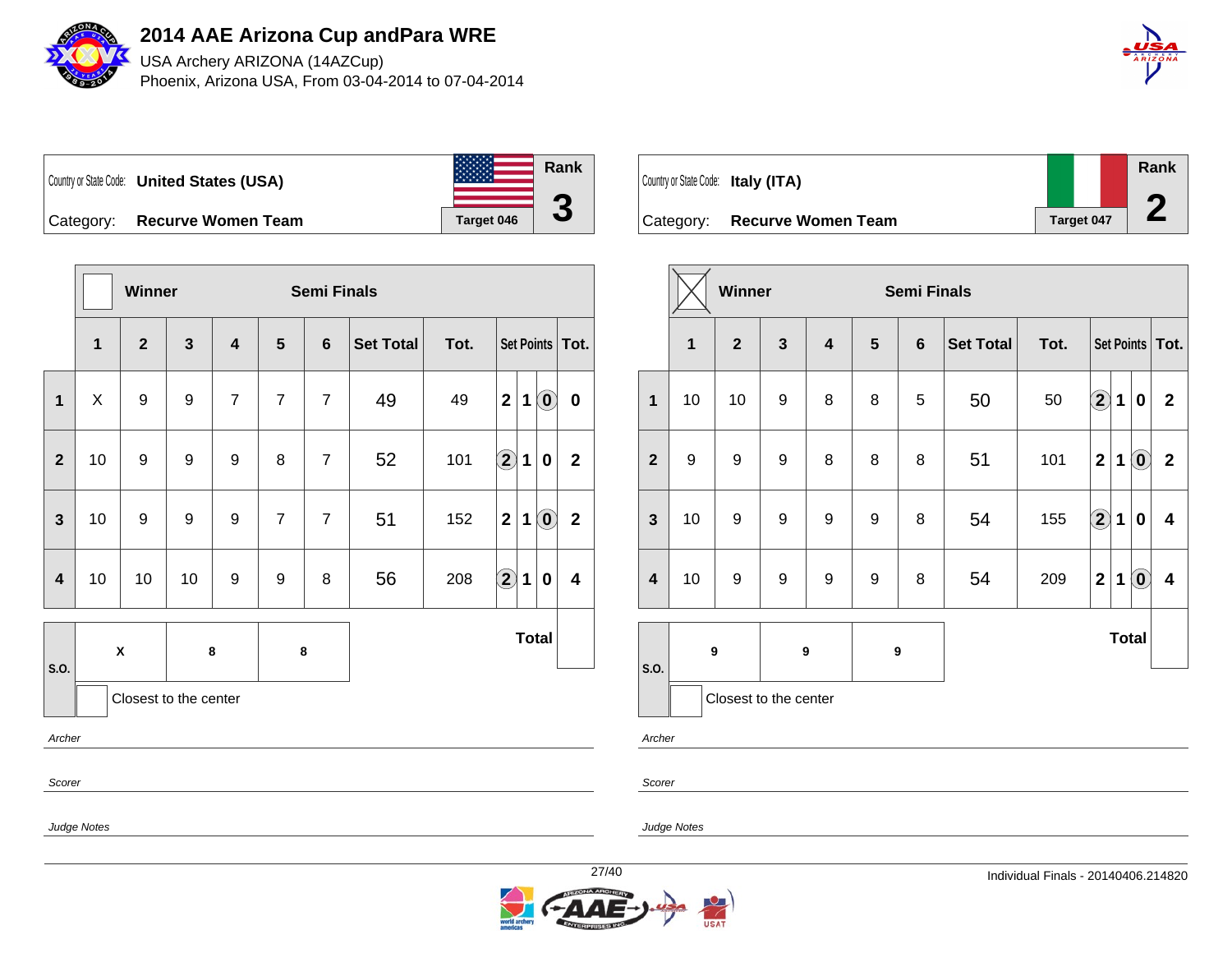

USA Archery ARIZONA (14AZCup) Phoenix, Arizona USA, From 03-04-2014 to 07-04-2014



Country or State Code: **Canada (CAN)** Category: **Recurve Women Team Tanget 046 Rank 4**

**Winner Bronze 1 2 3 4 5 6 Set Total Tot. Set Points Tot. 1** 9 8 8 8 8 6 5 44 4 2 1 0 0 **2** 9 9 9 9 8 7 51 95 **2 1 0 1 3** 9 9 9 8 8 8 51 146 **2 1 0 3 4** | 10 | 9 | 9 | 8 | 7 | 7 | 50 | 196 | 2 | 1 | **0** | 3 **S.O. Total** Closest to the center Archer Scorer

| Country or State Code: <b>United States (USA)</b> |                   | Rank<br>G |
|---------------------------------------------------|-------------------|-----------|
| Category: Recurve Women Team                      | <b>Target 047</b> | J         |

|                         |    | Winner       |                       |                         |                | <b>Bronze</b>    |                  |      |              |              |                                                |              |
|-------------------------|----|--------------|-----------------------|-------------------------|----------------|------------------|------------------|------|--------------|--------------|------------------------------------------------|--------------|
|                         | 1  | $\mathbf{2}$ | $\mathbf{3}$          | $\overline{\mathbf{4}}$ | 5              | $\boldsymbol{6}$ | <b>Set Total</b> | Tot. | Set Points   |              |                                                | Tot.         |
| $\mathbf 1$             | 9  | 9            | 9                     | 9                       | $\overline{7}$ | $\overline{7}$   | 50               | 50   | $\bigcirc$   | $\mathbf 1$  | $\bf{0}$                                       | $\mathbf{2}$ |
| $\mathbf{2}$            | X  | 9            | 8                     | 8                       | 8              | 8                | 51               | 101  | $\mathbf{2}$ | $\bf(1)$     | 0                                              | $\mathbf{3}$ |
| $\mathbf{3}$            | 10 | 9            | 8                     | $\overline{7}$          | $\overline{7}$ | $\overline{7}$   | 48               | 149  | $\mathbf{2}$ | $\mathbf 1$  | $\left( \begin{matrix} 0 \end{matrix} \right)$ | 3            |
| $\overline{\mathbf{4}}$ | X  | X            | 9                     | 9                       | 9              | 8                | 55               | 204  | $\bigcirc$   | 1            | 0                                              | 5            |
|                         |    |              |                       |                         |                |                  |                  |      |              | <b>Total</b> |                                                |              |
| S.O.                    |    |              | Closest to the center |                         |                |                  |                  |      |              |              |                                                |              |

Archer

Scorer

Judge Notes

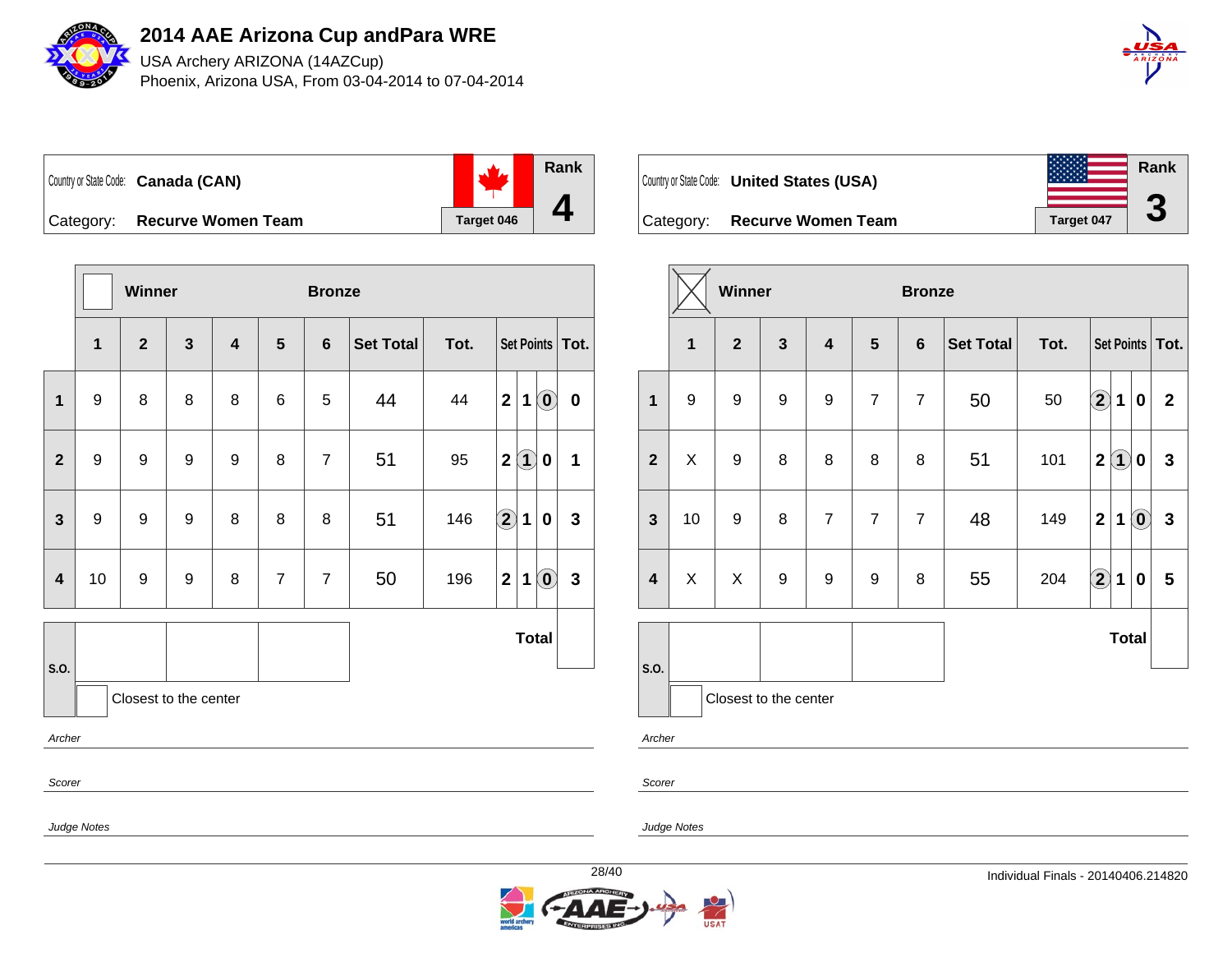

USA Archery ARIZONA (14AZCup) Phoenix, Arizona USA, From 03-04-2014 to 07-04-2014



**Rank** Country or State Code: **Mexico (MEX) 1** Category: **Recurve Women Team Target 043** 

|                         |                         | Winner                |                         |                         |   | <b>Final</b> |                  |      |              |              |                                                |                   |
|-------------------------|-------------------------|-----------------------|-------------------------|-------------------------|---|--------------|------------------|------|--------------|--------------|------------------------------------------------|-------------------|
|                         | $\overline{\mathbf{1}}$ | $\overline{2}$        | $\overline{\mathbf{3}}$ | $\overline{\mathbf{4}}$ | 5 | 6            | <b>Set Total</b> | Tot. |              |              |                                                | Set Points   Tot. |
| $\mathbf 1$             | $\boldsymbol{9}$        | 9                     | 9                       | 8                       | 6 | 5            | 46               | 46   | $\mathbf 2$  | 1            | $\left( \begin{matrix} 0 \end{matrix} \right)$ | $\boldsymbol{0}$  |
| $\overline{2}$          | 10                      | 9                     | 8                       | 8                       | 8 | 8            | 51               | 97   | $\mathbf{2}$ | 1            | $\left( \begin{matrix} 0 \end{matrix} \right)$ | $\bf{0}$          |
| 3                       | 10                      | 10                    | 9                       | 9                       | 9 | 8            | 55               | 152  | $\mathbf{2}$ | 1            | $\left( \begin{matrix} 0 \end{matrix} \right)$ | $\bf{0}$          |
| $\overline{\mathbf{4}}$ |                         |                       |                         |                         |   |              |                  |      | $\mathbf 2$  | 1            | 0                                              |                   |
| S.O.                    |                         |                       |                         |                         |   |              |                  |      |              | <b>Total</b> |                                                |                   |
|                         |                         | Closest to the center |                         |                         |   |              |                  |      |              |              |                                                |                   |
| Archer                  |                         |                       |                         |                         |   |              |                  |      |              |              |                                                |                   |
| Scorer                  |                         |                       |                         |                         |   |              |                  |      |              |              |                                                |                   |

Country or State Code: **Italy (ITA)** Category: **Recurve Women Team Target 044 Rank 2**

|                         |                       | Winner         |              |                         |                | <b>Final</b>   |           |      |                        |              |                  |                   |  |
|-------------------------|-----------------------|----------------|--------------|-------------------------|----------------|----------------|-----------|------|------------------------|--------------|------------------|-------------------|--|
|                         | 1                     | $\overline{2}$ | $\mathbf{3}$ | $\overline{\mathbf{4}}$ | $\sqrt{5}$     | $6\phantom{1}$ | Set Total | Tot. |                        |              |                  | Set Points   Tot. |  |
| $\mathbf 1$             | 10                    | $9$            | 8            | 8                       | $\overline{7}$ | 5              | 47        | 47   | $\Large{\textbf{2}}$   | 1            | $\boldsymbol{0}$ | $\mathbf{2}$      |  |
| $\mathbf{2}$            | $\boldsymbol{9}$      | $9$            | 9            | 9                       | 9              | 8              | 53        | 100  | $\bigcirc \!\! \! 2$   | 1            | $\boldsymbol{0}$ | 4                 |  |
| $\mathbf{3}$            | X                     | X              | 10           | 9                       | 9              | 9              | 57        | 157  | $\widehat{\mathbf{2}}$ | 1            | $\boldsymbol{0}$ | 6                 |  |
| $\overline{\mathbf{4}}$ |                       |                |              |                         |                |                |           |      | $\mathbf{2}$           | $\mathbf 1$  | 0                |                   |  |
|                         |                       |                |              |                         |                |                |           |      |                        | <b>Total</b> |                  |                   |  |
| S.O.                    | Closest to the center |                |              |                         |                |                |           |      |                        |              |                  |                   |  |

Archer

Scorer

Judge Notes

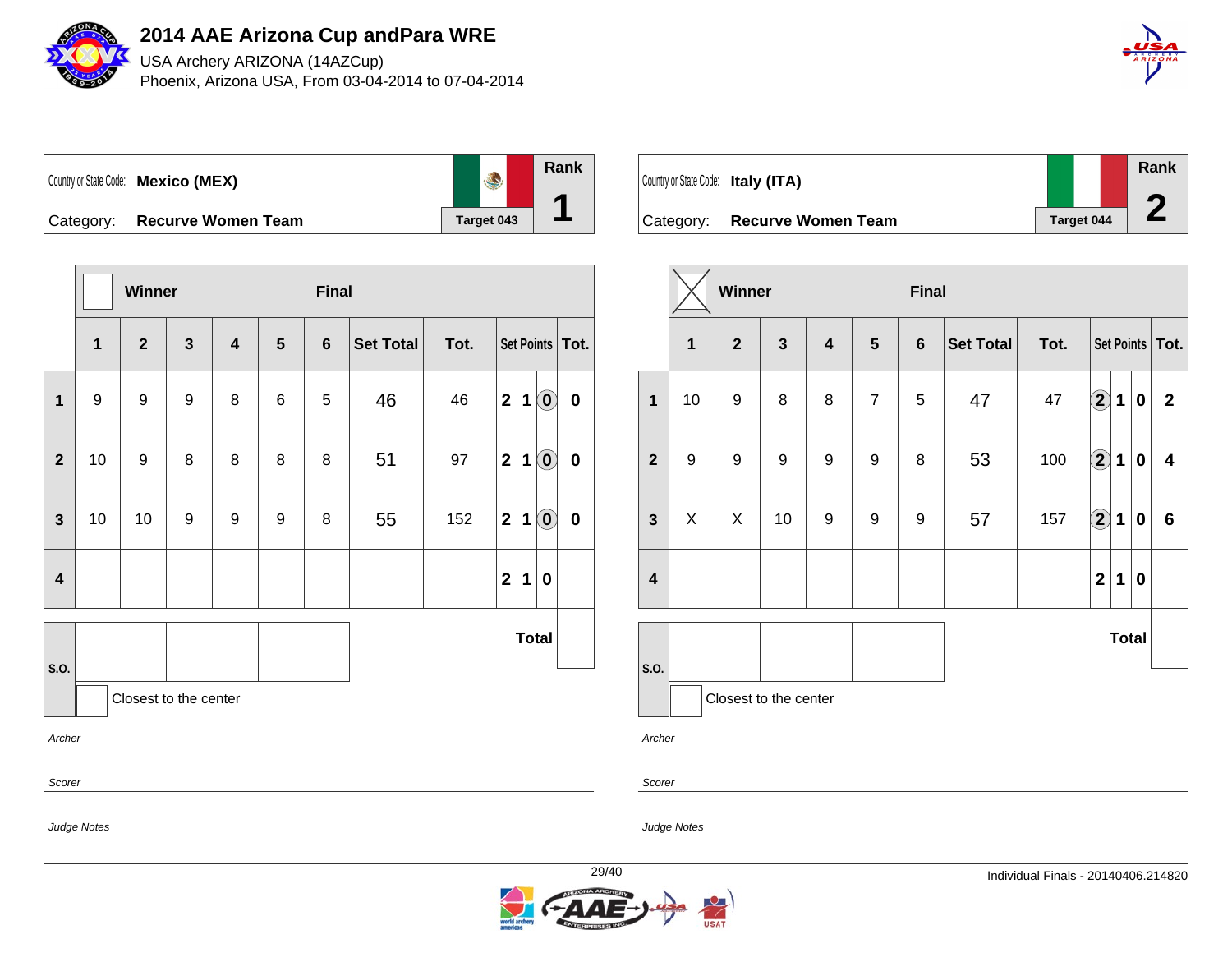

USA Archery ARIZONA (14AZCup) Phoenix, Arizona USA, From 03-04-2014 to 07-04-2014



Country or State Code: **Denmark (DEN)** Category: **Recurve Mixed Team Target 042 Rank 9**

|                         |              | Winner                  |                | 1/8                     |                  |      |                         |             |                            |                         |
|-------------------------|--------------|-------------------------|----------------|-------------------------|------------------|------|-------------------------|-------------|----------------------------|-------------------------|
|                         | $\mathbf{1}$ | $\overline{\mathbf{2}}$ | $\mathbf{3}$   | $\overline{\mathbf{4}}$ | <b>Set Total</b> | Tot. |                         |             |                            | Set Points   Tot.       |
| $\mathbf 1$             | 9            | $\boldsymbol{9}$        | 8              | 8                       | 34               | 34   | $\Large{\textbf{2}}$    | 1           | $\pmb{0}$                  | $\mathbf{2}$            |
| $\overline{\mathbf{2}}$ | 9            | $\boldsymbol{9}$        | $\bf 8$        | $\overline{7}$          | 33               | 67   | $\mathbf 2$             | $\mathbf 1$ | $\pmb{0}$                  | 4                       |
| $\mathbf{3}$            | 9            | $\bf 8$                 | $\overline{7}$ | M                       | 24               | 91   | $\overline{\mathbf{2}}$ | 1           | $\textcolor{red}{\bullet}$ | 4                       |
| $\overline{\mathbf{4}}$ | 9            | $\bf 8$                 | $\overline{7}$ | 5                       | 29               | 120  | $\overline{\mathbf{2}}$ | 1           | $\mathbf{O}$               | $\overline{\mathbf{4}}$ |
|                         |              | $\boldsymbol{9}$        |                | 8                       |                  |      |                         |             | <b>Total</b>               |                         |
| S.O.                    |              | Closest to the center   |                |                         |                  |      |                         |             |                            |                         |
| Archer                  |              |                         |                |                         |                  |      |                         |             |                            |                         |

Country or State Code: **Costa Rica (CRC)** Category: **Recurve Mixed Team Target 043 Rank 8**

|                         |                | Winner                  |                | 1/8                     |                  |      |                      |              |                                                |                   |
|-------------------------|----------------|-------------------------|----------------|-------------------------|------------------|------|----------------------|--------------|------------------------------------------------|-------------------|
|                         | $\mathbf{1}$   | $\overline{\mathbf{2}}$ | $\mathbf{3}$   | $\overline{\mathbf{4}}$ | <b>Set Total</b> | Tot. |                      |              |                                                | Set Points   Tot. |
| $\mathbf 1$             | X              | 10                      | $\overline{7}$ | $\,6$                   | 33               | 33   | $\mathbf 2$          | $\mathbf 1$  | $\left( \mathbf{0}\right)$                     | $\pmb{0}$         |
| $\mathbf{2}$            | 9              | 8                       | 6              | 4                       | 27               | 60   | $\mathbf 2$          | $\mathbf 1$  | $\left( \begin{matrix} 0 \end{matrix} \right)$ | $\pmb{0}$         |
| $\mathbf{3}$            | 9              | $\overline{7}$          | 6              | $\sqrt{3}$              | 25               | 85   | $\Large{\textbf{2}}$ | $\mathbf 1$  | $\bf{0}$                                       | $\mathbf{2}$      |
| $\overline{\mathbf{4}}$ | 9              | $\bf 8$                 | 8              | $6\phantom{1}$          | 31               | 116  | $\Large{\textbf{2}}$ | 1            | $\bf{0}$                                       | 4                 |
|                         | $\overline{7}$ |                         | ${\bf 5}$      |                         |                  |      |                      | <b>Total</b> |                                                |                   |
| S.O.                    |                | Closest to the center   |                |                         |                  |      |                      |              |                                                |                   |

Archer

Scorer

Judge Notes

Scorer

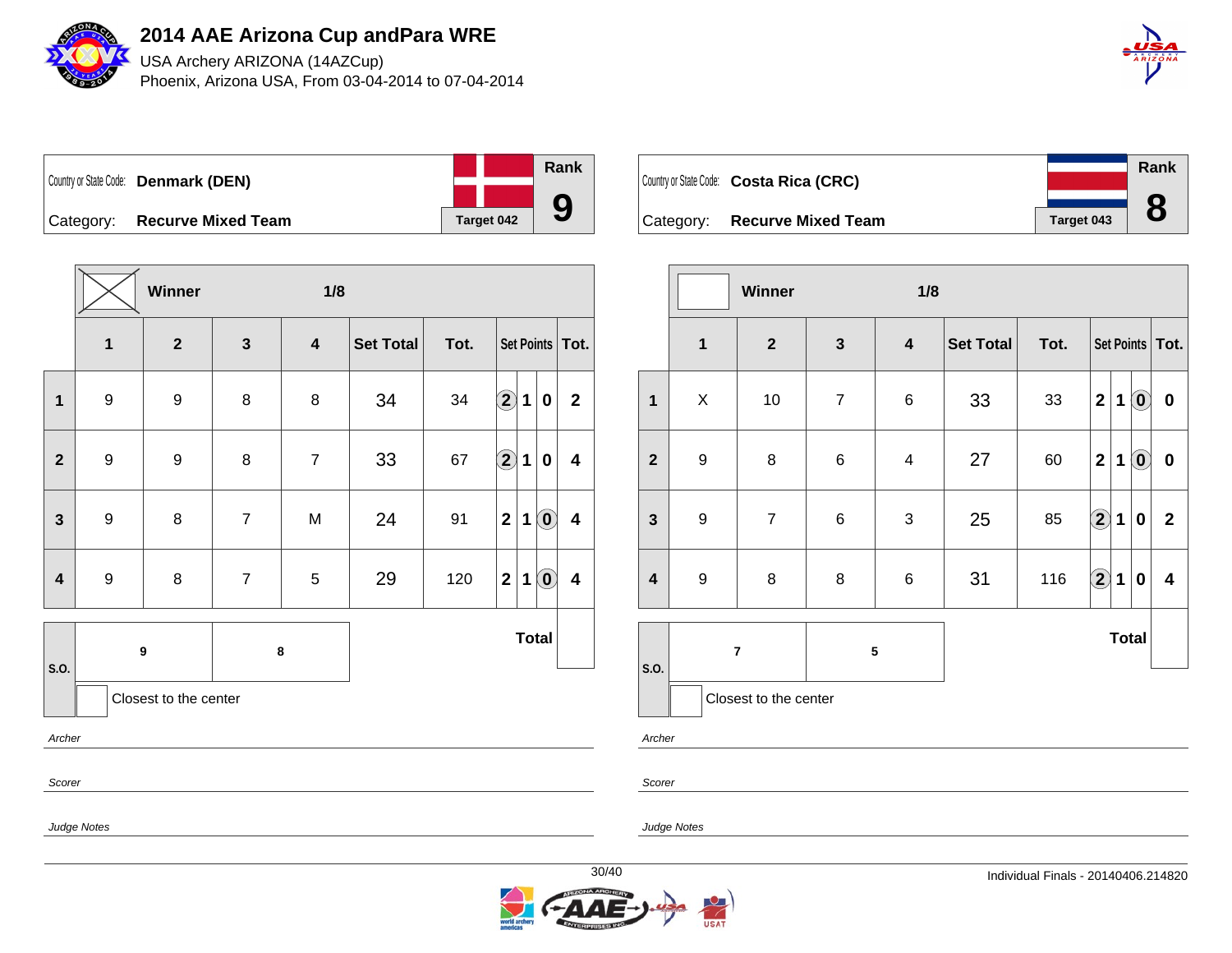

USA Archery ARIZONA (14AZCup) Phoenix, Arizona USA, From 03-04-2014 to 07-04-2014





**Winner 1/8 1 2 3 4 Set Total Tot. Set Points Tot. 1** X 9 3 1 23 23 **2 1 0 0 2** | 8 | 6 | 6 | 5 | 25 | 48 | 2 | 1 | **0** | **0 3** 7 7 6 2 22 70 **2 1 0 0 4 2 1 0 S.O. Total** Closest to the center Archer

**Rank**  $\circledcirc$ Country or State Code: **Guatemala (GUA) 6** Category: **Recurve Mixed Team Target 055** 

|                         |                  | Winner                  |                | 1/8                     |                  |      |                      |              |           |                   |  |
|-------------------------|------------------|-------------------------|----------------|-------------------------|------------------|------|----------------------|--------------|-----------|-------------------|--|
|                         | $\mathbf{1}$     | $\overline{\mathbf{2}}$ | $\mathbf{3}$   | $\overline{\mathbf{4}}$ | <b>Set Total</b> | Tot. |                      |              |           | Set Points   Tot. |  |
| $\mathbf{1}$            | X                | $\boldsymbol{9}$        | $\overline{7}$ | $\overline{7}$          | 33               | 33   | $\bigcirc \!\! \! 2$ | 1            | $\pmb{0}$ | $\mathbf{2}$      |  |
| $\mathbf{2}$            | $\boldsymbol{9}$ | $\boldsymbol{9}$        | 8              | $\overline{7}$          | 33               | 66   | $\Large{\textbf{2}}$ | 1            | $\pmb{0}$ | 4                 |  |
| $\mathbf{3}$            | $10$             | $\bf 8$                 | $\overline{7}$ | 5                       | 30               | 96   | $\bigcirc$           | 1            | $\pmb{0}$ | $\bf 6$           |  |
| $\overline{\mathbf{4}}$ |                  |                         |                |                         |                  |      | $\mathbf{2}$         | 1            | $\pmb{0}$ |                   |  |
|                         |                  |                         |                |                         |                  |      |                      | <b>Total</b> |           |                   |  |
| S.O.                    |                  | Closest to the center   |                |                         |                  |      |                      |              |           |                   |  |

Archer

Scorer

Judge Notes

Scorer

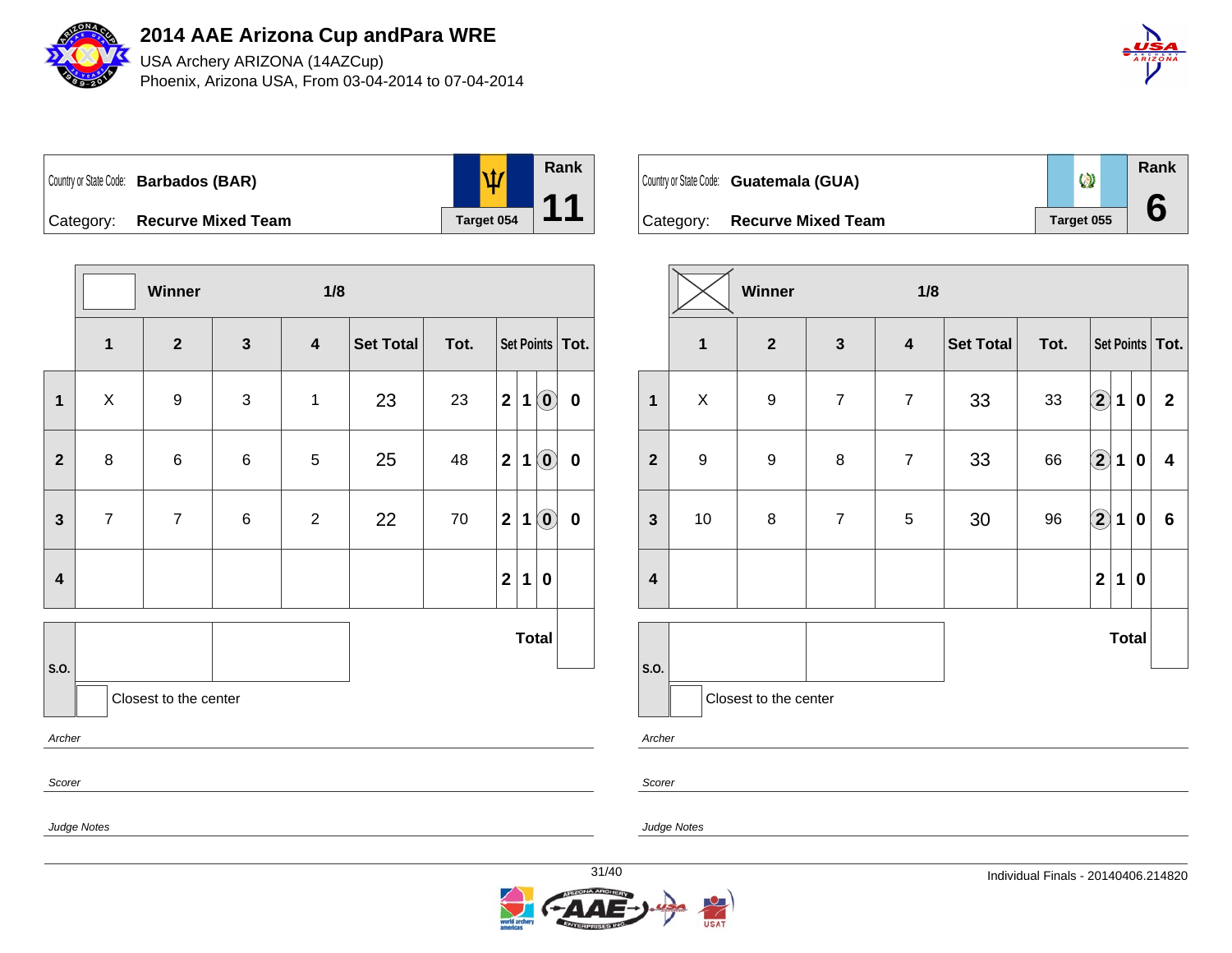

USA Archery ARIZONA (14AZCup) Phoenix, Arizona USA, From 03-04-2014 to 07-04-2014



**Rank**

**10**



|                         | Winner<br>1/8  |                       |                  |                         |                  |        |                         |                   |           |                         |
|-------------------------|----------------|-----------------------|------------------|-------------------------|------------------|--------|-------------------------|-------------------|-----------|-------------------------|
|                         | $\overline{1}$ | $\mathbf{2}$          | $\mathbf{3}$     | $\overline{\mathbf{4}}$ | <b>Set Total</b> | Tot.   |                         |                   |           | Set Points   Tot.       |
| $\mathbf{1}$            | X              | 10                    | $\boldsymbol{9}$ | $\boldsymbol{7}$        | 36               | $36\,$ | $\bigcirc \!\! \! 2$    | 1                 | 0         | $\mathbf{2}$            |
| $\mathbf{2}$            | 9              | $\overline{7}$        | $\,6$            | $\overline{2}$          | 24               | 60     | $\bigcirc \!\! \! 2$    | 1                 | 0         | 4                       |
| $\mathbf{3}$            | $10$           | $\overline{7}$        | $\sqrt{5}$       | $\sqrt{5}$              | 27               | 87     | $\overline{\mathbf{2}}$ | $\left( 1\right)$ | 0         | $\overline{\mathbf{5}}$ |
| $\overline{\mathbf{4}}$ |                |                       |                  |                         |                  |        | $\mathbf{2}$            | $\mathbf 1$       | $\pmb{0}$ |                         |
|                         |                |                       |                  |                         |                  |        |                         | <b>Total</b>      |           |                         |
| S.O.                    |                | Closest to the center |                  |                         |                  |        |                         |                   |           |                         |

Archer

Scorer

Country or State Code: **Brazil (BRA)** Category: **Recurve Mixed Team Target 058** 

|                         | Winner<br>1/8    |                       |                |                         |                  |      |              |                   |                                                         |                   |
|-------------------------|------------------|-----------------------|----------------|-------------------------|------------------|------|--------------|-------------------|---------------------------------------------------------|-------------------|
|                         | $\mathbf{1}$     | $\mathbf{2}$          | $\mathbf{3}$   | $\overline{\mathbf{4}}$ | <b>Set Total</b> | Tot. |              |                   |                                                         | Set Points   Tot. |
| $\mathbf{1}$            | $\boldsymbol{9}$ | 8                     | 6              | $\sqrt{3}$              | 26               | 26   | $\mathbf{2}$ | 1                 | $\left( \mathbf{0}\right)$                              | $\mathbf 0$       |
| $\overline{\mathbf{2}}$ | $\boldsymbol{7}$ | 4                     | $\overline{2}$ | $\mathbf 1$             | 14               | 40   | $\mathbf{2}$ | $\mathbf 1$       | $\left( \begin{matrix} \textbf{0} \end{matrix} \right)$ | $\pmb{0}$         |
| $\mathbf{3}$            | $\boldsymbol{9}$ | $\overline{7}$        | $\overline{7}$ | $\overline{\mathbf{4}}$ | 27               | 67   | $\mathbf{2}$ | $\left( 1\right)$ | $\boldsymbol{0}$                                        | 1                 |
| $\overline{\mathbf{4}}$ |                  |                       |                |                         |                  |      | $\mathbf{2}$ | $\mathbf 1$       | $\boldsymbol{0}$                                        |                   |
|                         |                  |                       |                |                         |                  |      |              | <b>Total</b>      |                                                         |                   |
| S.O.                    |                  |                       |                |                         |                  |      |              |                   |                                                         |                   |
|                         |                  | Closest to the center |                |                         |                  |      |              |                   |                                                         |                   |

Archer

Scorer

Judge Notes

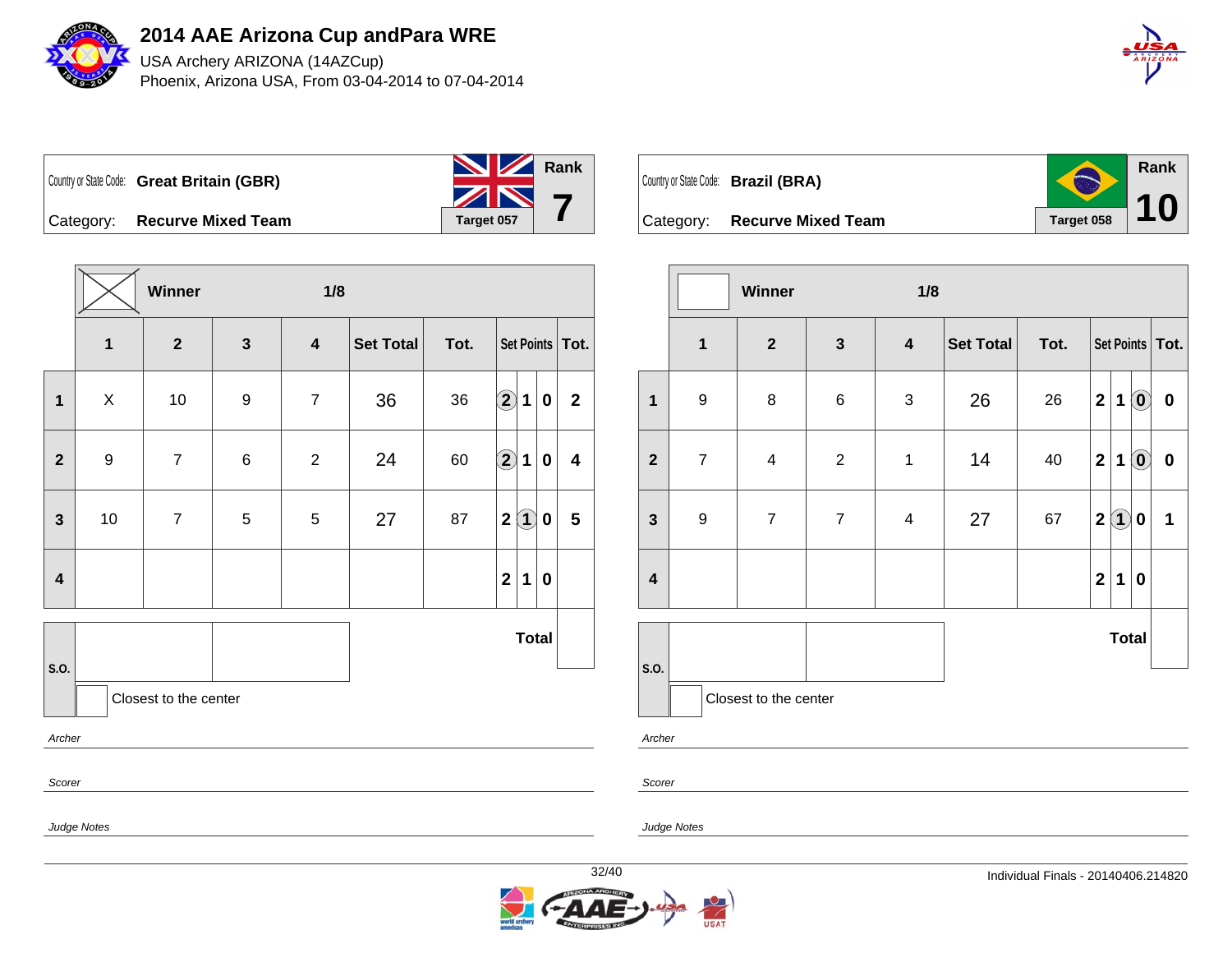

USA Archery ARIZONA (14AZCup) Phoenix, Arizona USA, From 03-04-2014 to 07-04-2014



**Rank** Country or State Code: **Mexico (MEX) 1** Category: **Recurve Mixed Team Target 039** 

|                         |    | <b>Winner</b>         |              | <b>Quarter Finals</b>   |                  |      |                             |              |                         |  |  |
|-------------------------|----|-----------------------|--------------|-------------------------|------------------|------|-----------------------------|--------------|-------------------------|--|--|
|                         | 1  | $\overline{2}$        | $\mathbf{3}$ | $\overline{\mathbf{4}}$ | <b>Set Total</b> | Tot. | Set Points   Tot.           |              |                         |  |  |
| 1                       | X  | X                     | 10           | $\boldsymbol{9}$        | 39               | 39   | $\bf \Omega$<br>$\mathbf 1$ | $\bf{0}$     | $\mathbf{2}$            |  |  |
| $\overline{2}$          | 10 | 9                     | 9            | $\boldsymbol{9}$        | 37               | 76   | $\bf \overline{2}$<br>1     | $\bf{0}$     | 4                       |  |  |
| $\mathbf{3}$            | 10 | 10                    | 8            | $\overline{7}$          | 35               | 111  | $\mathbf{2}$<br>$\mathbf 1$ | $\mathbf{0}$ | $\overline{\mathbf{4}}$ |  |  |
| $\overline{\mathbf{4}}$ | 10 | 9                     | 9            | $\boldsymbol{9}$        | 37               | 148  | $\bf{(2)}$<br>$\mathbf{1}$  | $\bf{0}$     | 6                       |  |  |
|                         |    |                       |              |                         |                  |      | <b>Total</b>                |              |                         |  |  |
| S.O.                    |    | Closest to the center |              |                         |                  |      |                             |              |                         |  |  |
| Archer                  |    |                       |              |                         |                  |      |                             |              |                         |  |  |

Country or State Code: **Denmark (DEN)** Category: **Recurve Mixed Team Target 040 Rank 9**

|                         |                       | Winner           |                | <b>Quarter Finals</b>   |                  |      |                         |              |                                                         |                         |
|-------------------------|-----------------------|------------------|----------------|-------------------------|------------------|------|-------------------------|--------------|---------------------------------------------------------|-------------------------|
|                         | $\mathbf 1$           | $\mathbf{2}$     | $\mathbf{3}$   | $\overline{\mathbf{4}}$ | <b>Set Total</b> | Tot. |                         |              |                                                         | Set Points   Tot.       |
| 1                       | $\boldsymbol{9}$      | $\bf 8$          | $\overline{7}$ | 4                       | 28               | 28   | $\overline{\mathbf{2}}$ | 1            | $\left( \begin{matrix} \textbf{0} \end{matrix} \right)$ | $\pmb{0}$               |
| $\overline{2}$          | $\boldsymbol{9}$      | $\boldsymbol{9}$ | 8              | $\,6$                   | 32               | 60   | $\overline{\mathbf{2}}$ | $\mathbf 1$  | $\left( \mathbf{0}\right)$                              | $\pmb{0}$               |
| $\overline{\mathbf{3}}$ | X                     | 10               | 10             | $\overline{7}$          | 37               | 97   | $\bigcirc \!\! \! 2$    | 1            | 0                                                       | $\mathbf{2}$            |
| $\overline{\mathbf{4}}$ | $\bf 8$               | $\bf 8$          | 8              | M                       | 24               | 121  | $\overline{\mathbf{2}}$ | $\mathbf 1$  | $\left( \mathbf{0}\right)$                              | $\overline{\mathbf{2}}$ |
| S.O.                    |                       |                  |                |                         |                  |      |                         | <b>Total</b> |                                                         |                         |
|                         | Closest to the center |                  |                |                         |                  |      |                         |              |                                                         |                         |

Archer

Scorer

Judge Notes

Scorer

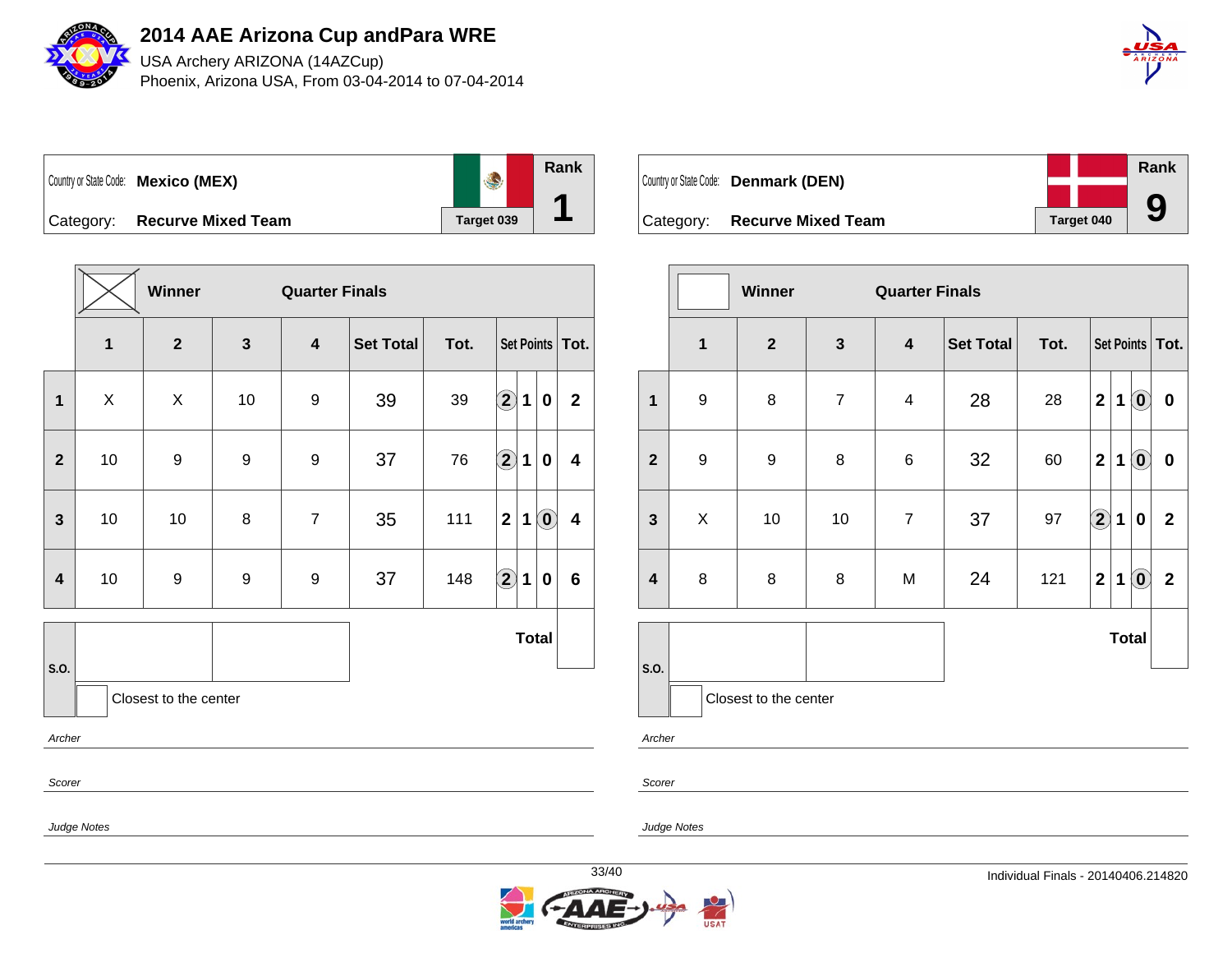

USA Archery ARIZONA (14AZCup) Phoenix, Arizona USA, From 03-04-2014 to 07-04-2014





**Winner Quarter Finals 1 2 3 4 Set Total Tot. Set Points Tot. 1** X X 10 9 39 39 **2 1 0 1 2** 10 9 9 9 37 76 **2 1 0 2 3** 10 10 8 7 35 111 **2 1 0 4 4** | 10 | 8 | 8 | 8 | 34 | 145  $2$  | 1 | **0** | 4 **S.O. 9 9 Total** Closest to the center

Archer

Scorer

Scorer

Judge Notes

Judge Notes



| Country or State Code: Italy (ITA) |                           |            | <b>Rank</b> |
|------------------------------------|---------------------------|------------|-------------|
| Category:                          | <b>Recurve Mixed Team</b> | Target 043 |             |

|                         |                        | Winner                |                  | <b>Quarter Finals</b>   |                  |      |                         |                     |                                                |                  |
|-------------------------|------------------------|-----------------------|------------------|-------------------------|------------------|------|-------------------------|---------------------|------------------------------------------------|------------------|
|                         | 1                      | $\mathbf{2}$          | $\mathbf{3}$     | $\overline{\mathbf{4}}$ | <b>Set Total</b> | Tot. | Set Points   Tot.       |                     |                                                |                  |
| $\mathbf{1}$            | X                      | X                     | 10               | 9                       | 39               | 39   | $\mathbf{2}$            | $\left( 1\right)$   | 0                                              | 1                |
| $\overline{2}$          | X                      | $\boldsymbol{9}$      | 9                | 9                       | 37               | 76   | $\overline{\mathbf{2}}$ | $\ddot{\mathbf{1}}$ | 0                                              | $\boldsymbol{2}$ |
| $\mathbf{3}$            | $\boldsymbol{9}$       | 9                     | 8                | 6                       | 32               | 108  | $\mathbf{2}$            | 1                   | $\left  \begin{matrix} 0 \end{matrix} \right $ | $\boldsymbol{2}$ |
| $\overline{\mathbf{4}}$ | $\boldsymbol{9}$       | $\boldsymbol{9}$      | $\boldsymbol{9}$ | $\boldsymbol{9}$        | 36               | 144  | $\bf \overline{2}$      | 1                   | $\mathbf 0$                                    | 4                |
| S.O.                    | <b>Total</b><br>X<br>7 |                       |                  |                         |                  |      |                         |                     |                                                |                  |
|                         |                        | Closest to the center |                  |                         |                  |      |                         |                     |                                                |                  |

Archer

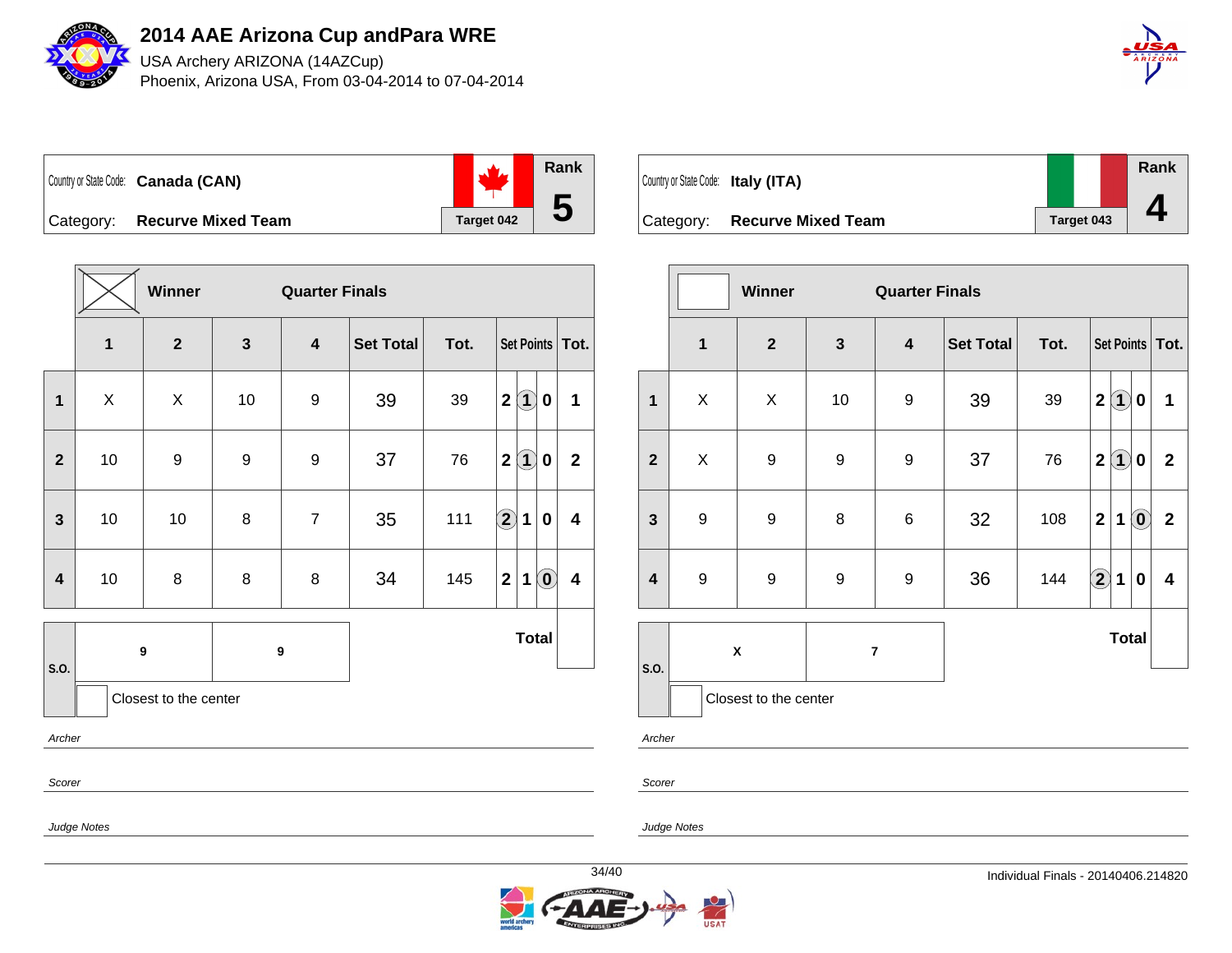

USA Archery ARIZONA (14AZCup) Phoenix, Arizona USA, From 03-04-2014 to 07-04-2014



Country or State Code: **United States (USA)** Category: **Recurve Mixed Team Target 045 Rank 3**

**Winner Quarter Finals 1 2 3 4 Set Total Tot. Set Points Tot. 1 2 1 0 2 2 1 0 3 2 1 0 4 2 1 0 S.O. Total** Closest to the center Archer Scorer

**Rank**  $\circledcirc$ Country or State Code: **Guatemala (GUA) 6** Category: **Recurve Mixed Team Target 046** 

|                         |                       | Winner       |              | <b>Quarter Finals</b> |           |      |                |              |                  |                   |
|-------------------------|-----------------------|--------------|--------------|-----------------------|-----------|------|----------------|--------------|------------------|-------------------|
|                         | 1                     | $\mathbf{2}$ | $\mathbf{3}$ | $\boldsymbol{4}$      | Set Total | Tot. |                |              |                  | Set Points   Tot. |
| $\mathbf{1}$            |                       |              |              |                       |           |      | $\overline{2}$ | $\mathbf 1$  | $\mathbf 0$      |                   |
| $\overline{2}$          |                       |              |              |                       |           |      | $\mathbf{2}$   | $\mathbf 1$  | 0                |                   |
| $\mathbf{3}$            |                       |              |              |                       |           |      | $\mathbf{2}$   | $\mathbf 1$  | $\boldsymbol{0}$ |                   |
| $\overline{\mathbf{4}}$ |                       |              |              |                       |           |      | 2 <sup>1</sup> | $\mathbf 1$  | 0                |                   |
|                         |                       |              |              |                       |           |      |                |              |                  |                   |
| S.O.                    |                       |              |              |                       |           |      |                | <b>Total</b> |                  |                   |
|                         | Closest to the center |              |              |                       |           |      |                |              |                  |                   |

Archer

Scorer

Judge Notes

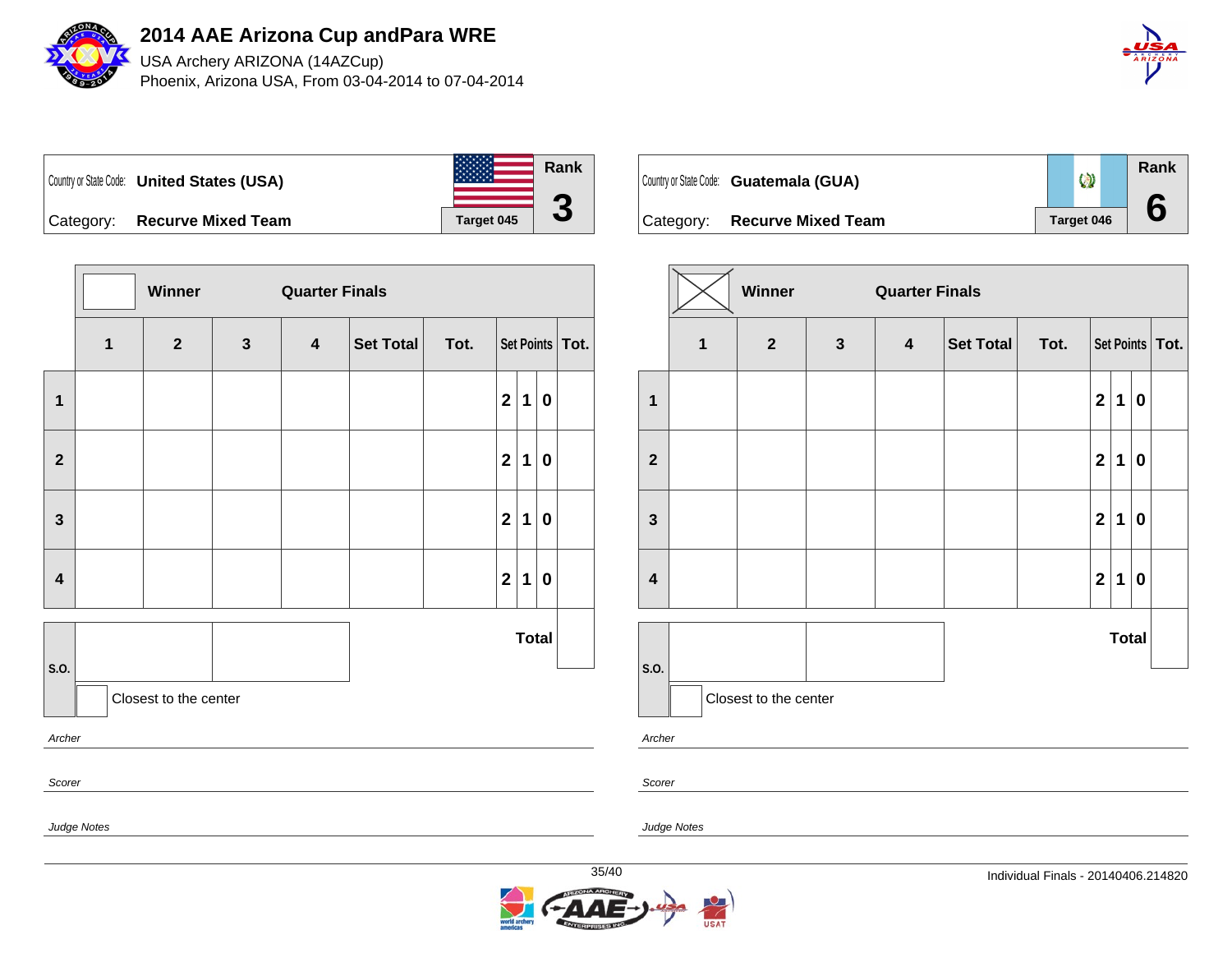

USA Archery ARIZONA (14AZCup) Phoenix, Arizona USA, From 03-04-2014 to 07-04-2014



| Country or State Code: Great Britain (GBR) | <b>NV</b> Rank<br>$ZN$ 7 |  |
|--------------------------------------------|--------------------------|--|
| Category: Recurve Mixed Team               | Target 048               |  |

|              |                       | Winner           |                | <b>Quarter Finals</b>   |           |      |                |             |                             |             |  |
|--------------|-----------------------|------------------|----------------|-------------------------|-----------|------|----------------|-------------|-----------------------------|-------------|--|
|              | $\mathbf 1$           | $\boldsymbol{2}$ | $\mathbf{3}$   | $\overline{\mathbf{4}}$ | Set Total | Tot. |                |             | Set Points   Tot.           |             |  |
| $\mathbf{1}$ | X                     | $\overline{7}$   | 5              | $\overline{2}$          | 24        | 24   | $\mathbf{2}$   | 1           | $\textcircled{\small{0}}$   | $\pmb{0}$   |  |
| $\mathbf{2}$ | X                     | 10               | $\overline{7}$ | $\,6$                   | 33        | 57   | $\mathbf{2}$   | $\mathbf 1$ | $\textcolor{blue}{\bullet}$ | $\mathbf 0$ |  |
| $\mathbf{3}$ | $10$                  | 8                | 8              | M                       | 26        | 83   | $\mathbf{2}$   | $\mathbf 1$ | $\left( \mathbf{0}\right)$  | $\pmb{0}$   |  |
| 4            |                       |                  |                |                         |           |      | $\overline{2}$ | 1           | 0                           |             |  |
| S.O.         | <b>Total</b>          |                  |                |                         |           |      |                |             |                             |             |  |
|              | Closest to the center |                  |                |                         |           |      |                |             |                             |             |  |
| Archer       |                       |                  |                |                         |           |      |                |             |                             |             |  |
| Scorer       |                       |                  |                |                         |           |      |                |             |                             |             |  |

|           | Country or State Code: Colombia (COL) |            | Rank |
|-----------|---------------------------------------|------------|------|
| Category: | <b>Recurve Mixed Team</b>             | Target 049 |      |

| Set Total<br>Tot.<br>$\bigcirc \!\! \! 2$<br>36 | Set Points   Tot.<br>$\mathbf 1$<br>0 | $\mathbf{2}$                                                   |  |  |  |  |  |  |
|-------------------------------------------------|---------------------------------------|----------------------------------------------------------------|--|--|--|--|--|--|
|                                                 |                                       |                                                                |  |  |  |  |  |  |
|                                                 |                                       |                                                                |  |  |  |  |  |  |
| $\Large{\textbf{2}}$<br>72                      | $\mathbf 1$<br>$\pmb{0}$              | 4                                                              |  |  |  |  |  |  |
| 108                                             | 1                                     | 6                                                              |  |  |  |  |  |  |
|                                                 | $\mathbf 1$                           |                                                                |  |  |  |  |  |  |
| <b>Total</b><br>S.O.<br>Closest to the center   |                                       |                                                                |  |  |  |  |  |  |
|                                                 |                                       | $\Large{\textbf{2}}$<br>$\pmb{0}$<br>$\mathbf{2}$<br>$\pmb{0}$ |  |  |  |  |  |  |

Archer

Scorer

Judge Notes

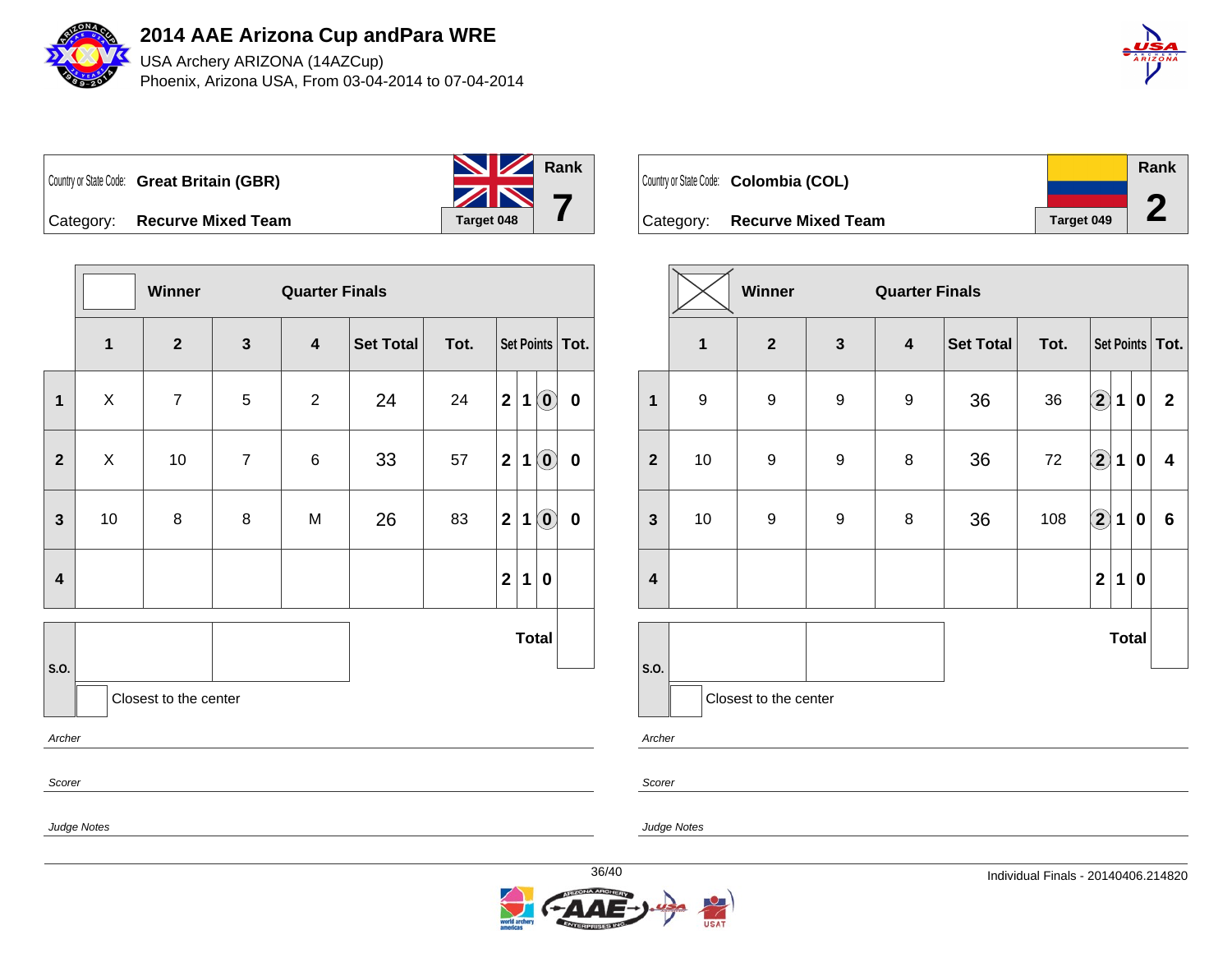

USA Archery ARIZONA (14AZCup) Phoenix, Arizona USA, From 03-04-2014 to 07-04-2014



**Rank** Country or State Code: **Mexico (MEX) 1** Category: **Recurve Mixed Team Target 039** 

|                         |                       | Winner           |                  | <b>Semi Finals</b>      |                  |      |                      |             |                                                         |                   |
|-------------------------|-----------------------|------------------|------------------|-------------------------|------------------|------|----------------------|-------------|---------------------------------------------------------|-------------------|
|                         | $\mathbf 1$           | $\mathbf{2}$     | $\mathbf{3}$     | $\overline{\mathbf{4}}$ | <b>Set Total</b> | Tot. |                      |             |                                                         | Set Points   Tot. |
| 1                       | $10\,$                | 10               | $\boldsymbol{9}$ | $\bf 8$                 | 37               | 37   | $\mathbf{2}$         | $\mathbf 1$ | $\left( \begin{matrix} 0 \end{matrix} \right)$          | $\bf{0}$          |
| $\mathbf{2}$            | X                     | 10               | 10               | $\overline{7}$          | 37               | 74   | $\bf{(2)}$           | $\mathbf 1$ | 0                                                       | $\mathbf{2}$      |
| $\mathbf{3}$            | $\boldsymbol{9}$      | 9                | 9                | $\bf 8$                 | 35               | 109  | $\mathbf{2}$         | $\mathbf 1$ | $\left( \begin{matrix} \textbf{0} \end{matrix} \right)$ | $\mathbf{2}$      |
| $\overline{\mathbf{4}}$ | $\boldsymbol{9}$      | $\boldsymbol{9}$ | 9                | $\boldsymbol{9}$        | 36               | 145  | $\bigcirc \!\! \! 2$ | $\mathbf 1$ | 0                                                       | 4                 |
|                         |                       | 10               | 9                |                         |                  |      | <b>Total</b>         |             |                                                         |                   |
| S.O.                    | Closest to the center |                  |                  |                         |                  |      |                      |             |                                                         |                   |
| Archer                  |                       |                  |                  |                         |                  |      |                      |             |                                                         |                   |

Scorer

**Rank** L Country or State Code: **Canada (CAN) 5** Category: **Recurve Mixed Team Target 040** 

|                         |                         | <b>Winner</b>         |                  | <b>Semi Finals</b>      |                  |      |                         |              |                                                         |                   |
|-------------------------|-------------------------|-----------------------|------------------|-------------------------|------------------|------|-------------------------|--------------|---------------------------------------------------------|-------------------|
|                         | $\overline{\mathbf{1}}$ | $\mathbf{2}$          | $\mathbf{3}$     | $\overline{\mathbf{4}}$ | <b>Set Total</b> | Tot. |                         |              |                                                         | Set Points   Tot. |
| $\mathbf{1}$            | X                       | 10                    | 10               | 10                      | 40               | 40   | $\bf \overline{2}$      | $\mathbf 1$  | 0                                                       | $\mathbf{2}$      |
| $\overline{2}$          | 9                       | 9                     | 8                | $\, 8$                  | 34               | 74   | 2 <sub>1</sub>          | $\mathbf 1$  | $\left( \mathbf{0}\right)$                              | $\mathbf{2}$      |
| $\mathbf{3}$            | X                       | 10                    | $\boldsymbol{9}$ | $\bf 8$                 | 37               | 111  | $\bigcirc$              | $\mathbf 1$  | $\mathbf 0$                                             | 4                 |
| $\overline{\mathbf{4}}$ | 9                       | 9                     | 8                | $\overline{7}$          | 33               | 144  | $\overline{\mathbf{2}}$ | $\mathbf 1$  | $\left( \begin{matrix} \textbf{0} \end{matrix} \right)$ | 4                 |
|                         | 10                      |                       | 10               |                         |                  |      |                         | <b>Total</b> |                                                         |                   |
| S.O.                    |                         | Closest to the center |                  |                         |                  |      |                         |              |                                                         |                   |

Archer

Scorer

Judge Notes

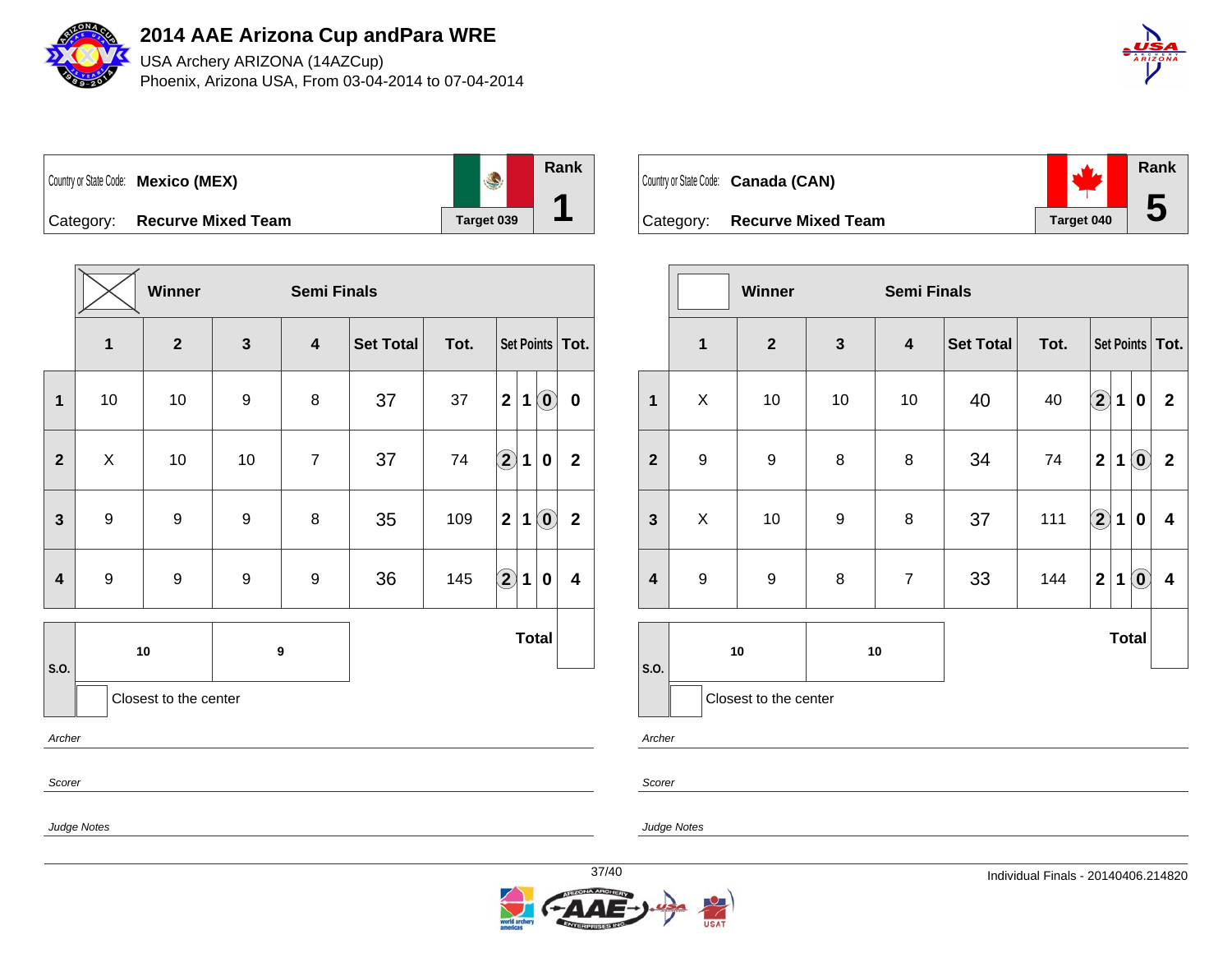

USA Archery ARIZONA (14AZCup) Phoenix, Arizona USA, From 03-04-2014 to 07-04-2014



**Rank**  $\circledcirc$ Country or State Code: **Guatemala (GUA) 6** Category: **Recurve Mixed Team Target 042** 

|                               |                  | Winner           |                  | <b>Semi Finals</b>      |           |      |                         |             |                            |           |
|-------------------------------|------------------|------------------|------------------|-------------------------|-----------|------|-------------------------|-------------|----------------------------|-----------|
|                               | $\mathbf{1}$     | $\boldsymbol{2}$ | $\mathbf{3}$     | $\overline{\mathbf{4}}$ | Set Total | Tot. |                         |             | Set Points   Tot.          |           |
| $\mathbf{1}$                  | $\boldsymbol{9}$ | $\overline{7}$   | $\boldsymbol{7}$ | $\overline{7}$          | 30        | 30   | $\overline{\mathbf{2}}$ | $\mathbf 1$ | $\left( \mathbf{0}\right)$ | $\pmb{0}$ |
| $\mathbf{2}$                  | $\pmb{\times}$   | 10               | 8                | $\boldsymbol{7}$        | 35        | 65   | $\mathbf{2}$            | 1           | $\left( \mathbf{0}\right)$ | $\pmb{0}$ |
| $\mathbf{3}$                  | $10$             | $\boldsymbol{9}$ | 8                | $\overline{7}$          | 34        | 99   | $\mathbf{2}$            | 1           | $ 0\rangle$                | $\pmb{0}$ |
| $\overline{\mathbf{4}}$       |                  |                  |                  |                         |           |      | $\overline{\mathbf{2}}$ | 1           | 0                          |           |
|                               | <b>Total</b>     |                  |                  |                         |           |      |                         |             |                            |           |
| S.O.<br>Closest to the center |                  |                  |                  |                         |           |      |                         |             |                            |           |
| Archer                        |                  |                  |                  |                         |           |      |                         |             |                            |           |
| Scorer                        |                  |                  |                  |                         |           |      |                         |             |                            |           |

| Country or State Code: Colombia (COL) |                   | Rank |
|---------------------------------------|-------------------|------|
|                                       |                   |      |
| Category: Recurve Mixed Team          | <b>Target 043</b> |      |

|                         |    | Winner                |                  | <b>Semi Finals</b>      |                  |      |                         |              |             |                         |
|-------------------------|----|-----------------------|------------------|-------------------------|------------------|------|-------------------------|--------------|-------------|-------------------------|
|                         | 1  | $\mathbf{2}$          | $\mathbf{3}$     | $\overline{\mathbf{4}}$ | <b>Set Total</b> | Tot. | Set Points   Tot.       |              |             |                         |
| 1                       | 9  | $\boldsymbol{9}$      | $\boldsymbol{9}$ | $\boldsymbol{9}$        | 36               | 36   | $\Large{\textbf{2}}$    | 1            | $\mathbf 0$ | $\mathbf{2}$            |
| $\overline{2}$          | 10 | $10\,$                | 8                | 8                       | 36               | 72   | $\bigcirc \!\! 2$       | 1            | $\mathbf 0$ | $\overline{\mathbf{4}}$ |
| $\mathbf{3}$            | 10 | $\boldsymbol{9}$      | 8                | 8                       | 35               | 107  | $\bf \overline{2}$      | 1            | $\pmb{0}$   | $\bf 6$                 |
| $\overline{\mathbf{4}}$ |    |                       |                  |                         |                  |      | $\overline{\mathbf{2}}$ | 1            | $\pmb{0}$   |                         |
|                         |    |                       |                  |                         |                  |      |                         | <b>Total</b> |             |                         |
| S.O.                    |    | Closest to the center |                  |                         |                  |      |                         |              |             |                         |

Archer

Scorer

Judge Notes

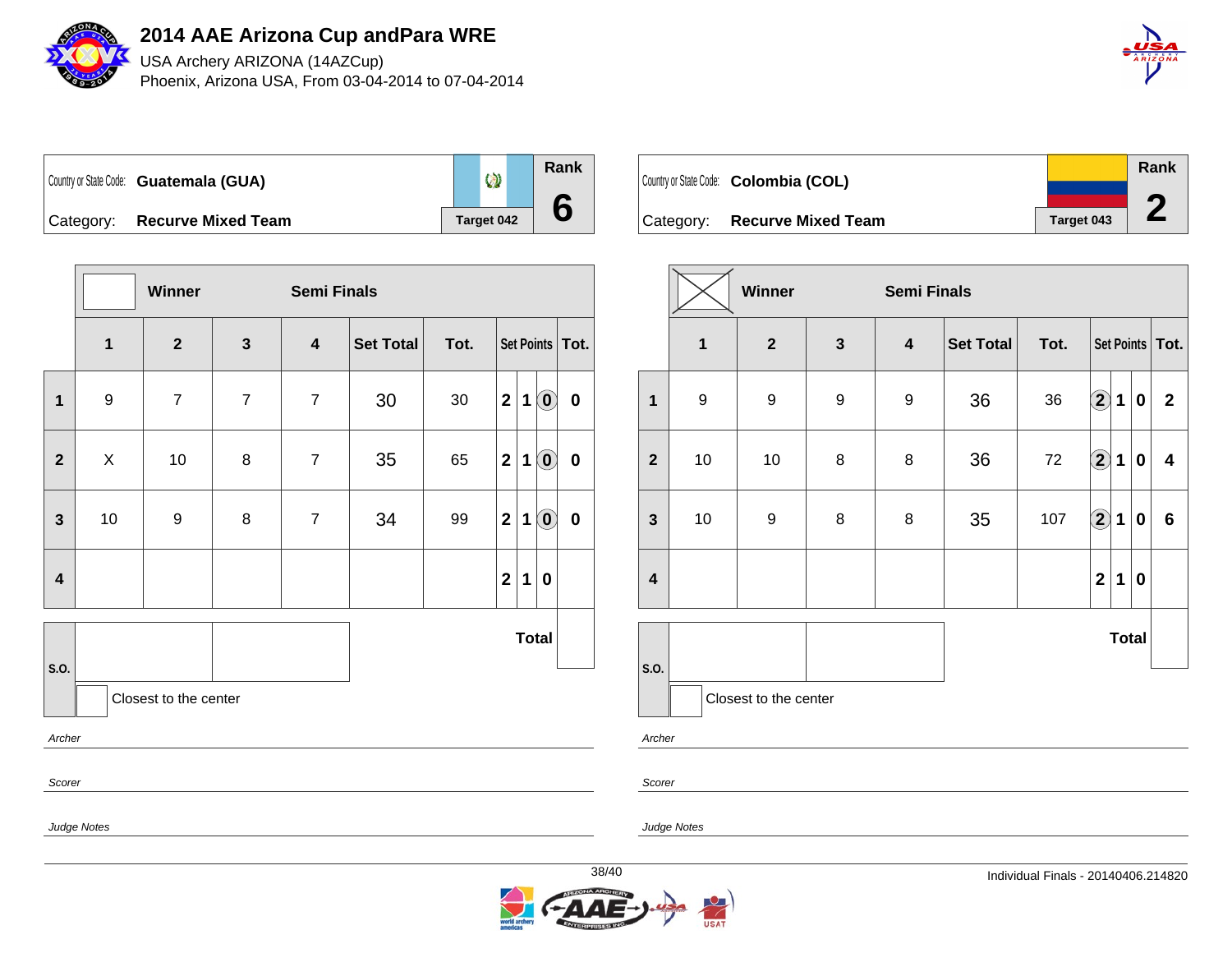

USA Archery ARIZONA (14AZCup) Phoenix, Arizona USA, From 03-04-2014 to 07-04-2014



**Rank** Country or State Code: **Mexico (MEX) 1** Category: **Recurve Mixed Team Target 040** 

**Winner Bronze 1 2 3 4 Set Total Tot. Set Points Tot. 1** | 10 | 9 | 9 | 5 | 33 | 33 | 2 | 1 | 0 | 2  $2$  | 9 | 9 | 8 | 35 | 68 | $2$   $1$   $0$  | 3 **3** X X 10 8 38 106 **2 1 0 5 4 2 1 0 S.O. Total** Closest to the center Archer Scorer

| Country or State Code: Guatemala (GUA) | $\circledcirc$ | Rank |
|----------------------------------------|----------------|------|
| Category: Recurve Mixed Team           | Target 041     |      |

|                         |                         | <b>Winner</b>         |              | <b>Bronze</b>           |                  |      |                         |              |                                                |           |
|-------------------------|-------------------------|-----------------------|--------------|-------------------------|------------------|------|-------------------------|--------------|------------------------------------------------|-----------|
|                         | $\overline{\mathbf{1}}$ | $\mathbf{2}$          | $\mathbf{3}$ | $\overline{\mathbf{4}}$ | <b>Set Total</b> | Tot. | Set Points   Tot.       |              |                                                |           |
| 1                       | 8                       | $\,6$                 | $\,$ 6 $\,$  | 5                       | 25               | 25   | $\overline{\mathbf{2}}$ | 1            | $\left( \begin{matrix} 0 \end{matrix} \right)$ | $\pmb{0}$ |
| $\overline{2}$          | $10$                    | $\boldsymbol{9}$      | 8            | 8                       | 35               | 60   | $\mathbf 2$             | $\bf(1)$     | 0                                              | 1         |
| $\mathbf{3}$            | 10                      | $\boldsymbol{9}$      | 8            | 8                       | 35               | 95   | $\mathbf 2$             | 1            | $\left( \begin{matrix} 0 \end{matrix} \right)$ | 1         |
| $\overline{\mathbf{4}}$ |                         |                       |              |                         |                  |      | $\mathbf{2}$            | 1            | $\pmb{0}$                                      |           |
|                         |                         |                       |              |                         |                  |      |                         | <b>Total</b> |                                                |           |
| S.O.                    |                         | Closest to the center |              |                         |                  |      |                         |              |                                                |           |

Archer

Scorer

Judge Notes